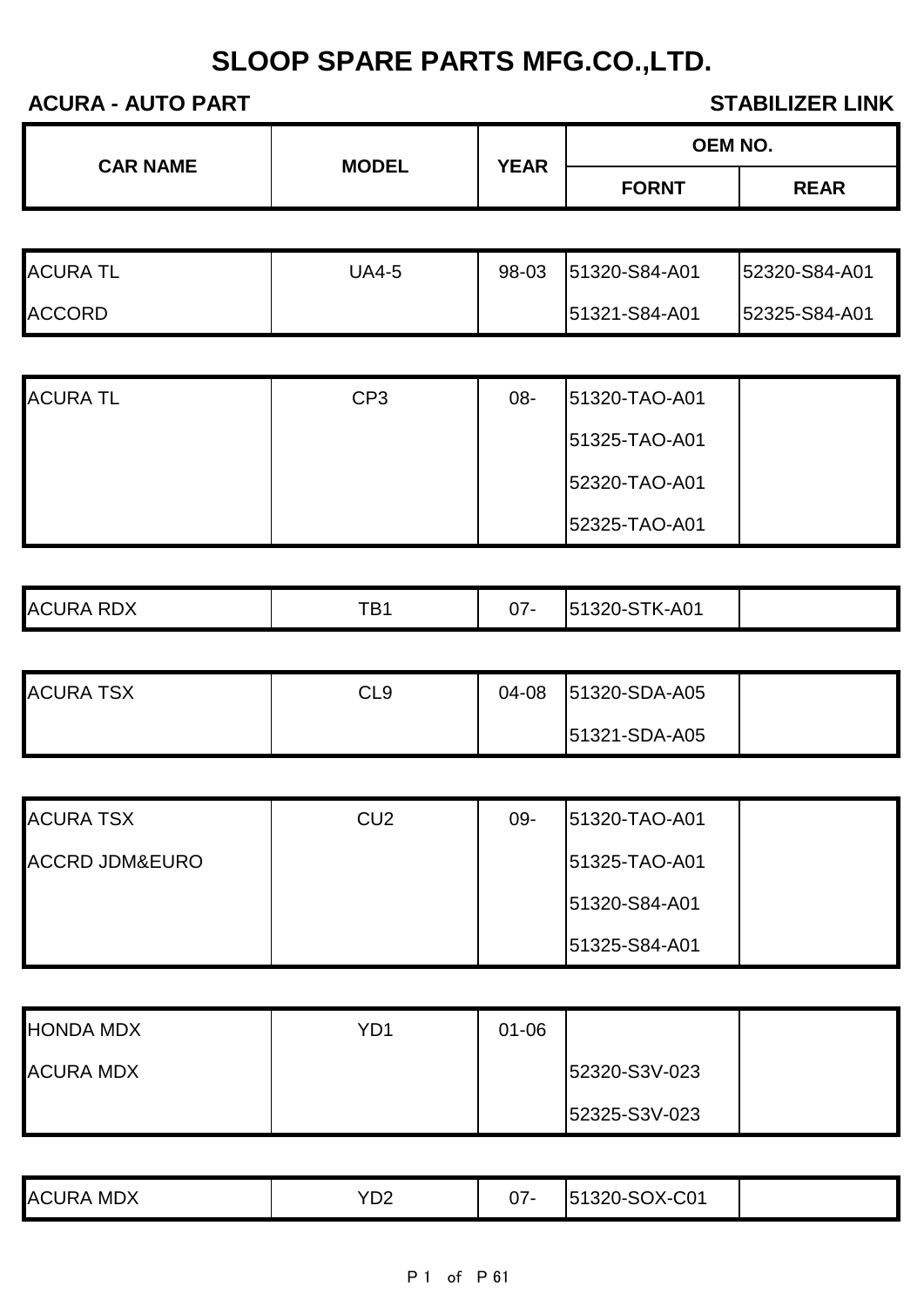| <b>CAR NAME</b> |              | <b>YEAR</b> | <b>OEM NO.</b> |             |
|-----------------|--------------|-------------|----------------|-------------|
|                 | <b>MODEL</b> |             | <b>FORNT</b>   | <b>REAR</b> |
|                 |              |             |                |             |

| <b>CIVIC SEDAN</b> | FD1,FD3 | $05 -$ | 51320-SNA-A02 |  |
|--------------------|---------|--------|---------------|--|
| <b>ACURA CSX</b>   |         |        | 51321-SNA-A02 |  |
|                    |         |        | 52320-SNA-A01 |  |
|                    |         |        | 52321-SNA-A01 |  |

| <b>ISUZU TROOPER</b>     | <b>UBS</b> | 92-97 | 8-97018-227-2 |  |
|--------------------------|------------|-------|---------------|--|
| <b>Opel Monterey</b>     |            |       | 8-97018-228-2 |  |
| <b>Chevrolet Trooper</b> |            |       | 8-97018-125-2 |  |
| <b>ACURA SLX</b>         |            |       |               |  |

| <b>ISUZU TROOPER</b>     | TES | 98-05 | 8-97018-227-2 |  |
|--------------------------|-----|-------|---------------|--|
| <b>Opel Monterey</b>     |     |       | 8-97018-228-2 |  |
| <b>Chevrolet Trooper</b> |     |       | 8-97018-125-2 |  |
| <b>ACURA SLX</b>         |     |       |               |  |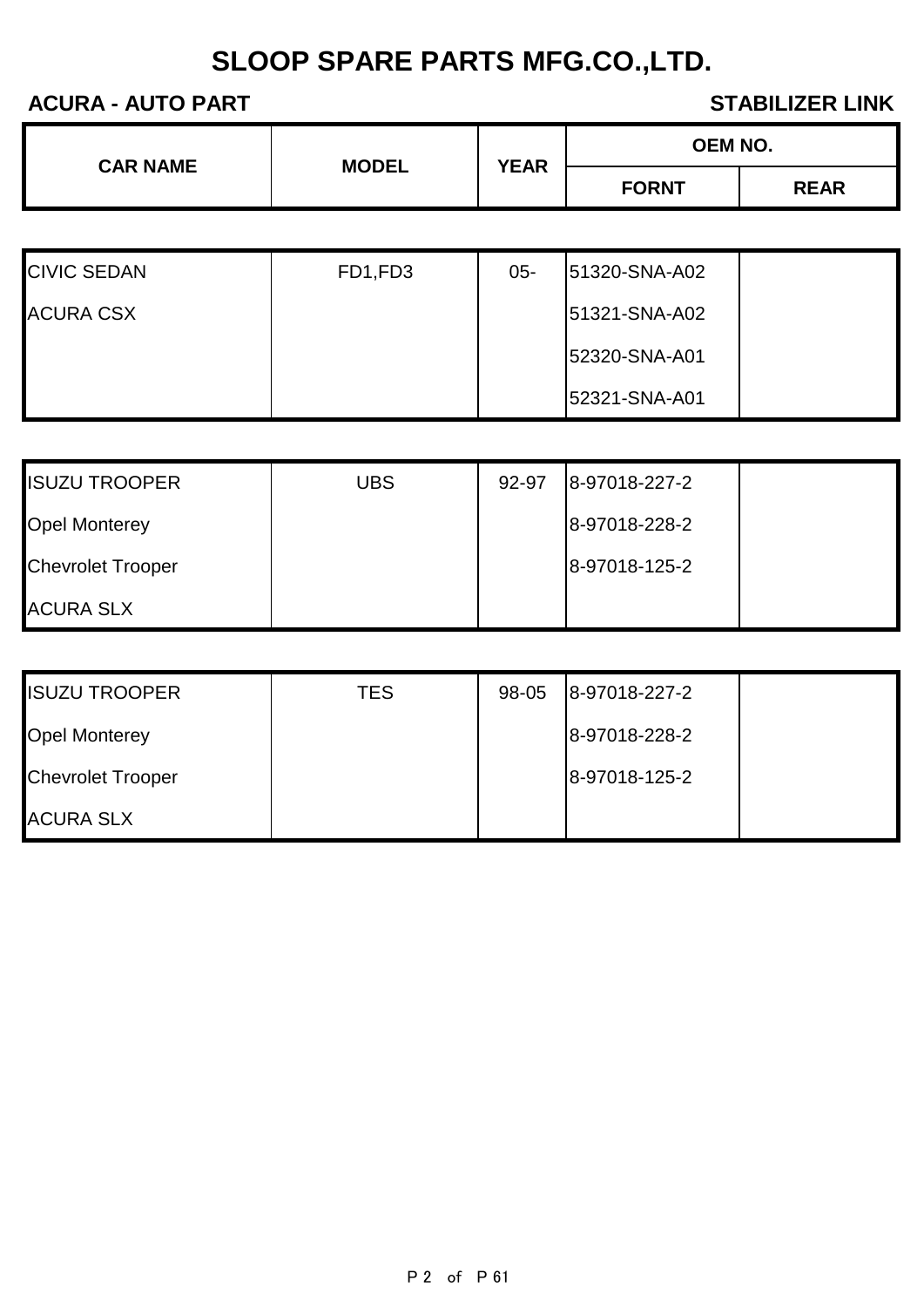## **CHEVROLET - AUTO PART STABILIZER LINK**

| <b>CAR NAME</b><br><b>MODEL</b> | <b>YEAR</b> | <b>OEM NO.</b> |              |             |
|---------------------------------|-------------|----------------|--------------|-------------|
|                                 |             |                | <b>FORNT</b> | <b>REAR</b> |

| <b>COLORADO 2WD</b> | TFB TFR | $02 - 05$ | 8-97214-822-0 | 8-97235-922-0 |
|---------------------|---------|-----------|---------------|---------------|
| <b>ISUZU D-MAX</b>  |         | 03-05     | 8-97235 786-1 |               |
|                     |         |           | 8-97235 787-1 |               |

| <b>COLORADO 4WD</b> | TFS | $02 - 05$ | 8-97944-568-0 |  |
|---------------------|-----|-----------|---------------|--|
| <b>ISUZU D-MAX</b>  |     |           | 8-97944-569-0 |  |

| <b>TROOPER</b>         | <b>UBS</b> | 92-97 | 8-97018-227-2 | 8-97018-125-2 |
|------------------------|------------|-------|---------------|---------------|
| <b>ACURA SLX, Opel</b> |            |       | 8-97018-228-2 |               |
| <b>Monterey</b>        |            |       |               |               |

| <b>TROOPER</b>         | UBS | 98-05 | 8-97018-227-2 | 8-97018-125-2 |
|------------------------|-----|-------|---------------|---------------|
| <b>ACURA SLX, Opel</b> |     |       | 8-97018-228-2 |               |
| Monterey               |     |       |               |               |

| <b>CAPTIVA</b>  | 06- | 96626248 | 96626150 |
|-----------------|-----|----------|----------|
| DAEWOO WINSTORM |     | 96626247 |          |

| <b>AVEO</b>                                          | $02 -$ | 96391875 |  |
|------------------------------------------------------|--------|----------|--|
| Daewoo<br>WAVEO.AVEO.BARINA<br><b>Chevrolet Aveo</b> |        |          |  |
| (T200 .T250) Lova.kalos                              |        |          |  |
| Suzuki Swift                                         |        |          |  |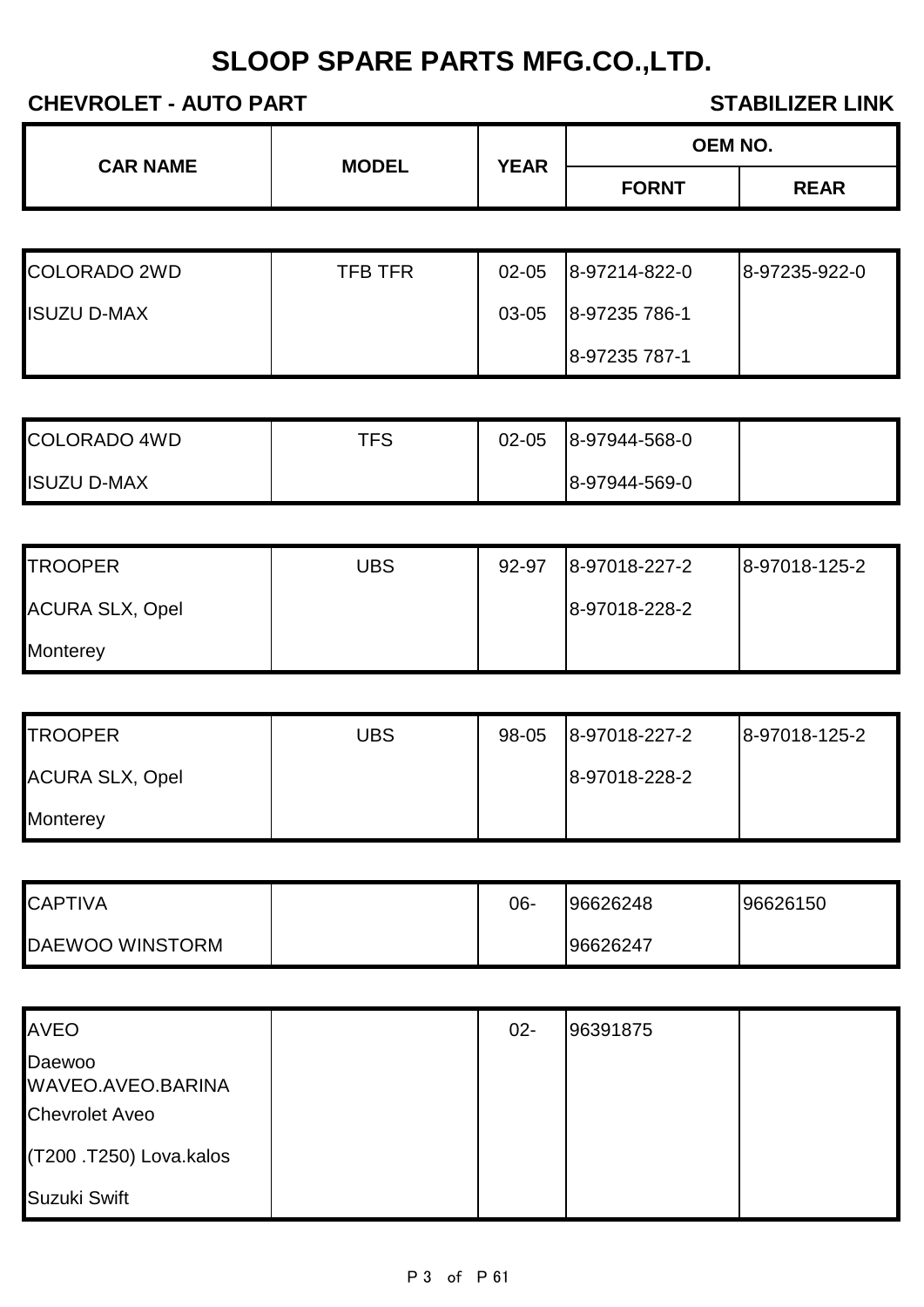### **CHEVROLET - AUTO PART STABILIZER LINK**

| <b>CAR NAME</b> | <b>MODEL</b> | <b>YEAR</b> | <b>OEM NO.</b> |             |
|-----------------|--------------|-------------|----------------|-------------|
|                 |              |             | <b>FORNT</b>   | <b>REAR</b> |

| <b>SPARK</b>    | M300 | 09- | 95947829 |  |
|-----------------|------|-----|----------|--|
| <b>CREATIVE</b> |      |     |          |  |
| Daewoo Matiz    |      |     |          |  |

| <b>EPICA</b>           | $06 -$ | 96639905 | 96639910 |
|------------------------|--------|----------|----------|
| Daewoo Tosca           |        | 96639904 |          |
| (Iceland)              |        |          |          |
| <b>Chevrolet Epica</b> |        |          |          |
| (Europe.China)         |        |          |          |

| <b>OPTRA</b>           | <b>OP</b> | 02-08 | 96403100 | 96561754 |
|------------------------|-----------|-------|----------|----------|
| Daewoo Lacetti         |           |       | 96403099 |          |
| Suzuki Reno            |           |       |          |          |
| <b>NUBIRA, Lacetti</b> |           |       |          |          |
| FORENZA, VIVA          |           |       |          |          |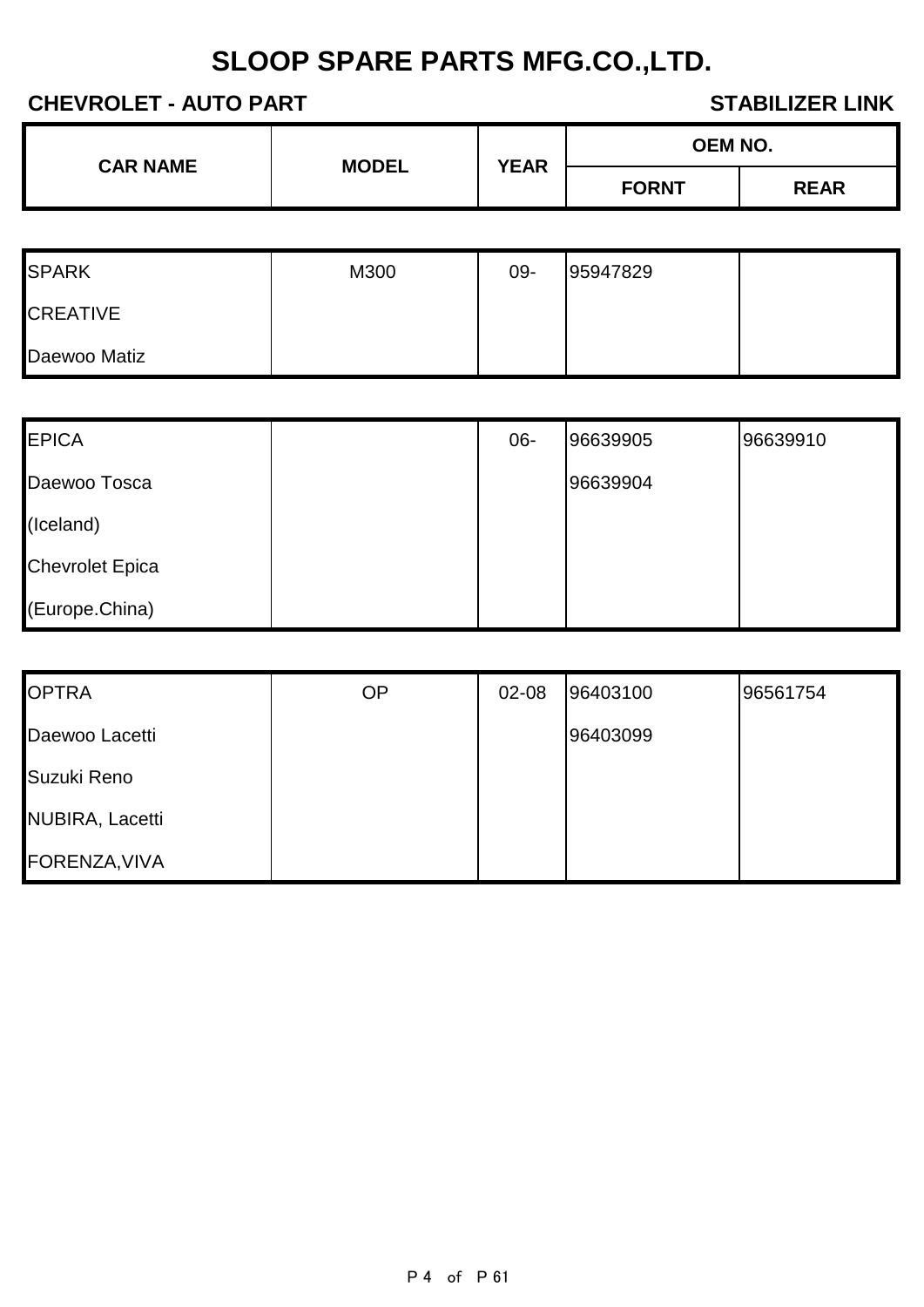### **DAIHATSU - AUTO PART STABILIZER LINK**

| <b>CAR NAME</b> | <b>MODEL</b> | <b>OEM NO.</b><br><b>YEAR</b><br><b>FORNT</b> |  |
|-----------------|--------------|-----------------------------------------------|--|
|                 |              |                                               |  |

| <b>XENIA</b>         | F601 | $03 -$ | 48820-B0010 |  |
|----------------------|------|--------|-------------|--|
| <b>TOYOTA AVANZA</b> |      |        |             |  |
| Daihatsu Xenia       |      |        |             |  |

| <b>SIRION</b>        | M301 | $07 -$ | 48821-B1010 |  |
|----------------------|------|--------|-------------|--|
| <b>DAIHATUS BOON</b> |      |        | 48831-B1010 |  |
| <b>TOYOA PASSO</b>   |      |        |             |  |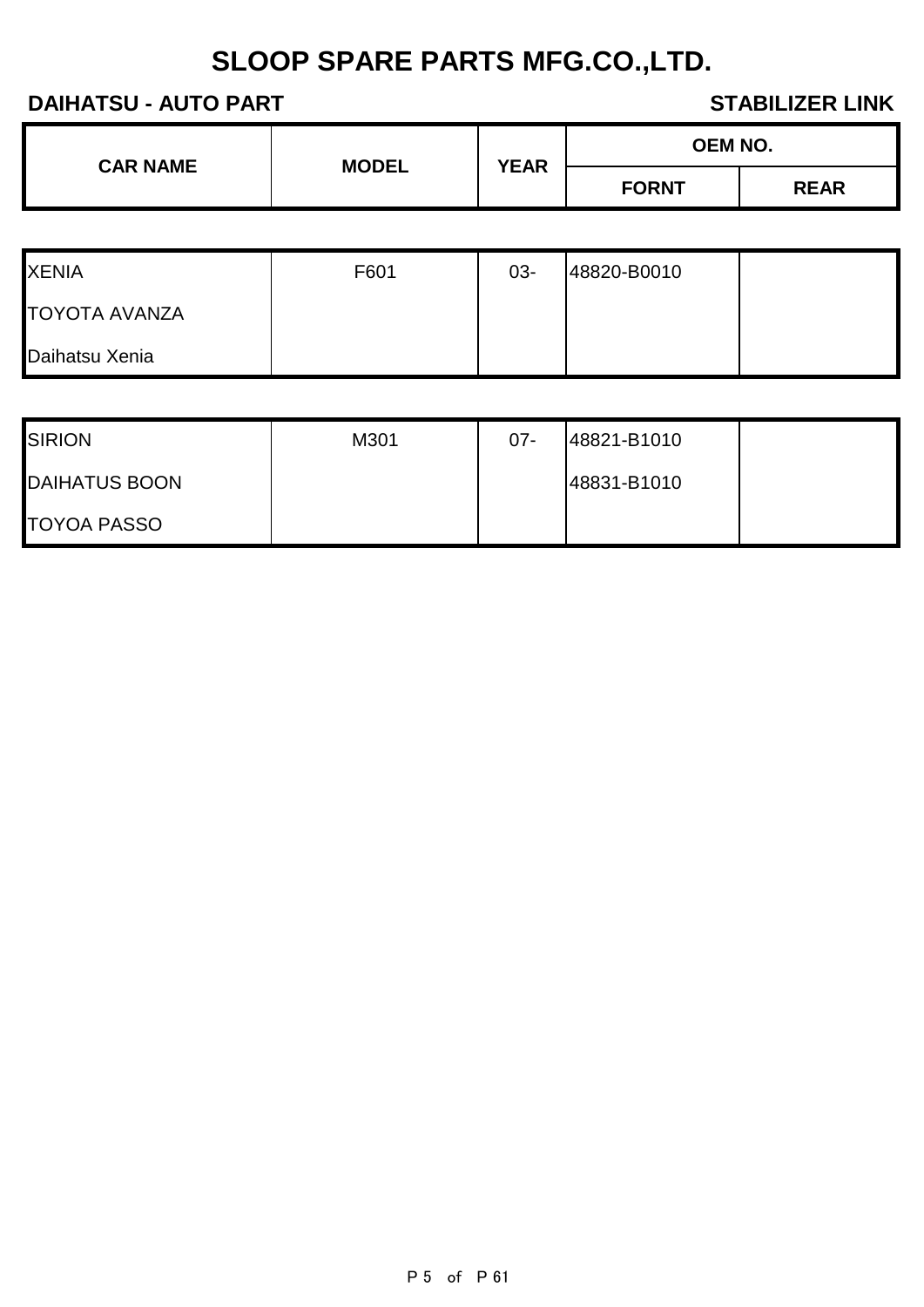| <b>CAR NAME</b> | <b>MODEL</b> | <b>YEAR</b> | <b>OEM NO.</b> |             |
|-----------------|--------------|-------------|----------------|-------------|
|                 |              |             | <b>FORNT</b>   | <b>REAR</b> |

| <b>TRANSIT</b> | V18# | 00-06 | 3C113B438AC |  |
|----------------|------|-------|-------------|--|
|                |      |       | 4519467     |  |

| <b>TRANSIT</b> | √34# | $07 -$ | 3C113B438AC |  |
|----------------|------|--------|-------------|--|
|                |      |        | 4519467     |  |

| <b>ESCAPE2.0&amp;3.0</b> | JW | $01 - 04$ | E112-34-150A |  |
|--------------------------|----|-----------|--------------|--|
| <b>MAZDA TRIBUE</b>      |    |           |              |  |
| <b>FORD ESCAPE</b>       |    |           |              |  |

| ESCAPE2.3          | JW | $01 - 04$ | E112-34-150A |  |
|--------------------|----|-----------|--------------|--|
| <b>FORD ESCAPE</b> |    |           |              |  |

| <b>ESCAPE2.0&amp;3.0</b> | JW | $05-10$ | E181-34-150 |  |
|--------------------------|----|---------|-------------|--|
| <b>FORD ESCAPE</b>       |    |         | E181-34-170 |  |

| <b>ESCAPE 2.3</b>   | JW | $05-10$ | E181-34-150 |  |
|---------------------|----|---------|-------------|--|
| <b>MAZDA TRIBUE</b> |    |         | E181-34-170 |  |

|  | <b>FOCUS</b><br>∞∪ບ | DBW<br>JAW. | 98-04 | 15265<br>ገ1 5<br>- | 203093<br>. . |
|--|---------------------|-------------|-------|--------------------|---------------|
|--|---------------------|-------------|-------|--------------------|---------------|

| <b>FOCUS II</b> | ⌒ィ<br>$\mathbf{\dot{v}}$ . | $04-10$ | 1336792      | 1335548      |
|-----------------|----------------------------|---------|--------------|--------------|
|                 |                            |         | BP4K-34-170C | BP4K-28-170C |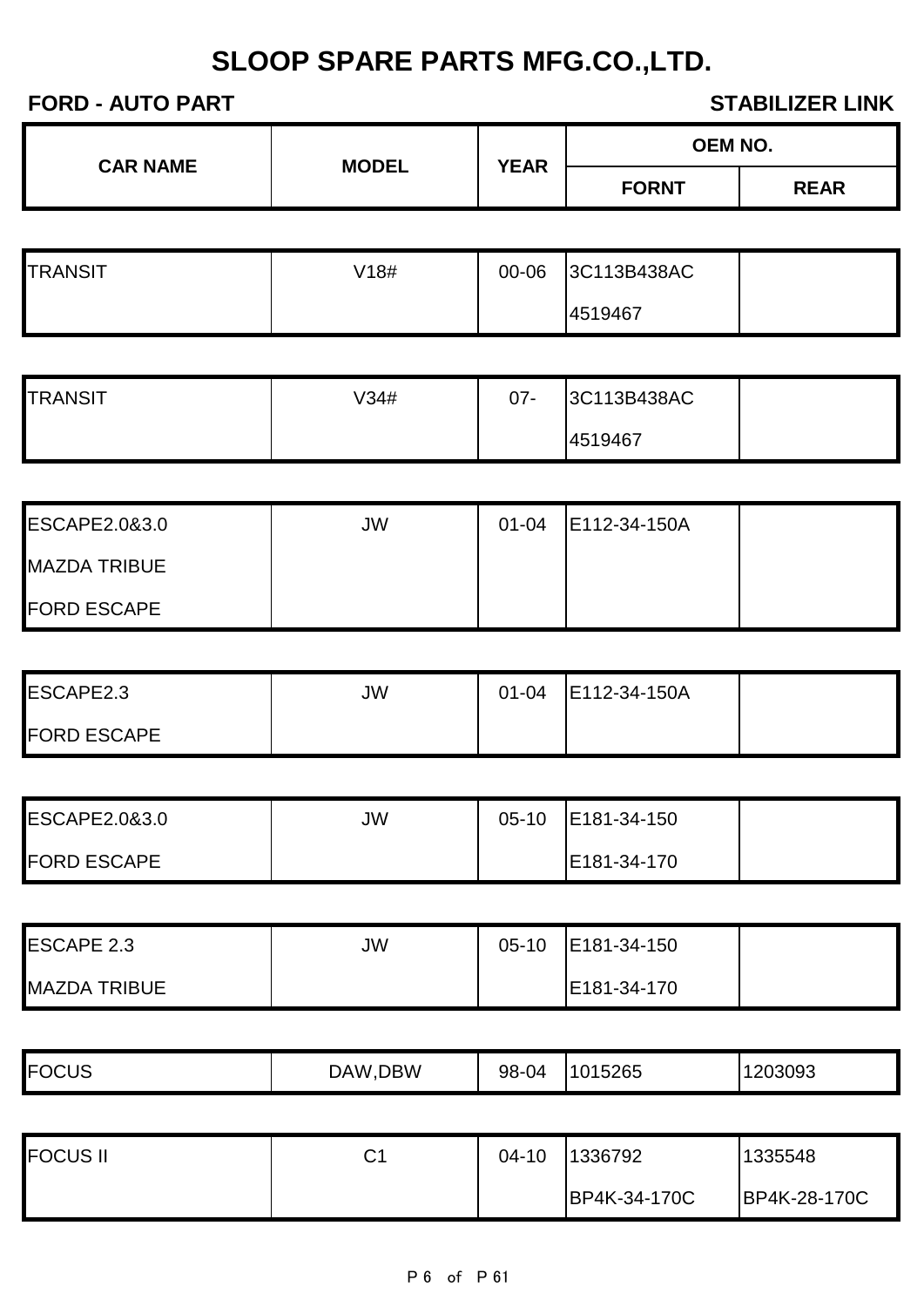| <b>CAR NAME</b><br><b>MODEL</b> | <b>YEAR</b> | <b>OEM NO.</b> |             |
|---------------------------------|-------------|----------------|-------------|
|                                 |             | <b>FORNT</b>   | <b>REAR</b> |

| <b>LASER</b>     | BH# BA# | 94-98 | BC1D-28-170A |
|------------------|---------|-------|--------------|
| MAZDA323,A11egro |         | 93-98 |              |
| Protégé          |         |       |              |

| LASER                               | BJ# | 98-00 | B26R-34-170 | B26R-28-170 |
|-------------------------------------|-----|-------|-------------|-------------|
| MAZDA323 FAMILIA                    |     |       |             |             |
| A11egro Prote'ge'<br><b>PREMACY</b> |     |       |             |             |
| TIERRA, ACTIVA                      |     |       |             |             |

| <b>I</b> LASER         | BJ# | 00-04 | LC62-34-170B | B30H-28-170B |
|------------------------|-----|-------|--------------|--------------|
| TIERRA, ACTIVA         |     |       |              |              |
| MAZDA323 FAMILIA       |     |       |              |              |
| A11egro Prote' PREMACY |     |       |              |              |

| <b>TELSTAR</b> | <b>GFEP</b> | 98-02 | GA2A-34-150A | <b>IGE4T-28-170</b> |
|----------------|-------------|-------|--------------|---------------------|
| MAZDA 626      |             |       | GA2A-34-170A |                     |

| <b>IXION</b>         | CPBW | 99-00 | B26R-34-170 | B26R-28-170 |
|----------------------|------|-------|-------------|-------------|
| <b>MAZDA PREMACY</b> |      |       |             |             |

| <b>IXION</b>         | <b>CPBW</b> | $01 - 04$ | LC62-34-170B | B30H-28-170B |
|----------------------|-------------|-----------|--------------|--------------|
| <b>MAZDA PREMACY</b> |             |           |              |              |

| i-MAX | <b>CR</b> | 05-<br>10 | 170C<br><b>BP4K-34-</b> | BP4K-28-170D |
|-------|-----------|-----------|-------------------------|--------------|
|       |           |           |                         |              |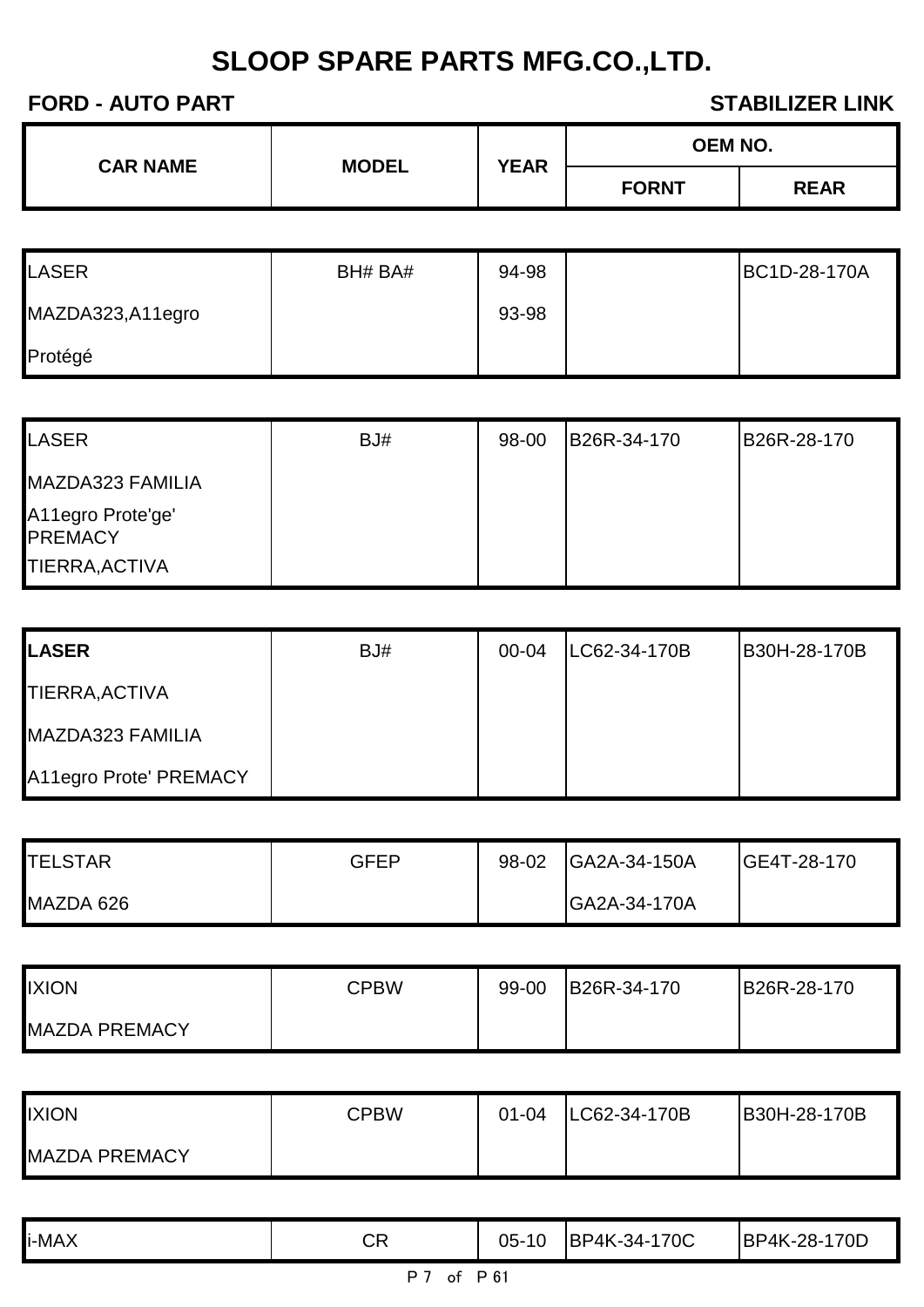| <b>CAR NAME</b> | <b>MODEL</b> | <b>YEAR</b> | <b>OEM NO.</b> |             |
|-----------------|--------------|-------------|----------------|-------------|
|                 |              |             | <b>FORNT</b>   | <b>REAR</b> |

| <b>FREDA 2WD</b>      | SGL3 | $95 - 05$ | S10H-34-150 |  |
|-----------------------|------|-----------|-------------|--|
| <b>MAZDA FRIENDEE</b> |      |           |             |  |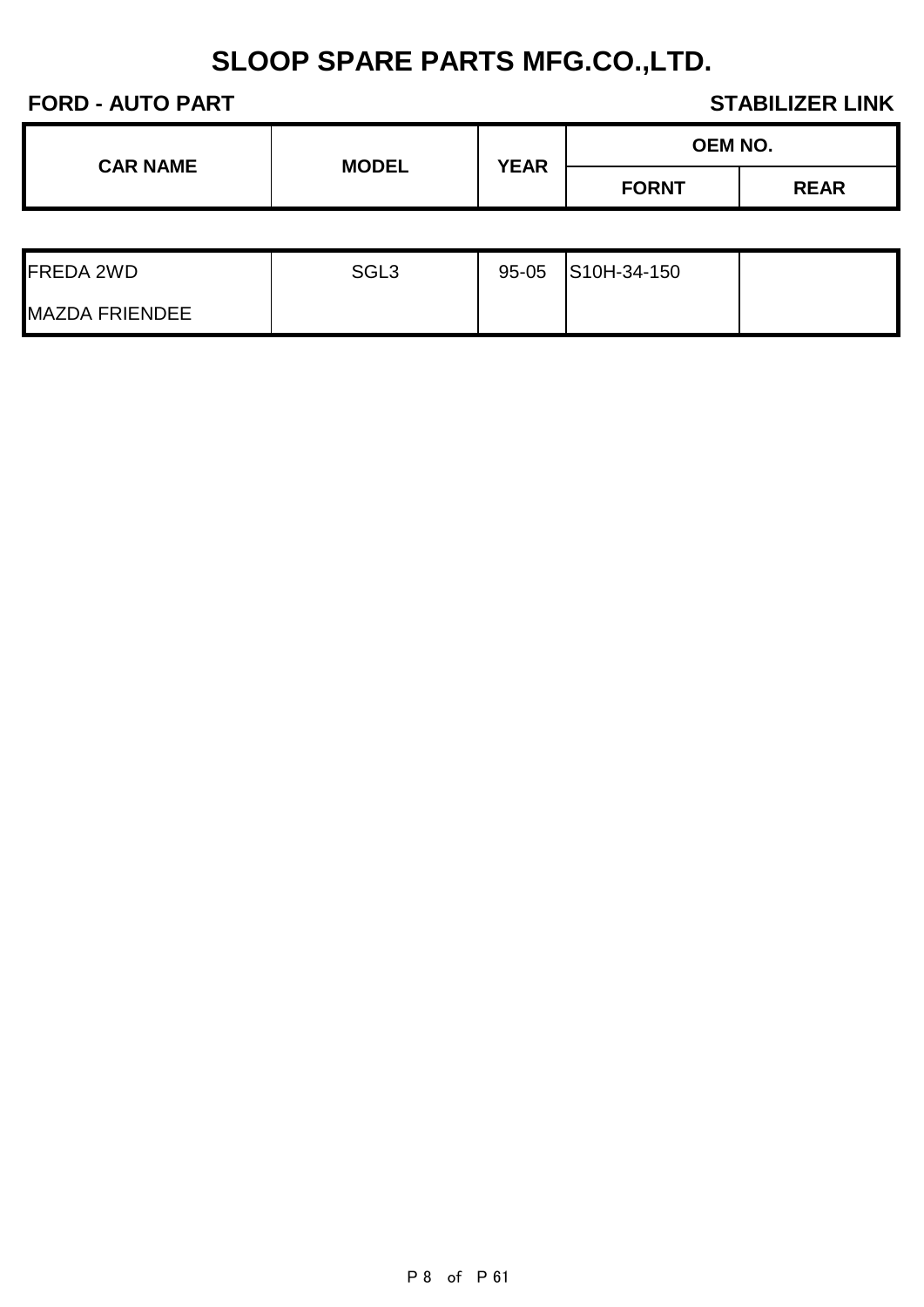**GMDAEWOO - AUTO PART STABILIZER LINK** 

| <b>CAR NAME</b> | <b>MODEL</b> | <b>YEAR</b> | <b>OEM NO.</b> |             |
|-----------------|--------------|-------------|----------------|-------------|
|                 |              |             | <b>FORNT</b>   | <b>REAR</b> |

| <b>WINSTOORM</b>         | 06 | 96626248 | 96626150 |
|--------------------------|----|----------|----------|
| <b>CHEVROLET CAPTIVA</b> |    | 96626247 |          |

| <b>WINSTORM</b>          | 06- | 96626248 | 96626150 |
|--------------------------|-----|----------|----------|
| <b>CHEVROLET CAPTIVA</b> |     | 96626247 |          |

| <b>KALOS</b>         | $02 -$ | 96391875 |  |
|----------------------|--------|----------|--|
| WAVE , AVEO BARINA   |        |          |  |
| Chevrolet Aveo(T200) |        |          |  |
| Lova, Kalos          |        |          |  |
| Suzuki Swift         |        |          |  |

| <b>MATIZ</b>           | M300 | 09- | 95947829 |  |
|------------------------|------|-----|----------|--|
| <b>CREATIVE</b>        |      |     |          |  |
| <b>Chevrolet spark</b> |      |     |          |  |

| LEGANZA  | ᅳ | 97-99 | 96225859 |  |
|----------|---|-------|----------|--|
| VN 98-00 |   |       | 96225858 |  |

| <b>MAGNUS</b>           | MA | 99-05 | 96225859 |  |
|-------------------------|----|-------|----------|--|
| EPICA, EVANDA, VERONA   |    |       | 96225858 |  |
| Chevrolet Epica, Evanda |    |       |          |  |
| Suzuki Verona           |    |       |          |  |
| Formosa Magnus          |    |       |          |  |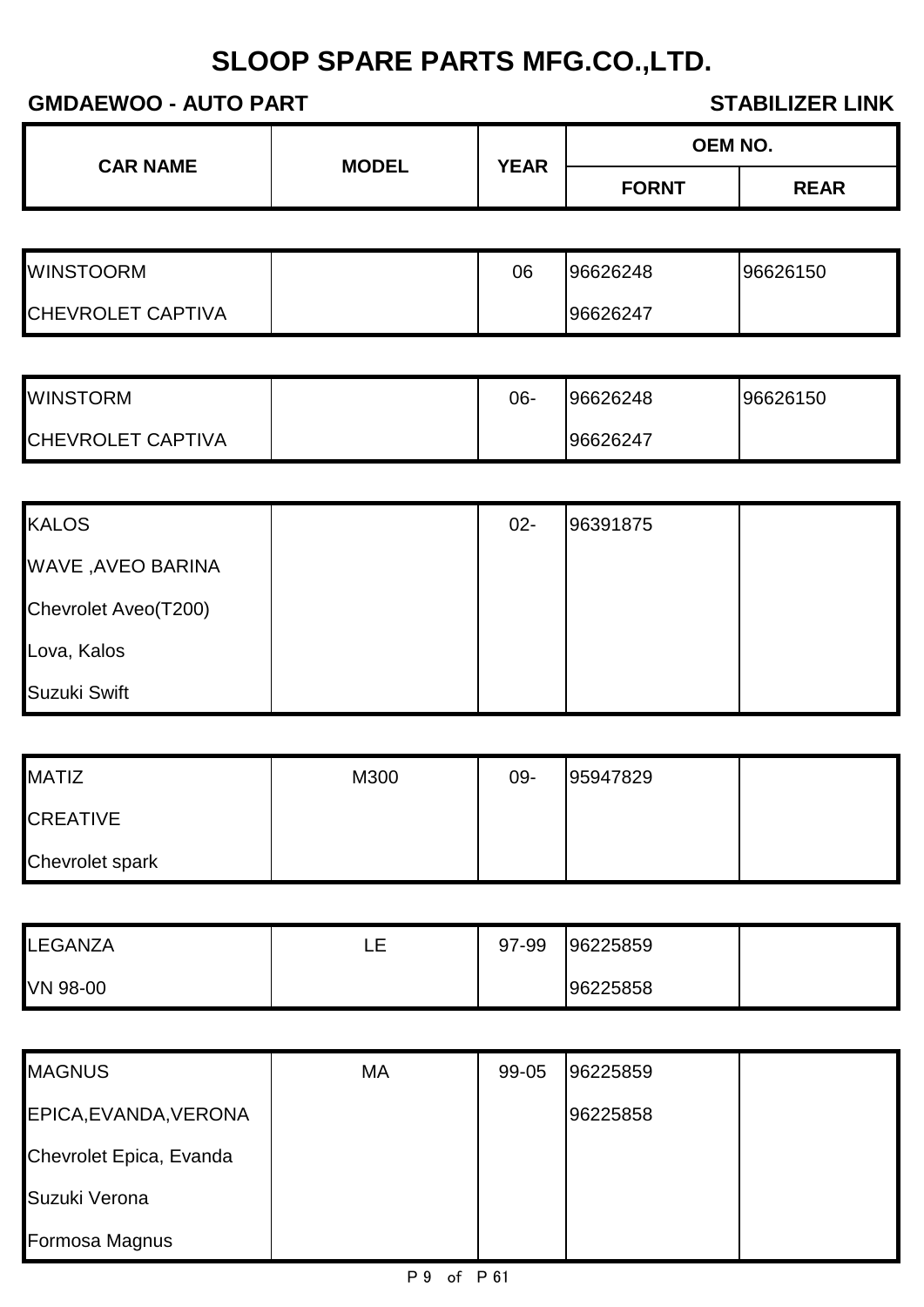### **GMDAEWOO - AUTO PART STABILIZER LINK**

| <b>CAR NAME</b> | <b>MODEL</b> | <b>YEAR</b> | <b>OEM NO.</b> |             |
|-----------------|--------------|-------------|----------------|-------------|
|                 |              |             | <b>FORNT</b>   | <b>REAR</b> |

| <b>TOSCA</b>           | $06 -$ | 966399905 | 96639910 |
|------------------------|--------|-----------|----------|
| <b>EPICA</b>           |        | 966399904 |          |
| <b>Chevrolet Tosca</b> |        |           |          |
| (Iceland)              |        |           |          |
| <b>Chevrolet Epica</b> |        |           |          |
| (Europe, China_        |        |           |          |

| <b>NUBIRA</b> | 7-99 | 96300627 | 96300222 |
|---------------|------|----------|----------|

|  | <b>NUBIRA</b> | . . | $\sim$<br>aa<br>◡◡<br>◡▵ | 96275798 | 96300222 |
|--|---------------|-----|--------------------------|----------|----------|
|--|---------------|-----|--------------------------|----------|----------|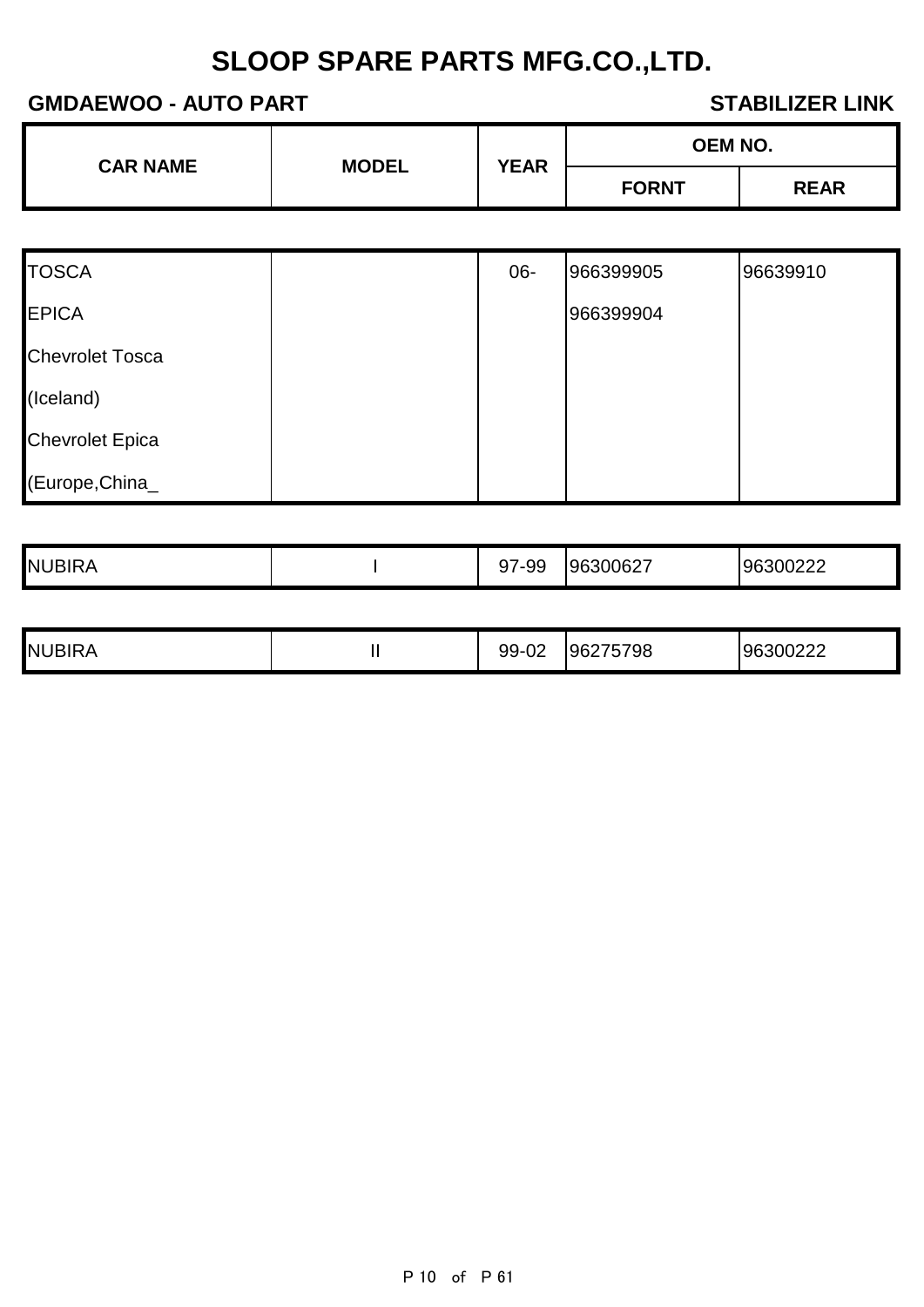| <b>CAR NAME</b> | <b>MODEL</b> | <b>YEAR</b> | <b>OEM NO.</b> |             |
|-----------------|--------------|-------------|----------------|-------------|
|                 |              |             | <b>FORNT</b>   | <b>REAR</b> |

| <b>LACETTI</b>         | Ш | $02 -$ | 96403100 | 96561754 |
|------------------------|---|--------|----------|----------|
| <b>Chevrolet Optra</b> |   |        | 96403099 |          |
| Suzuki Reno            |   |        |          |          |
| NUBIRA, OPTRA          |   |        |          |          |
| FORENZA, VIVA          |   |        |          |          |

| <b>ACCORD</b> | CP2-3 | იგ- | 51320-TA0-A01 | 51320-S84-A01        |
|---------------|-------|-----|---------------|----------------------|
|               |       |     | 52320-TA0-A01 | <b>51325-S84-A01</b> |

| ACCORD&USA | SEDAN, COUPE | 08- | 51320-TA0-A01 | <b>52320-TA0-A01</b> |
|------------|--------------|-----|---------------|----------------------|
|            |              |     |               | <b>52325-TA0-A01</b> |

| <b>ACCORD USA</b> | SEDAN, COUPE | 98-02 | 51320-S84-A01 | 152320-S84-A01 |
|-------------------|--------------|-------|---------------|----------------|
|                   |              |       | 51321-S84-A01 | 52325-S84-A01  |

| <b>ACCORD USA</b> | SEDAN, COUPE | 03-06 | 51320-SDA-A04 | 151320-SDA-A05       |
|-------------------|--------------|-------|---------------|----------------------|
|                   |              |       | 51321-SDA-A04 | <b>51321-SDA-A05</b> |

| <b>CIVIC</b> | EK2, EK3, EK4, EJ7 | 96-99 | 51320-S04-003 | <b>52320-S04-013</b> |
|--------------|--------------------|-------|---------------|----------------------|
|              |                    |       |               | <b>52321-S04-013</b> |

| <b>CIVIC</b> | EU1-4ES1-3 | $00 - 04$ | 51320-S5A-013        | <b>152320-S5A-013</b> |
|--------------|------------|-----------|----------------------|-----------------------|
|              |            |           | <b>51321-S5A-013</b> | 52321-S5A-013         |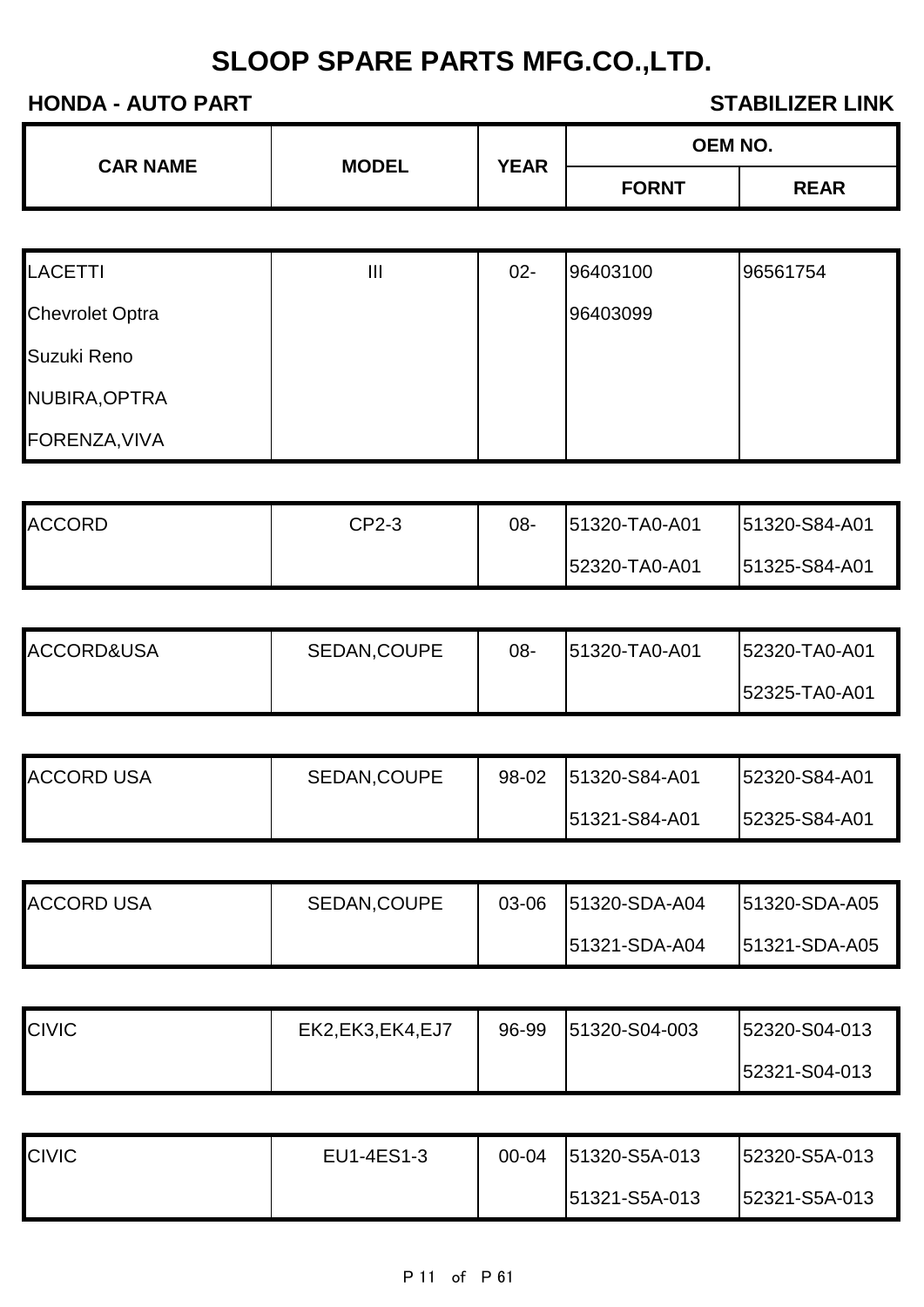| <b>CAR NAME</b> | <b>MODEL</b> | <b>YEAR</b> |              | <b>OEM NO.</b> |  |
|-----------------|--------------|-------------|--------------|----------------|--|
|                 |              |             | <b>FORNT</b> | <b>REAR</b>    |  |

| <b>CIVIC</b>                 | FD#,FA#,FG# | $05 -$ | 51320-SNA-A02 | 51320-SNA-A01 |
|------------------------------|-------------|--------|---------------|---------------|
| FD1:1.8L                     |             |        | 51321-SNA-A02 | 51321-SNA-A01 |
| FD3:HYBRID                   |             |        |               |               |
| FD2:2.0                      |             |        |               |               |
| <b>FA.FG : CHINA AMERICA</b> |             |        |               |               |
| <b>FK.FN:EURO</b>            |             |        |               |               |

| CR-V | RD1,RD2 | $95 - 00$ | 51320-S04-003 | 52320-S10-003 |
|------|---------|-----------|---------------|---------------|
|      |         |           |               | 52321-S10-003 |

| <b>CR-V</b> | RD4,RD5 | $01 - 05$ | 51320-S5A-003 | 52320-S9A-003 |
|-------------|---------|-----------|---------------|---------------|
|             |         |           | 52320-S9A-003 | 52321-S9A-003 |

| CR-V | <b>RE1-5, RE7</b> | 06- | 51320-STK-A01 | 52320-SWA-A01 |
|------|-------------------|-----|---------------|---------------|
|      |                   |     |               | 52321-SWA-A01 |

| <b>INSPIRE</b> | JA4-5 | 98-03 | 51320-S84-A01 | 52320-S84-A01 |
|----------------|-------|-------|---------------|---------------|
| Isuzu Aska     |       |       | 51321-S84-A01 | 52325-S84-A01 |

| <b>INSPIRE</b> | CP3 | 08- | 51320-TA0-A01 | 52320-TA0-A01 |
|----------------|-----|-----|---------------|---------------|
| <b>ARCCORD</b> |     |     | 52320-TA0-A01 | 52325-TA0-A01 |

| <b>CITY</b>     | GD6-9 | $02 - 08$ | 51320-S5A-013 |  |
|-----------------|-------|-----------|---------------|--|
| <b>FIT ARIA</b> |       |           | 51321-S5A-013 |  |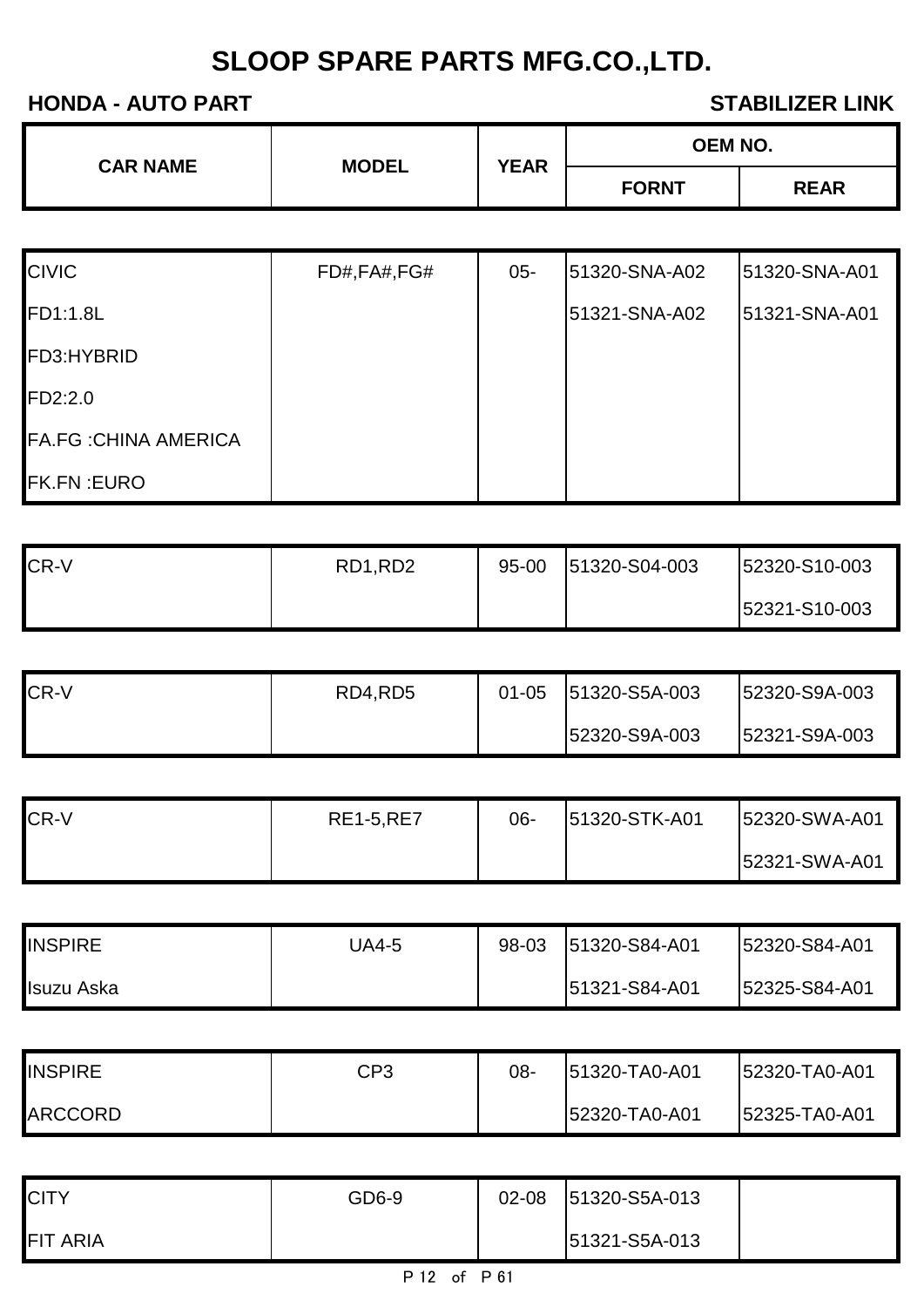| <b>CAR NAME</b> | <b>MODEL</b> | OEM NO.<br><b>YEAR</b><br><b>FORNT</b> |  |             |
|-----------------|--------------|----------------------------------------|--|-------------|
|                 |              |                                        |  | <b>REAR</b> |
|                 |              |                                        |  |             |

| <b>CITY</b>     | GM1, GM2 | 09- | 51320-TG0-T01 |  |
|-----------------|----------|-----|---------------|--|
| <b>FIT ARIA</b> |          |     |               |  |

| <b>FIT</b> | GD1-4 | $01 - 07$ | 51320-SAA-003 |  |
|------------|-------|-----------|---------------|--|
| JP.CN.US   |       |           | 51321-SAA-003 |  |

| <b>FIT ARIA</b> | GD6-9 | $02 - 08$ | 51320-SEL-T01 |  |
|-----------------|-------|-----------|---------------|--|
| <b>CITY</b>     |       |           | 51321-SEL-T01 |  |

| <b>IFIT</b> | GE6 | 09- | 51320-TGO-T01 |  |
|-------------|-----|-----|---------------|--|
| JP.CN.US    |     |     |               |  |

| <b>JAZZ</b>           | GE <sub>3</sub> | 03-07 | 51320-SEA-T01 |  |
|-----------------------|-----------------|-------|---------------|--|
| S.E ASIA.INDIA.MID-   |                 |       | 51321-SEA-T01 |  |
| <b>EAST.AFRICA.EU</b> |                 |       |               |  |

| <b>JAZZ</b>         | <b>GE</b> | $08 -$ | 51320-TG0-T01 |  |
|---------------------|-----------|--------|---------------|--|
| S.E ASIA.INDIA.MID- |           |        |               |  |
| EAST.AFRICA.EU      |           |        |               |  |

| <b>PASSPORT 2WD</b> | TFR | 98-05 | 8-97018-227-2 |  |
|---------------------|-----|-------|---------------|--|
| <b>Isuzu Rodeo</b>  |     |       | 8-97018-228-2 |  |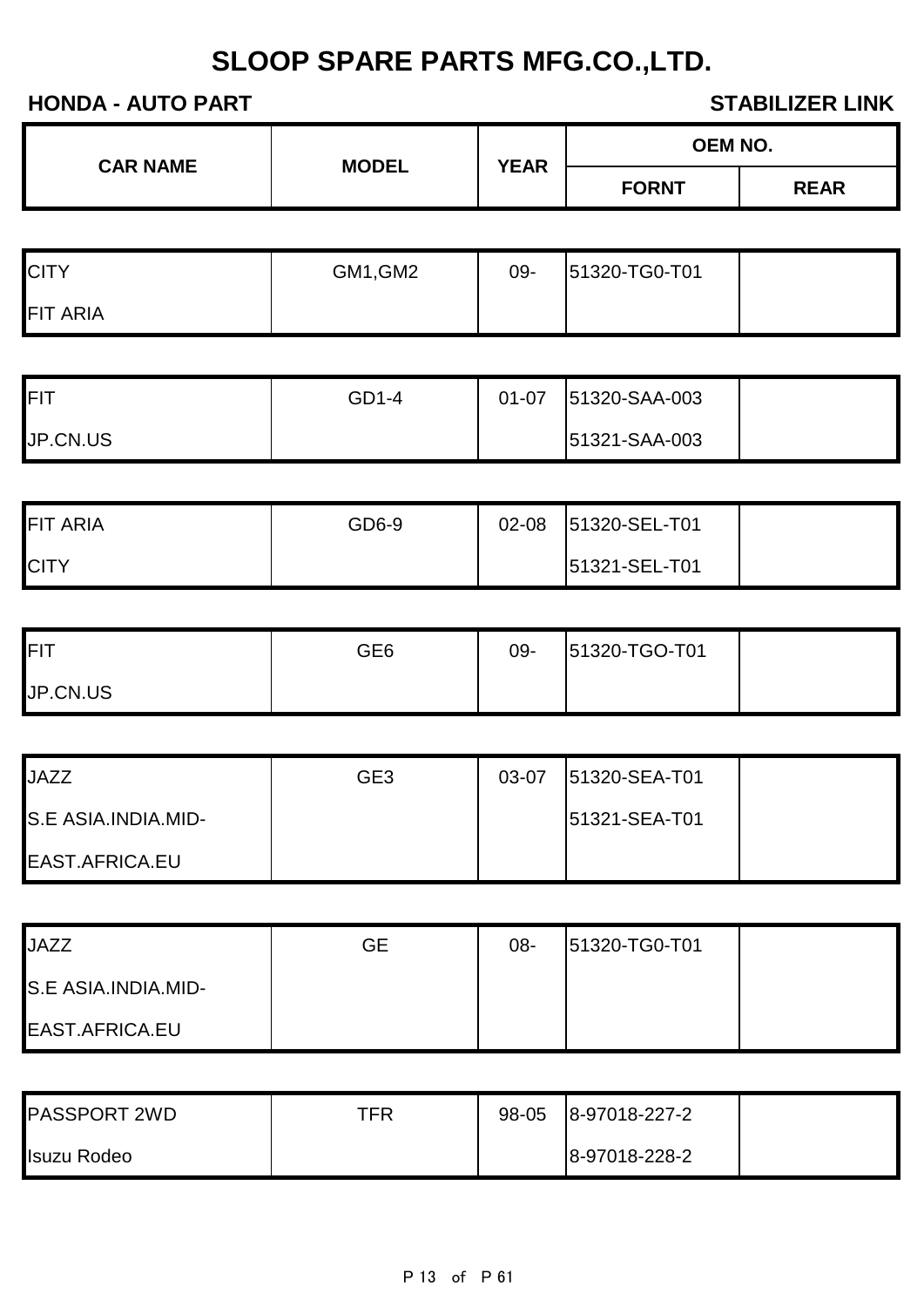| <b>CAR NAME</b> | <b>MODEL</b> |             | OEM NO.      |             |
|-----------------|--------------|-------------|--------------|-------------|
|                 |              | <b>YEAR</b> | <b>FORNT</b> | <b>REAR</b> |

| <b>PASSPORT 4WD</b> | TFS | 98-05 | 8-97018-227-2 |  |
|---------------------|-----|-------|---------------|--|
| <b>Isuzu Rodeo</b>  |     |       | 8-97018-228-2 |  |

|                 | $\sqrt{2}$ |       |               |  |
|-----------------|------------|-------|---------------|--|
| PILO<br>`T/MR-V | . .        | 03-08 | 51320-S0X-C01 |  |

| <b>ODYSSEY</b> | <b>RA6-9</b> | 99-03 | 51320-S84-A01 |  |
|----------------|--------------|-------|---------------|--|
| <b>SABER</b>   |              |       | 51321-S84-A01 |  |

| 1320-SFE-003<br><b>ODYSSEY</b><br>DD <sub>1</sub><br>02-08<br>-<br>151<br>.<br>ND. |  |
|------------------------------------------------------------------------------------|--|
|------------------------------------------------------------------------------------|--|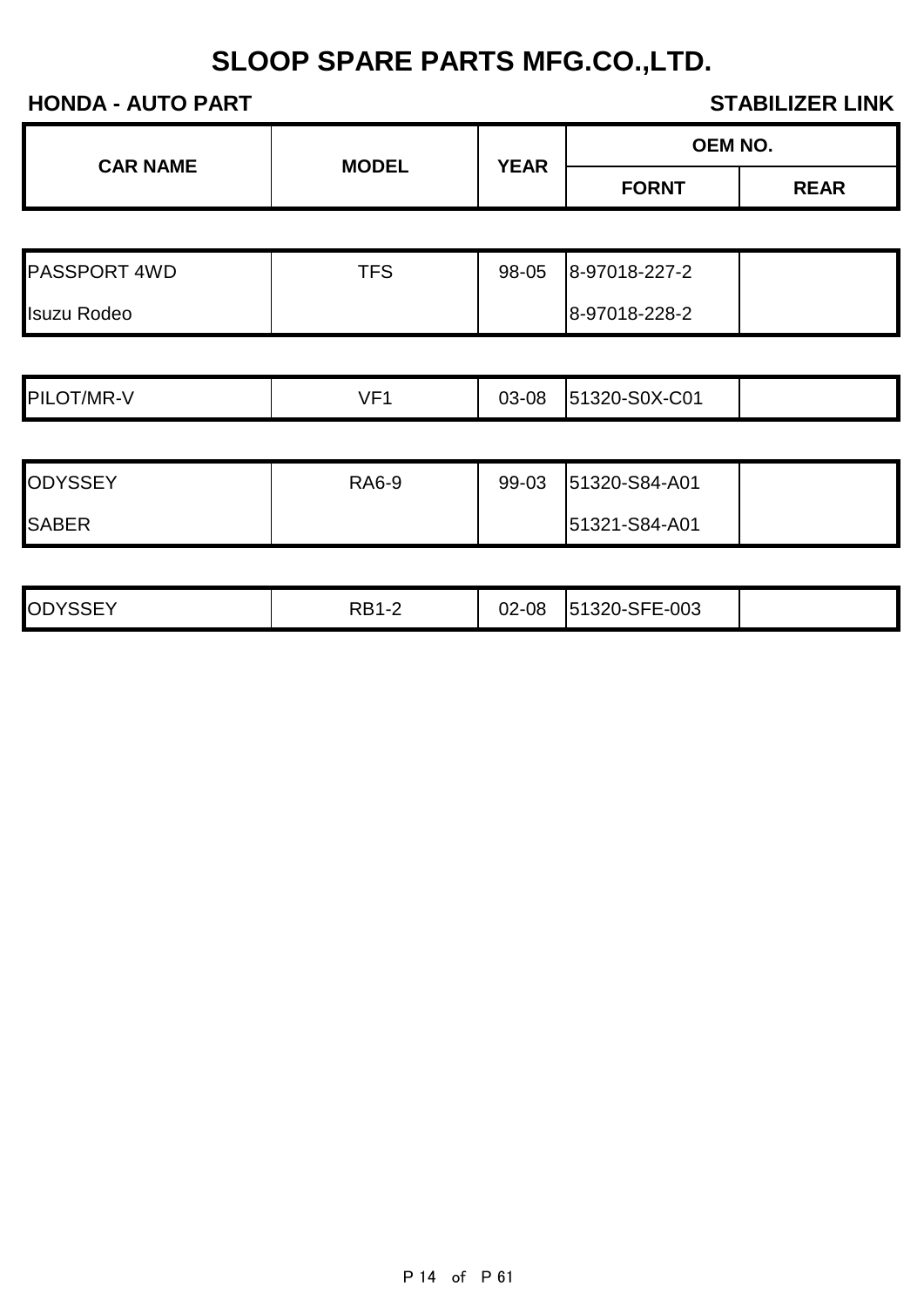| <b>CAR NAME</b> | <b>MODEL</b> | <b>YEAR</b> | <b>OEM NO.</b> |             |
|-----------------|--------------|-------------|----------------|-------------|
|                 |              |             | <b>FORNT</b>   | <b>REAR</b> |

| STAREX 2WD                   | 97-06 | 54830-4A002 | <b>55530-4A000</b> |
|------------------------------|-------|-------------|--------------------|
| <b>MITSUBISHI SPACE GEAR</b> |       |             |                    |

| <b>STAREX 4WD</b> | 97-06 | 54830-4A002 | 55530-4A000 |
|-------------------|-------|-------------|-------------|
|                   |       |             |             |

| <b>GRAND STAREX</b> | ت | 07- | 54840-4H000 | 55540-4H000 |
|---------------------|---|-----|-------------|-------------|
|                     |   |     | 54830-4H000 | 55530-4H000 |

| <b>TUCSON</b> | JM | 04-08 | 54830-2E000 | 55530-2E000 |
|---------------|----|-------|-------------|-------------|
|               |    |       |             |             |

| <b>TUCSON 4WD</b> | JM | 04-08 | 54830-2E000 | 55530-2E000 |
|-------------------|----|-------|-------------|-------------|
|                   |    |       |             |             |

| <b>ISONATA</b> | FF | 98-04 | 54830-38100 | 55530-38000  |
|----------------|----|-------|-------------|--------------|
| <b>SONICA</b>  |    |       |             | 155530-38600 |

| <b>SONATA</b> | <b>NF</b> | 04-06 | 54830-3K000 | 55530-3K000 |
|---------------|-----------|-------|-------------|-------------|
|               |           |       |             |             |
|               |           |       |             |             |

| <b>SO</b><br><b>ONA</b><br>I A | <b>NF</b> | 06-07 | 54830-3L000 | -3K000<br>$F$ $F$ $F$ $\cap$ $\cap$<br>-05550- |
|--------------------------------|-----------|-------|-------------|------------------------------------------------|
|                                |           |       |             |                                                |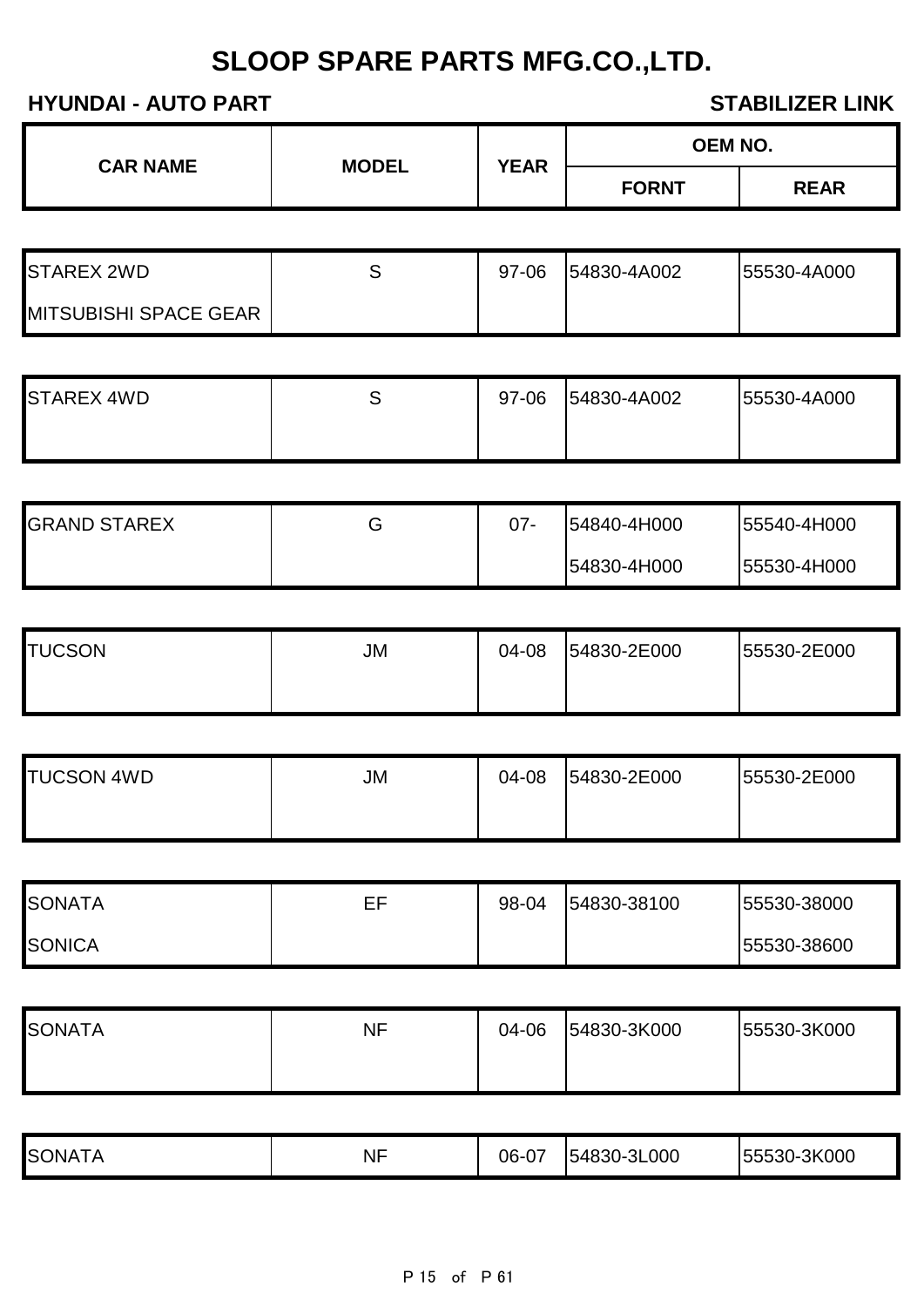| <b>CAR NAME</b> | <b>MODEL</b> | <b>YEAR</b> | <b>OEM NO.</b> |             |
|-----------------|--------------|-------------|----------------|-------------|
|                 |              |             | <b>FORNT</b>   | <b>REAR</b> |

| <b>SONICA</b>  | ΝF | $07-10$ | 54830-3L00  |  |
|----------------|----|---------|-------------|--|
| <b>ISONATA</b> |    |         | 55530-3K000 |  |

| <b>MATRIX</b> | LA | $01 - 10$ | 54830-25020 |  |
|---------------|----|-----------|-------------|--|
| LAVITA        |    |           | 54830-25010 |  |
|               |    |           | 55530-17000 |  |

| <b>VERACRUZ</b> | ٧E | $06 -$ | 54840-2B000 |  |
|-----------------|----|--------|-------------|--|
|                 |    |        | 54830-2B000 |  |
|                 |    |        | 55530-2B000 |  |

| <b>SANTAFE</b> | <b>SM</b> | 00-06 | 54840-26000 |  |
|----------------|-----------|-------|-------------|--|
|                |           |       | 54830-26000 |  |
|                |           |       | 55540-26600 |  |
|                |           |       | 55530-26600 |  |

| <b>SANTAFE</b> | <b>CM</b> | $06 -$ | 54840-2B000 |  |
|----------------|-----------|--------|-------------|--|
|                |           |        | 54830-2B000 |  |
|                |           |        | 55530-2B000 |  |

| <b>TIBURON</b> | RC | 96-01 | 54830-29000 |  |
|----------------|----|-------|-------------|--|
|                |    |       | 55530-29000 |  |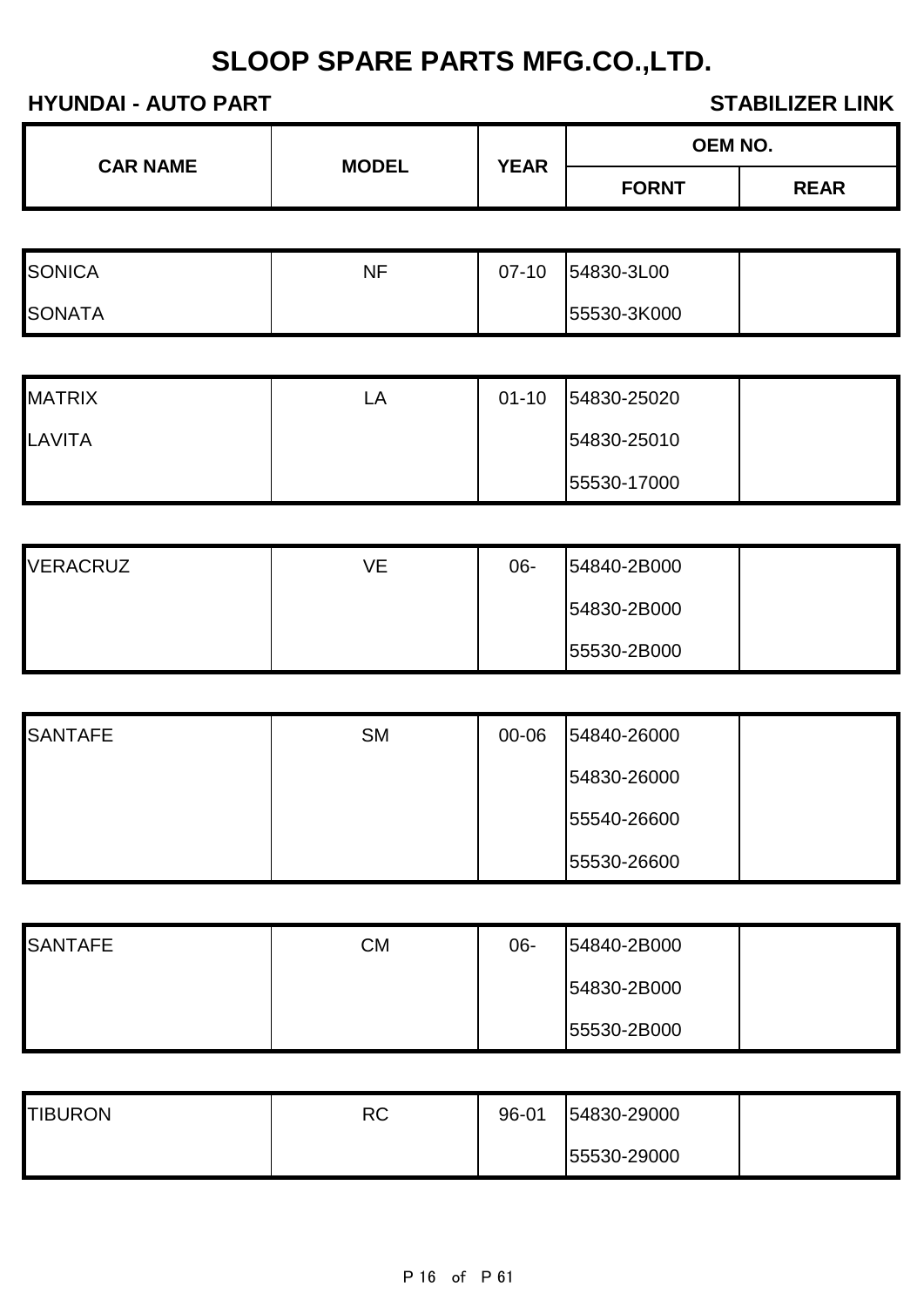| <b>CAR NAME</b> | <b>MODEL</b> | <b>YEAR</b> | <b>OEM NO.</b> |             |  |
|-----------------|--------------|-------------|----------------|-------------|--|
|                 |              |             | <b>FORNT</b>   | <b>REAR</b> |  |

| <b>TIBURON</b> | GK | $01 - 08$ | 54840-2C000 |  |
|----------------|----|-----------|-------------|--|
| <b>TUSCANI</b> |    |           | 54830-2C000 |  |
|                |    |           | 55530-29500 |  |

| <b>ACCENT</b> | 99-06 | 54830-25020 |  |
|---------------|-------|-------------|--|
| <b>BRIO</b>   |       | 54830-17020 |  |
| <b>VERNA</b>  |       | 54830-25010 |  |
|               |       | 54830-17010 |  |
|               |       | 55830-25000 |  |

| <b>ACCENT</b> | <b>MC</b> | $05 -$ | 54840-1G000 |  |
|---------------|-----------|--------|-------------|--|
| <b>BRIO</b>   |           | 05-06  | 54830-1G000 |  |
| <b>VERNA</b>  |           | 06/05- | 54840-1E000 |  |
|               |           |        | 54830-1E000 |  |

| <b>VERNA HYBRID</b> | <b>MCE</b> | $05 -$ | 54840-1G000 |  |
|---------------------|------------|--------|-------------|--|
|                     |            |        | 54830-1G000 |  |
|                     |            |        | 54840-1E000 |  |
|                     |            |        | 54830-1E000 |  |

| <b>ATOZ</b>        | ΑI | 97-02 | 54820-02000 |  |
|--------------------|----|-------|-------------|--|
| <b>ATOS SANTRO</b> |    |       |             |  |
| <b>KIA VISTO</b>   |    |       |             |  |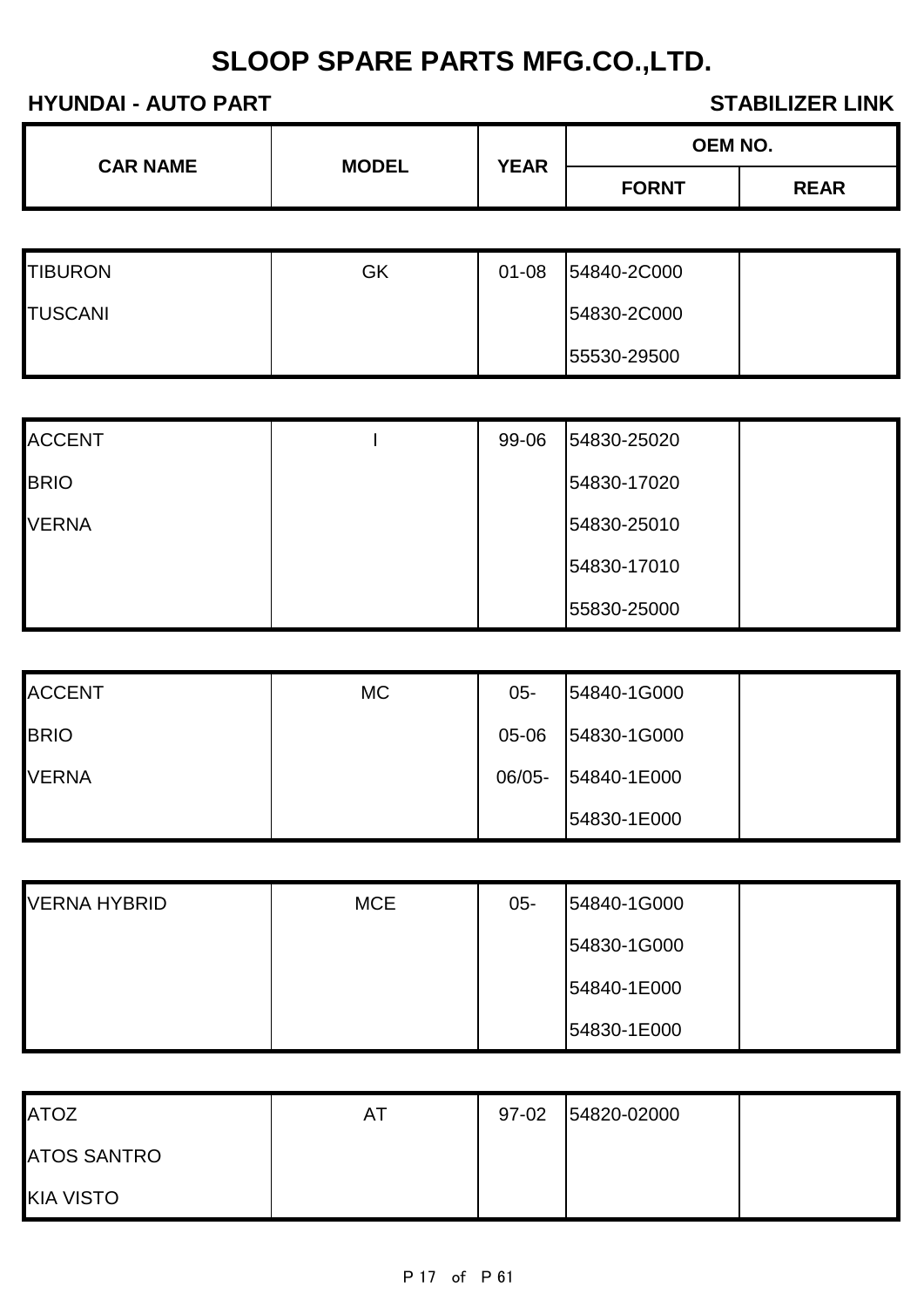| <b>CAR NAME</b> | <b>MODEL</b> |             | <b>OEM NO.</b> |             |
|-----------------|--------------|-------------|----------------|-------------|
|                 |              | <b>YEAR</b> | <b>FORNT</b>   | <b>REAR</b> |

| <b>GETS GETZ</b> | GЕ | $02 -$ | 54840-1C000 |  |
|------------------|----|--------|-------------|--|
| <b>CLICK</b>     |    |        | 54830-1C000 |  |

| LANTRA        | RD, RD2 | $95 - 00$ | 54830-29000 |  |
|---------------|---------|-----------|-------------|--|
| <b>ELANRA</b> |         |           | 55530-29000 |  |
| <b>AVANTE</b> |         |           |             |  |

| <b>LANTRA</b> | XD | 00-05 | 54830-34500 |  |
|---------------|----|-------|-------------|--|
| <b>ELANRA</b> |    |       | 55530-29300 |  |
| <b>AVANTE</b> |    |       |             |  |

| <b>LANTRA</b> | HD | 06- | 54830-2H000 |  |
|---------------|----|-----|-------------|--|
| <b>ELANRA</b> |    |     | 55530-2H000 |  |
| <b>AVANTE</b> |    |     |             |  |

| <b>AZERA</b>    | ХG | 98-05 | 54830-38100 |  |
|-----------------|----|-------|-------------|--|
| <b>GRANDEUR</b> |    | 00-05 | 55530-38000 |  |
|                 |    |       | 55530-38600 |  |

| <b>AZERA</b>    | TG | $05 -$ | 54830-3L000 |  |
|-----------------|----|--------|-------------|--|
| <b>GRANDEUR</b> |    | 05-06  | 55530-3K000 |  |
|                 |    |        | 55530-3K001 |  |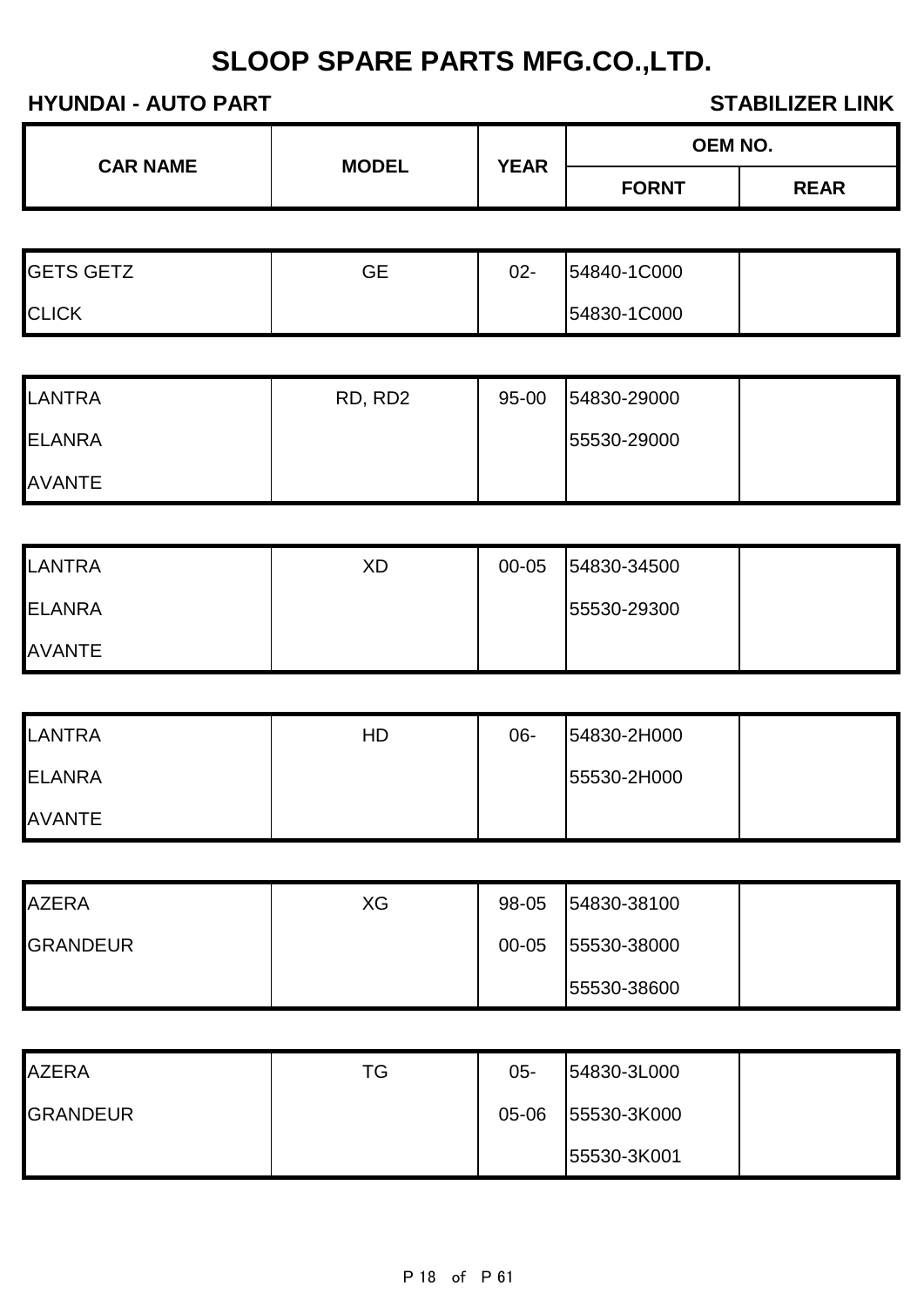| <b>CAR NAME</b><br><b>MODEL</b> |             | <b>OEM NO.</b> |             |
|---------------------------------|-------------|----------------|-------------|
|                                 | <b>YEAR</b> | <b>FORNT</b>   | <b>REAR</b> |

| <b>MITSUBISHI</b>         | XG | 99-06     | 54840-3A000 |  |
|---------------------------|----|-----------|-------------|--|
| <b>SPACE WAGON NIMBUS</b> |    | 99-01     | 54830-3A000 |  |
| <b>TRAJET</b>             |    | $02 - 06$ |             |  |

| <b>TERRACAN</b> | ТE | $01 - 07$ | 54823-H1000 |  |
|-----------------|----|-----------|-------------|--|
|                 |    |           | 54822-H1000 |  |
|                 |    |           | 55823-H1000 |  |

| <b>LIBERO</b> | , PWST<br>tor<br>ີ | $\sim$ $-$<br>00-07 | 54830-4A000 |  |
|---------------|--------------------|---------------------|-------------|--|
|---------------|--------------------|---------------------|-------------|--|

| <b>SANTAMO</b>        | SА | 96-02 | 54840-M2000 |  |
|-----------------------|----|-------|-------------|--|
| mitsubish space wagon |    |       | 54830-M2000 |  |
| kia Carstar           |    |       |             |  |

| МA<br>154830-J<br>הההר<br>37 UZU<br>--<br>ັບ<br>ັ | <b>MAR</b><br>२CIA |  | 95.9 | -34000 | $\overline{\phantom{a}}$ |
|---------------------------------------------------|--------------------|--|------|--------|--------------------------|
|---------------------------------------------------|--------------------|--|------|--------|--------------------------|

|  | <b>DYNASTY</b><br>◡ | nv<br><u>ו ש</u> | 96-05 | 54830-37020 |  |
|--|---------------------|------------------|-------|-------------|--|
|--|---------------------|------------------|-------|-------------|--|

| <b>EQUUS</b>       | EQ | 99-08 | 54830-3B000 |  |
|--------------------|----|-------|-------------|--|
| <b>CENTENNIAL</b>  |    |       |             |  |
| Mitsubishi Proudia |    |       |             |  |
| Mitsubishi Dignity |    |       |             |  |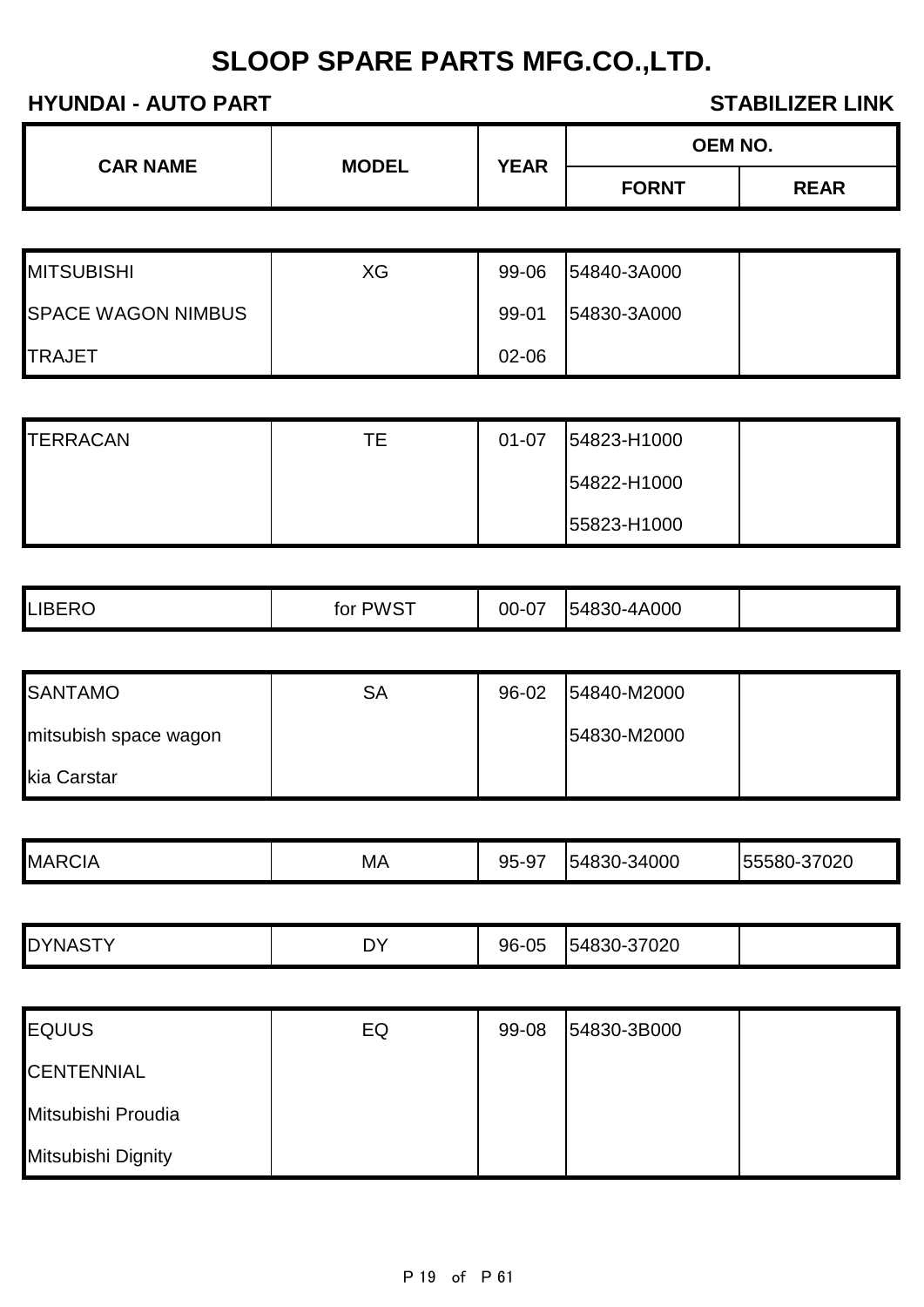| <b>CAR NAME</b> | <b>MODEL</b> | <b>YEAR</b> | <b>OEM NO.</b> |             |
|-----------------|--------------|-------------|----------------|-------------|
|                 |              |             | <b>FORNT</b>   | <b>REAR</b> |

| <b>GENESIS</b>         | ΒH | $07 -$ | 54840-3M000 |  |
|------------------------|----|--------|-------------|--|
| Hyundai Rohens (China) |    |        | 54830-3M000 |  |

| <b>GENESIS COUPE</b> | ΒK | $10-$ | 54830-2M000 | 55540-2M000 |
|----------------------|----|-------|-------------|-------------|
|                      |    |       |             | 55530-2M000 |

| <b>li10</b> | PA | 08- | 54840-OX000 |  |
|-------------|----|-----|-------------|--|
|             |    |     | 54830-OX000 |  |

| i20 | PВ | 08- | 54840-1J000 |  |
|-----|----|-----|-------------|--|
|     |    |     | 54830-1J000 |  |

| i30<br><b>1548</b><br>∽.<br>.<br>--<br><u>,</u><br>. . |    |     |                   |          |
|--------------------------------------------------------|----|-----|-------------------|----------|
|                                                        | -- | 06- | H000<br>$\bigcap$ | $-2H000$ |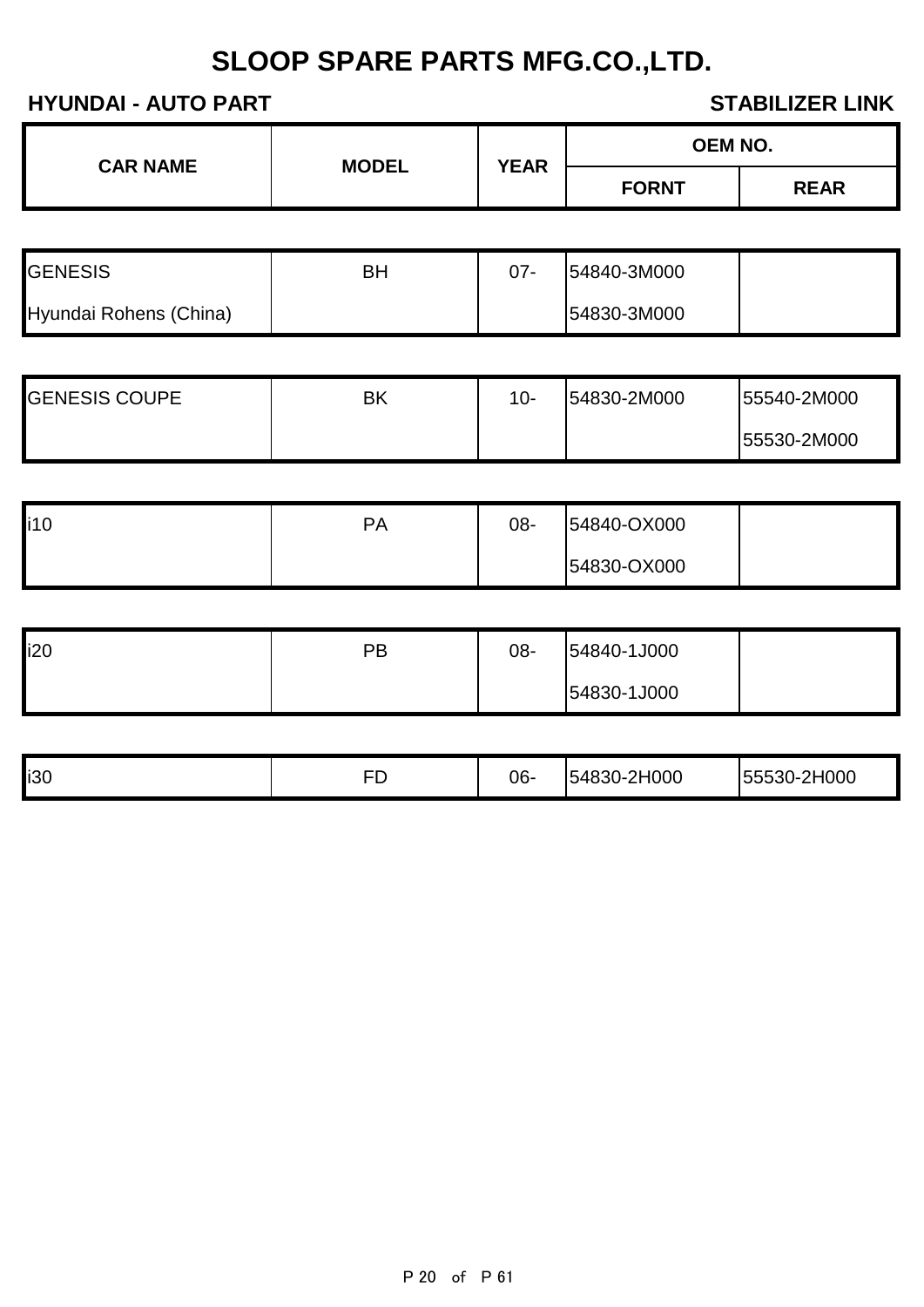## **ISUZU - AUTO PART STABILIZER LINK**

| <b>CAR NAME</b>           |              | <b>OEM NO.</b><br><b>YEAR</b><br><b>FORNT</b> |               |             |
|---------------------------|--------------|-----------------------------------------------|---------------|-------------|
|                           | <b>MODEL</b> |                                               |               | <b>REAR</b> |
|                           |              |                                               |               |             |
| <b>CHEVROLET COLORADO</b> | <b>TFB</b>   | $02 - 05$                                     | 8-97214-822-0 |             |
| D-MAX 2WD                 | <b>TER</b>   | 03-05                                         | 8-97235-922-0 |             |
|                           | TFB          | $02 - 05$                                     | 8-97235-786-1 |             |

| CHEVROLET COLORADO | <b>TFS</b> | $02 - 05$ | 8-97944-568-0 |  |
|--------------------|------------|-----------|---------------|--|
| D-MAX 4WD          |            |           | 8-97944-569-0 |  |

03-05 8-97235-787-1

| RODEO 2WD | TFR | 98-05 | 8-97018-227-2 |  |
|-----------|-----|-------|---------------|--|
|           |     |       | 8-97018-228-2 |  |

| <b>RODEO 4WD</b> | TFS | 98-05 | 8-97018-227-2 |  |
|------------------|-----|-------|---------------|--|
|                  |     |       | 8-97018-228-2 |  |

| CHEVROLET COLORADO    | TFB | $02 - 05$ | 8-97214-822-0 |  |
|-----------------------|-----|-----------|---------------|--|
| T-series, Isuzu Rodeo |     |           | 8-97235-922-0 |  |
| D-MAX 2WD             |     |           | 8-97235-786-1 |  |
|                       |     |           | 8-97235-787-1 |  |

| CHEVROLET COLORADO    | TFS | $02 - 05$ | 8-97944-568-0 |  |
|-----------------------|-----|-----------|---------------|--|
| T-series, Isuzu Rodeo |     |           | 8-97944-569-  |  |
| D-MAX 4WD             |     |           |               |  |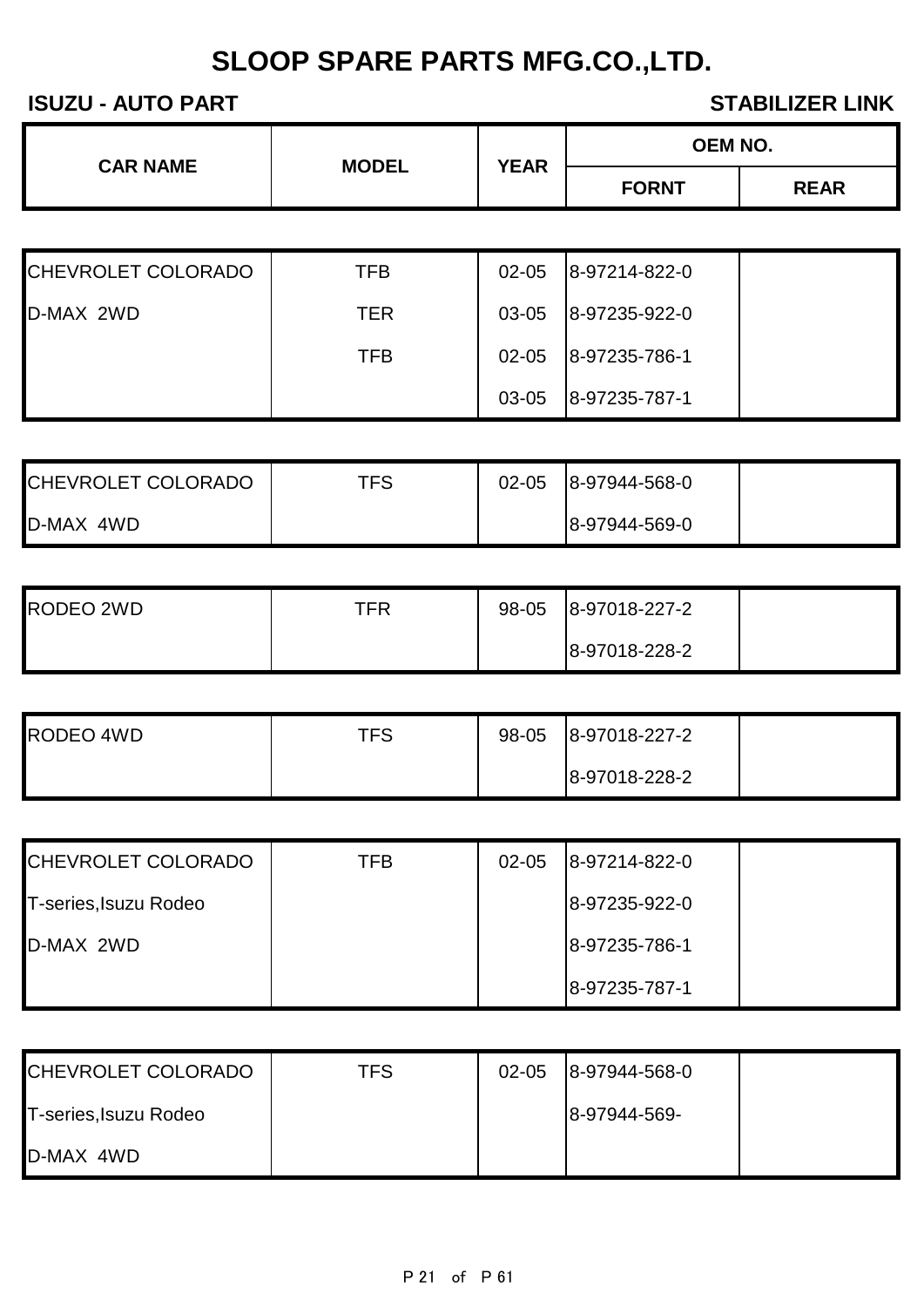## **ISUZU - AUTO PART STABILIZER LINK**

| <b>REAR</b><br><b>FORNT</b> |  | <b>CAR NAME</b><br><b>MODEL</b> | <b>YEAR</b> | <b>OEM NO.</b> |  |
|-----------------------------|--|---------------------------------|-------------|----------------|--|
|                             |  |                                 |             |                |  |

| <b>HONDA PASSPORT</b> | TFR | 98-05 | 8-97018-227-2 |  |
|-----------------------|-----|-------|---------------|--|
| <b>RODEO 2WD</b>      |     |       | 8-97018-228-2 |  |

| <b>HONDA PASSPORT</b> | TFR | 98-05 | 8-97018-227-2 |  |
|-----------------------|-----|-------|---------------|--|
| RODEO 4WD             |     |       | 8-97018-228-2 |  |

| <b>ACURA SLX, Opel</b><br><b>Monterey</b> | UBS | 92-97 | 8-97018-227-2 |  |
|-------------------------------------------|-----|-------|---------------|--|
| <b>Chevrolet Trooper</b>                  |     |       | 8-97018-228-2 |  |
| <b>ITROOPER</b>                           |     |       | 8-97018-125-2 |  |

| <b>TROOPER</b>                  | UBS | 98-05 | 8-97018-227-2 | 8-97018-125-2 |
|---------------------------------|-----|-------|---------------|---------------|
| <b>ACURA SLX. Opel Monterey</b> |     |       | 8-97018-228-2 |               |
| <b>Chevroiet Trooper</b>        |     |       |               |               |

| VEGA 2WD        | TFR | 98-05 | 8-97018-227-2 |  |
|-----------------|-----|-------|---------------|--|
| <b>THAILAND</b> |     |       | 8-97018-228-2 |  |

| VEGA 4WD        | TFR | 98-05 | 8-97018-227-2 |  |
|-----------------|-----|-------|---------------|--|
| <b>THAILAND</b> |     |       | 8-97018-228-2 |  |

| <b>ASKA</b>  | CF3, CF4, CF5 | 98-02 | 51320-S84-A01 | <b>52320-S84-A01</b> |
|--------------|---------------|-------|---------------|----------------------|
| HONDA ACCROD | <b>SEDAN</b>  |       | 51321-S84-A01 | 52325-S84-A01        |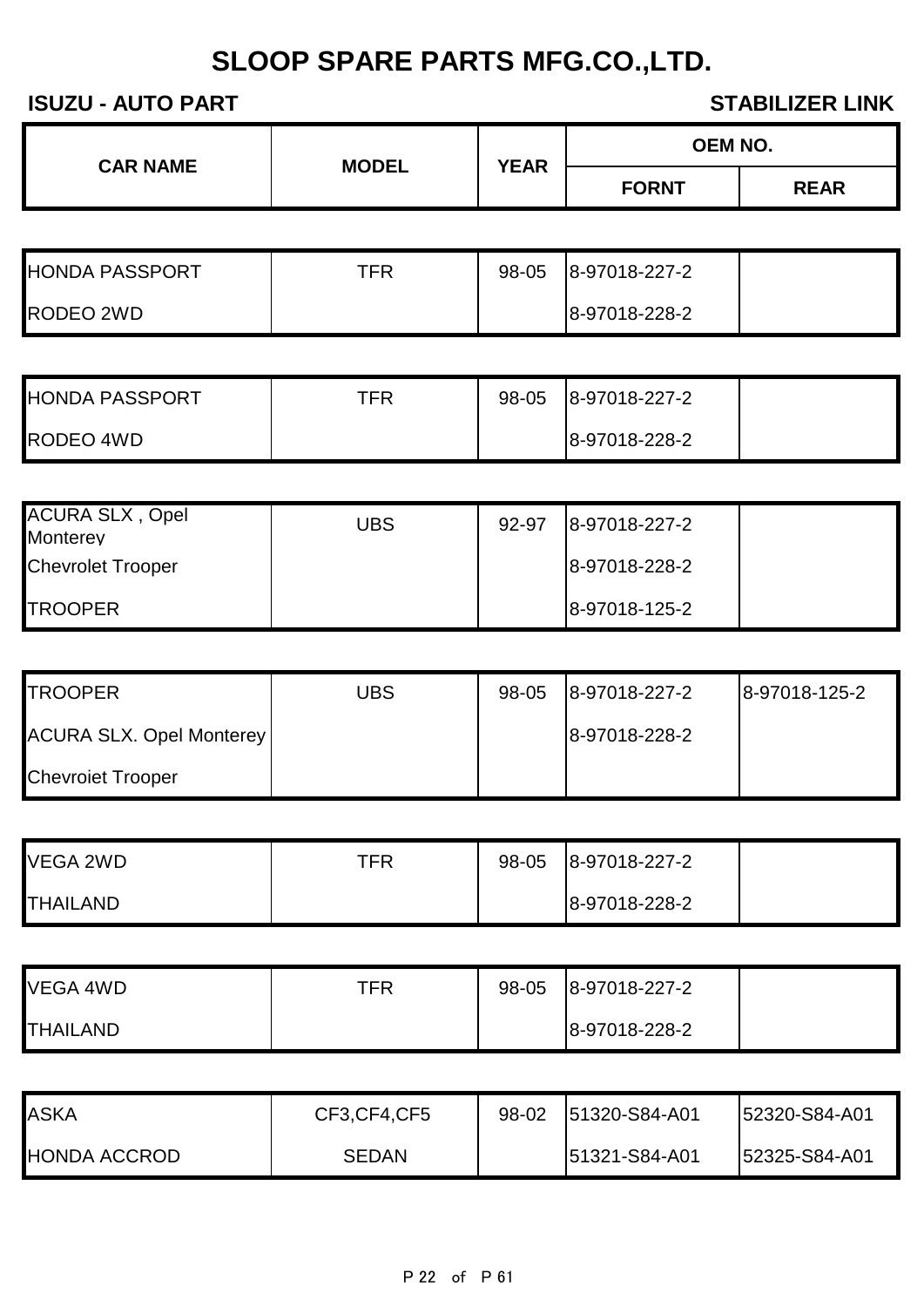## **ISUZU - AUTO PART STABILIZER LINK**

| <b>CAR NAME</b><br><b>MODEL</b> | <b>YEAR</b> | OEM NO. |              |             |
|---------------------------------|-------------|---------|--------------|-------------|
|                                 |             |         | <b>FORNT</b> | <b>REAR</b> |

| <b>ASKA</b>  | <b>COUPE</b> | 98-02 | 51320-S84-A01 | 52320-S84-A01 |
|--------------|--------------|-------|---------------|---------------|
| HONDA ACCROD |              |       | 51321-S84-A01 | 52325-S84-A01 |

| MU-2WD             | TFB | 04- | 8-97944-568-0 |  |
|--------------------|-----|-----|---------------|--|
| <b>Civic Ferio</b> |     |     | 8-97944-569-0 |  |
| <b>DOMINI</b>      |     |     |               |  |

| <b>MU-7 4WD</b>    | <b>TFS</b> | $04 -$ | 8-97944-568-0 |  |
|--------------------|------------|--------|---------------|--|
| D-MAX              |            |        | 8-97944-569-0 |  |
| Alterra(PHI)       |            |        |               |  |
| Duogongengche(PRC) |            |        |               |  |

| <b>AXIOM 2WD</b>   | <b>TFR</b> | 02-04 | 8-97018-227-2 |  |
|--------------------|------------|-------|---------------|--|
| D-MAX              |            |       | 8-97018-228-2 |  |
| Alterra(PH)        |            |       |               |  |
| Duogongengche(PRC) |            |       |               |  |

| AXIOM 2WD | TFR | $02 - 04$ | 8-97018-227-2 |  |
|-----------|-----|-----------|---------------|--|
| US        |     |           | 8-97018-228-2 |  |

| <b>AXIOM 4WD</b> | TFS | $02 - 04$ | 8-97018-227-2 |  |
|------------------|-----|-----------|---------------|--|
| US               |     |           | 8-97018-228-2 |  |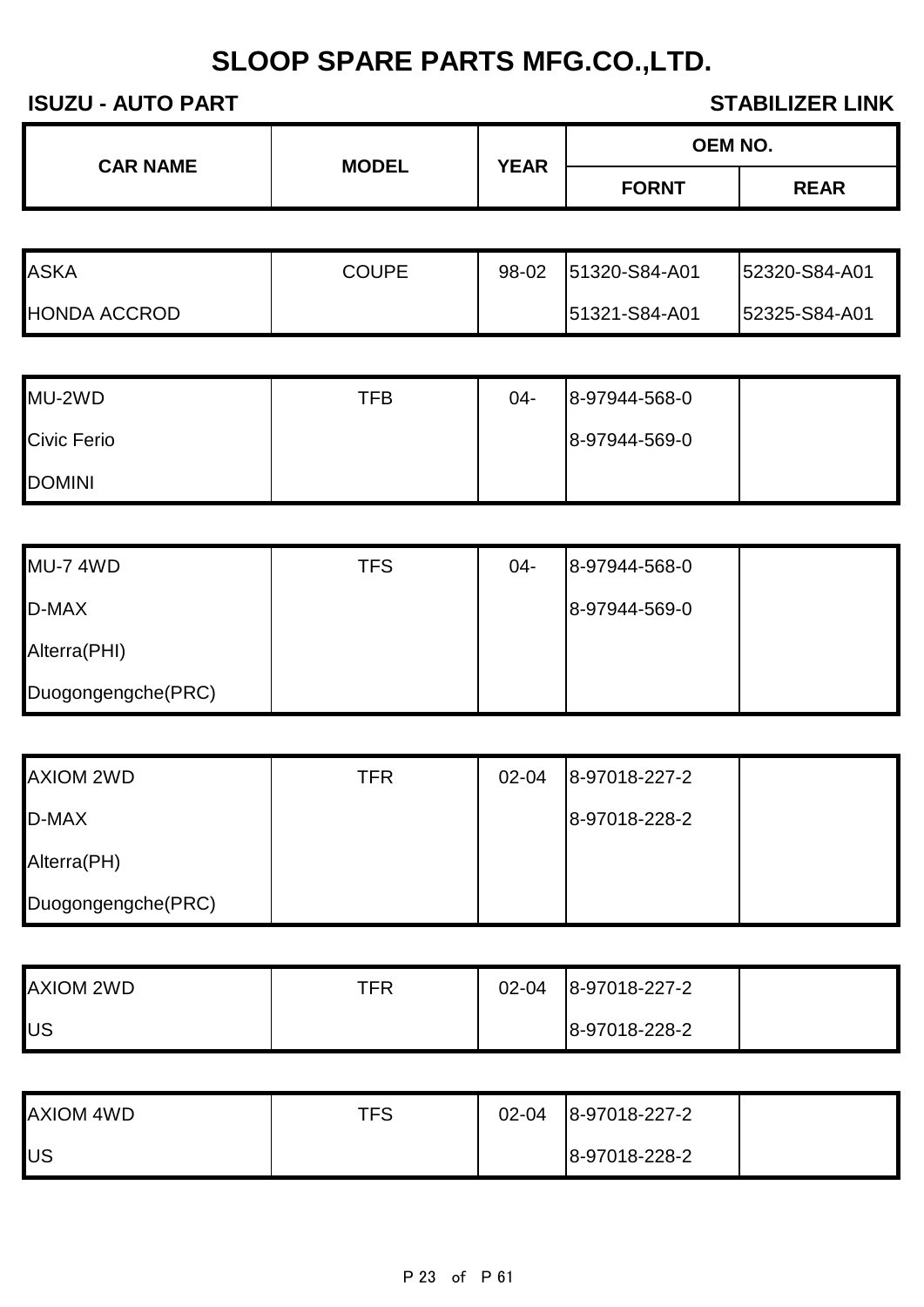## **ISUZU - AUTO PART STABILIZER LINK**

| <b>CAR NAME</b> | <b>MODEL</b> | <b>OEM NO.</b><br><b>YEAR</b><br><b>FORNT</b> |  |
|-----------------|--------------|-----------------------------------------------|--|
|                 |              |                                               |  |

| <b>FASTER 2WD</b>          | <b>TFR</b> | 88-02 | 8-97018-227-2 |  |
|----------------------------|------------|-------|---------------|--|
| 2 door pickup              |            |       | 8-97018-228-2 |  |
| <b>PRC:Foton Aoling</b>    |            |       |               |  |
| Egypt: Chevrolet T-        |            |       |               |  |
| PHILIPPINES: Isuzu Fuego   |            |       |               |  |
| <b>Thailand: Isuzu TFR</b> |            |       |               |  |
| Dragon Power, Dragon Eyes  |            |       |               |  |
| <b>Honda Tourmaster</b>    |            |       |               |  |
| Malaysi: Isuzu Invader     |            |       |               |  |

| <b>FASTER 4WD</b>         | <b>TFS</b> | 88-02 | 8-97018-227-2 |  |
|---------------------------|------------|-------|---------------|--|
| 5 door SUV                |            |       | 8-97018-228-2 |  |
| <b>PRC;Foton Aoling</b>   |            |       |               |  |
| Egypt:Chevrolet T-        |            |       |               |  |
| PHILIPPINES: Isuzu Fuego  |            |       |               |  |
| Thailand: Isuzu TFR       |            |       |               |  |
| Dragon Power, Dragon Eyes |            |       |               |  |
| <b>Honda Tourmaster</b>   |            |       |               |  |

| D-MAX 2WD                | TFR | $07 -$ | 8-97944-568-0 |  |
|--------------------------|-----|--------|---------------|--|
| <b>CHVROLET COLORADO</b> |     |        | 8-97944-569-0 |  |

| D-MAX 4WD         | TFR | $07 -$ | 8-97944-568-0 |  |
|-------------------|-----|--------|---------------|--|
| CHVROLET COLORADO |     |        | 8-97944-569-0 |  |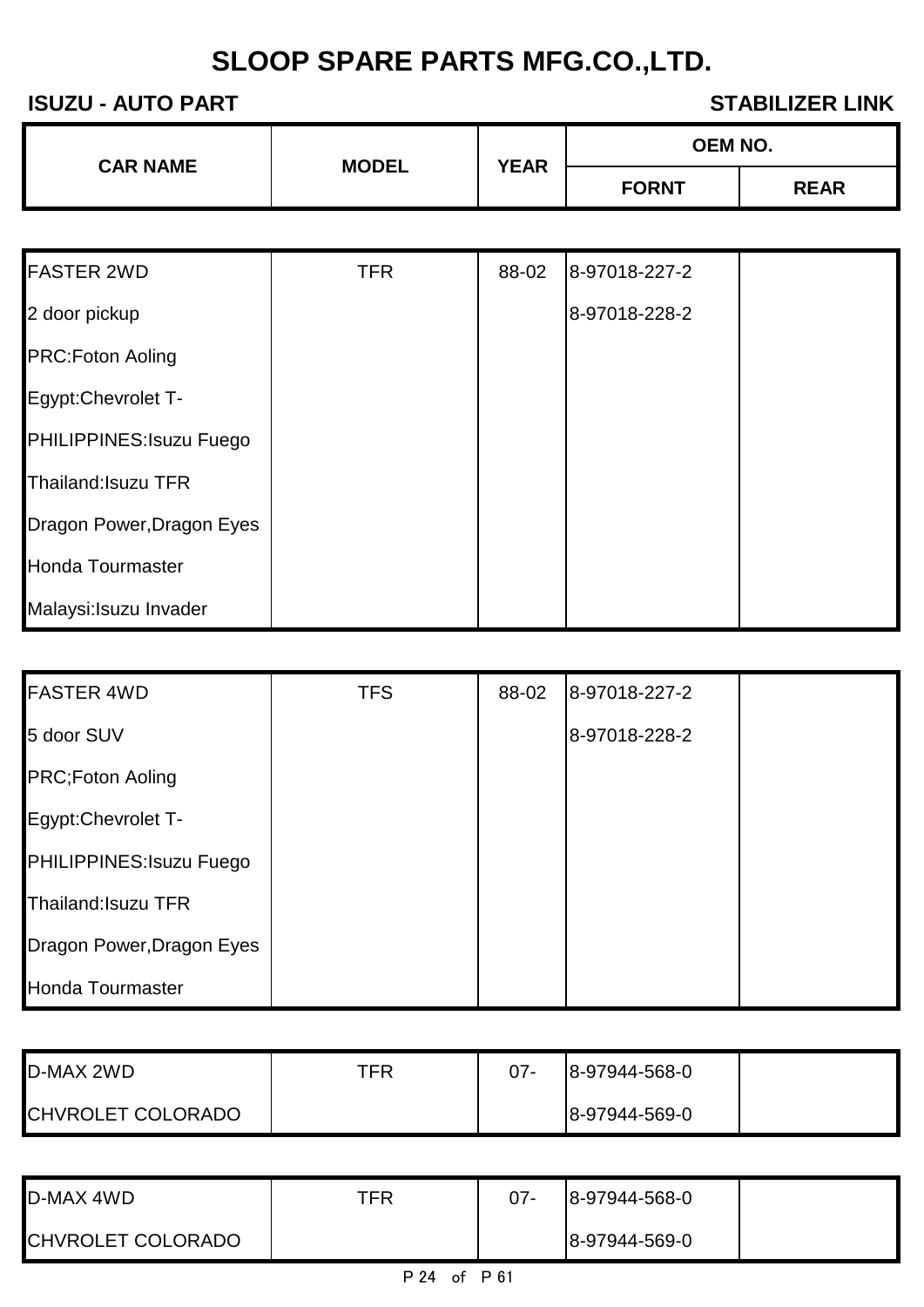| <b>KIA - AUTO PART</b><br><b>STABILIZER LINK</b> |              |              |             |                |
|--------------------------------------------------|--------------|--------------|-------------|----------------|
| <b>CAR NAME</b>                                  | <b>MODEL</b> | <b>YEAR</b>  |             | <b>OEM NO.</b> |
|                                                  |              | <b>FORNT</b> | <b>REAR</b> |                |
|                                                  |              |              |             |                |
| <b>CARENS</b>                                    |              | 99-02        | 0K2N134150A |                |
|                                                  |              |              | 0K2N134170A |                |
|                                                  |              |              |             |                |
| <b>CARENS</b>                                    | $\mathbf{I}$ | 02-05        | 0K2FA34150  |                |
|                                                  |              |              | 0K2F34170   |                |
|                                                  |              |              |             |                |
| <b>CARENS</b>                                    | <b>UN</b>    | 06-          | 54830-2G000 | 55530-1D000    |
| <b>XTREK</b>                                     |              |              |             |                |

| <b>SPECTRA</b> | 00-03 | OK2N134150A |  |
|----------------|-------|-------------|--|
|                |       | OK2N134170A |  |

| <b>CERATO</b>   | 03-06 | 54840-2F000 | 55530-17000 |
|-----------------|-------|-------------|-------------|
| <b>ISPECTRA</b> |       | 54830-2F000 |             |

| <b>CERATO</b>  | Ш | 06- | 54840-2F000 | 155530-17010 |
|----------------|---|-----|-------------|--------------|
| <b>SPECTRA</b> |   |     | 54830-2F000 |              |

| SPORTA<br><b>TAGE</b> | ∩r<br>ົດ<br>ອວ-ບ∠ | 01134160A<br>ιυκυ |  |
|-----------------------|-------------------|-------------------|--|
|                       |                   |                   |  |

| <b>SPORTAGE</b>       | $04 - 10$ | 54830-1F000 | 55530-1F000 |
|-----------------------|-----------|-------------|-------------|
| <b>HYUNDAI TUCSON</b> |           |             |             |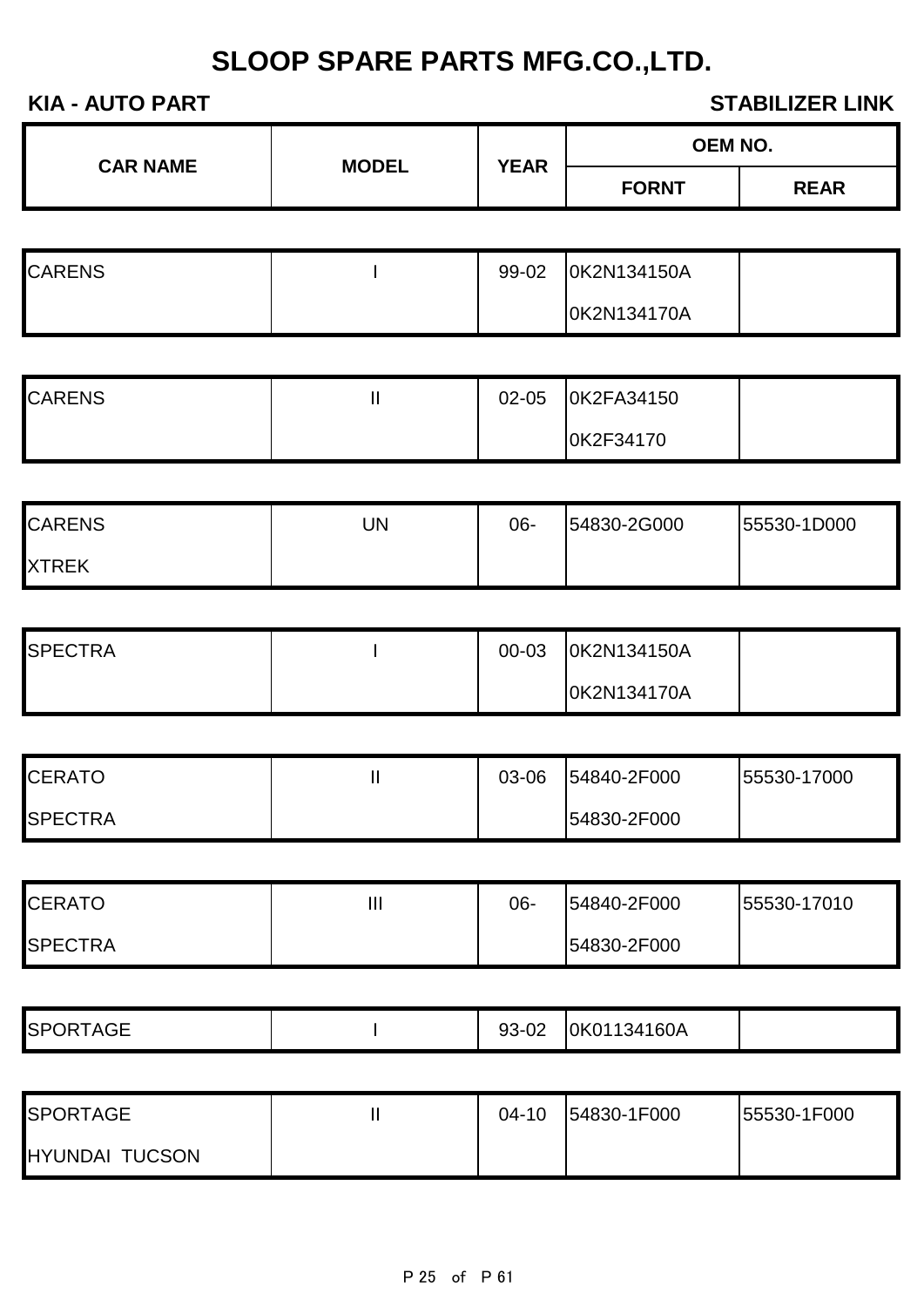| <b>CAR NAME</b> | <b>MODEL</b> | <b>YEAR</b> | <b>OEM NO.</b> |             |
|-----------------|--------------|-------------|----------------|-------------|
|                 |              |             | <b>FORNT</b>   | <b>REAR</b> |

| <b>MORNING</b> | M | 04-07 | 54840-07000 |  |
|----------------|---|-------|-------------|--|
| <b>PICANTO</b> |   |       | 54830-07000 |  |

| <b>OPTIMA</b>   | <b>MS</b> | 00-05 | 54830-38100 | 155530-38000 |
|-----------------|-----------|-------|-------------|--------------|
| <b>MAGENTIS</b> |           |       |             | 155530-38600 |

| <b>LOTZE</b>   | <b>MG</b> | $05-10$ | 54830-2G000 | 55530-2G000 |
|----------------|-----------|---------|-------------|-------------|
| <b>OPTIMA</b>  |           |         |             |             |
| K <sub>5</sub> |           |         |             |             |

| <b>RIO</b> | DC | 99-05 | 0K33C34160A |  |
|------------|----|-------|-------------|--|
|            |    |       | 0K33C34150A |  |
|            |    |       | 54820-FD000 |  |
|            |    |       | 54830-FD000 |  |

| RIO | JB | $05 - 11$ | 54840-1G000 |  |
|-----|----|-----------|-------------|--|
|     |    |           | 54830-1G000 |  |

| <b>CARNIVAL</b> | GQ | 98-05 | OK55234160B |  |
|-----------------|----|-------|-------------|--|
| <b>ISEDONA</b>  |    |       |             |  |

| <b>GRAND CARNIVAL</b> | VQ | 06- | 54840-4D000 | 155530-4D000 |
|-----------------------|----|-----|-------------|--------------|
| <b>SEDONA</b>         |    |     | 54830-4D000 |              |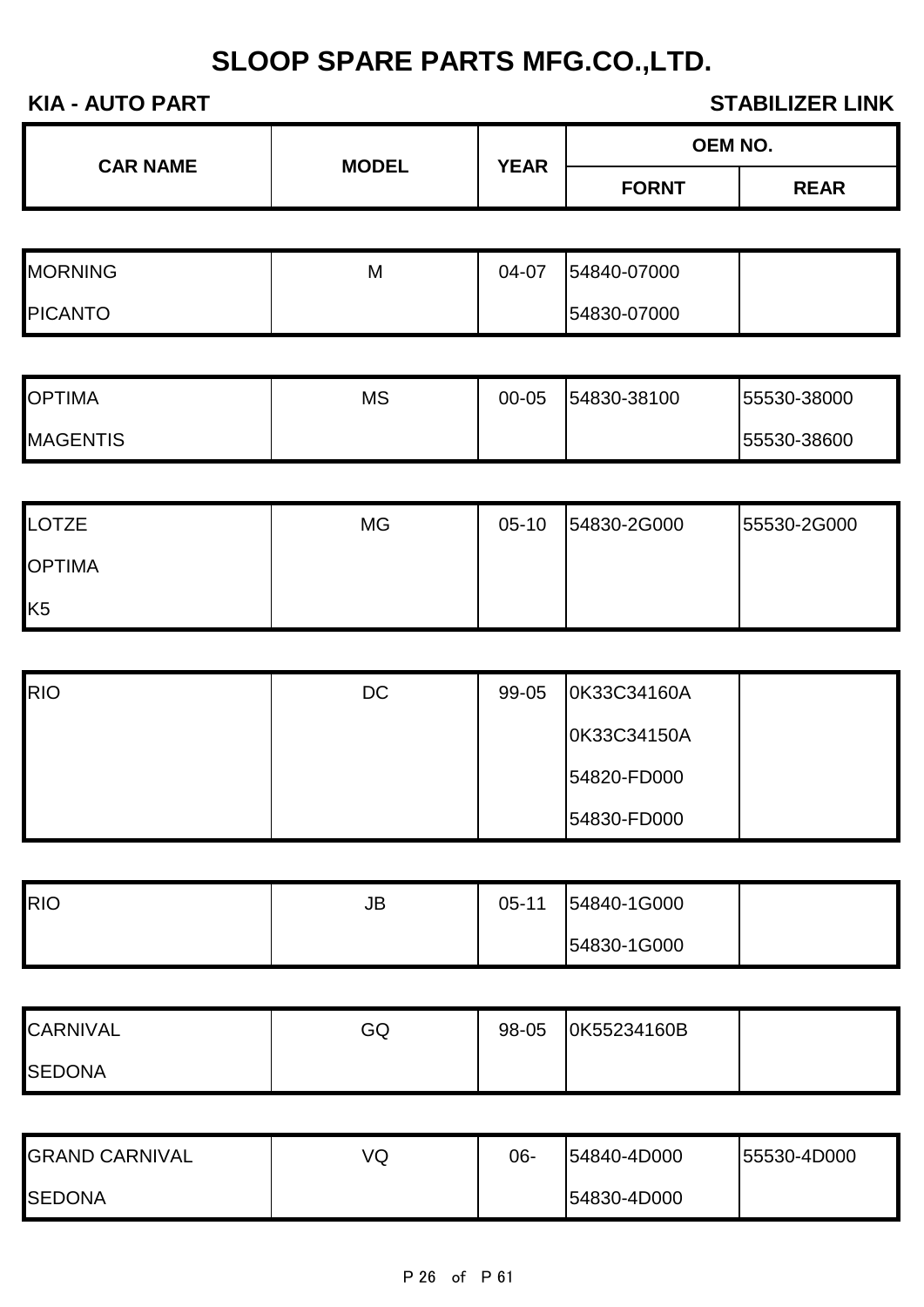| <b>CAR NAME</b> | <b>MODEL</b> | <b>YEAR</b> | <b>OEM NO.</b> |             |
|-----------------|--------------|-------------|----------------|-------------|
|                 |              |             | <b>FORNT</b>   | <b>REAR</b> |
|                 |              |             |                |             |

| <b>OPIRUS</b> | AM | 03-06 | 54830-38110 | 55530-38600 |
|---------------|----|-------|-------------|-------------|
| <b>AMANTI</b> |    |       |             |             |

| <b>OPIRUS</b> | AM | 06-08 | 54830-3L000 | 55530-3K001 |
|---------------|----|-------|-------------|-------------|
| <b>AMANTI</b> |    |       |             |             |

| <b>SORENTO</b> | <b>SO</b> | 02-09 | 54810-3E000 | 155580-3E050 |
|----------------|-----------|-------|-------------|--------------|
|                |           |       | 54811-3E060 | 155580-3E000 |
|                |           |       | 54811-3E010 |              |

| <b>REGAL</b>                 | MS | $02 - 05$ | 54830-38100 | 55530-38600 |
|------------------------------|----|-----------|-------------|-------------|
| <b>OPVIMA (KDM Facelift)</b> |    |           |             |             |

| <b>FORTE</b> | тr<br>◡ | 08- | 54830-2H100 |  |
|--------------|---------|-----|-------------|--|
| KIA          |         |     |             |  |

| Cee'd      | ED | 06- | 54830-2H100 | 55530-2H000 |
|------------|----|-----|-------------|-------------|
| <b>IEU</b> |    |     |             |             |

| <b>RETONA</b> | SP<br><u>.</u> | מה דה<br>''- / ل<br>UL | 34160A<br>١1<br>$^{\prime}$ )K, |  |
|---------------|----------------|------------------------|---------------------------------|--|
|               |                |                        |                                 |  |

| <b>JOICE</b>   | СΑ | 99-03 | 54830-M2000 |  |
|----------------|----|-------|-------------|--|
| <b>CARSTAR</b> |    |       | 54840-M2000 |  |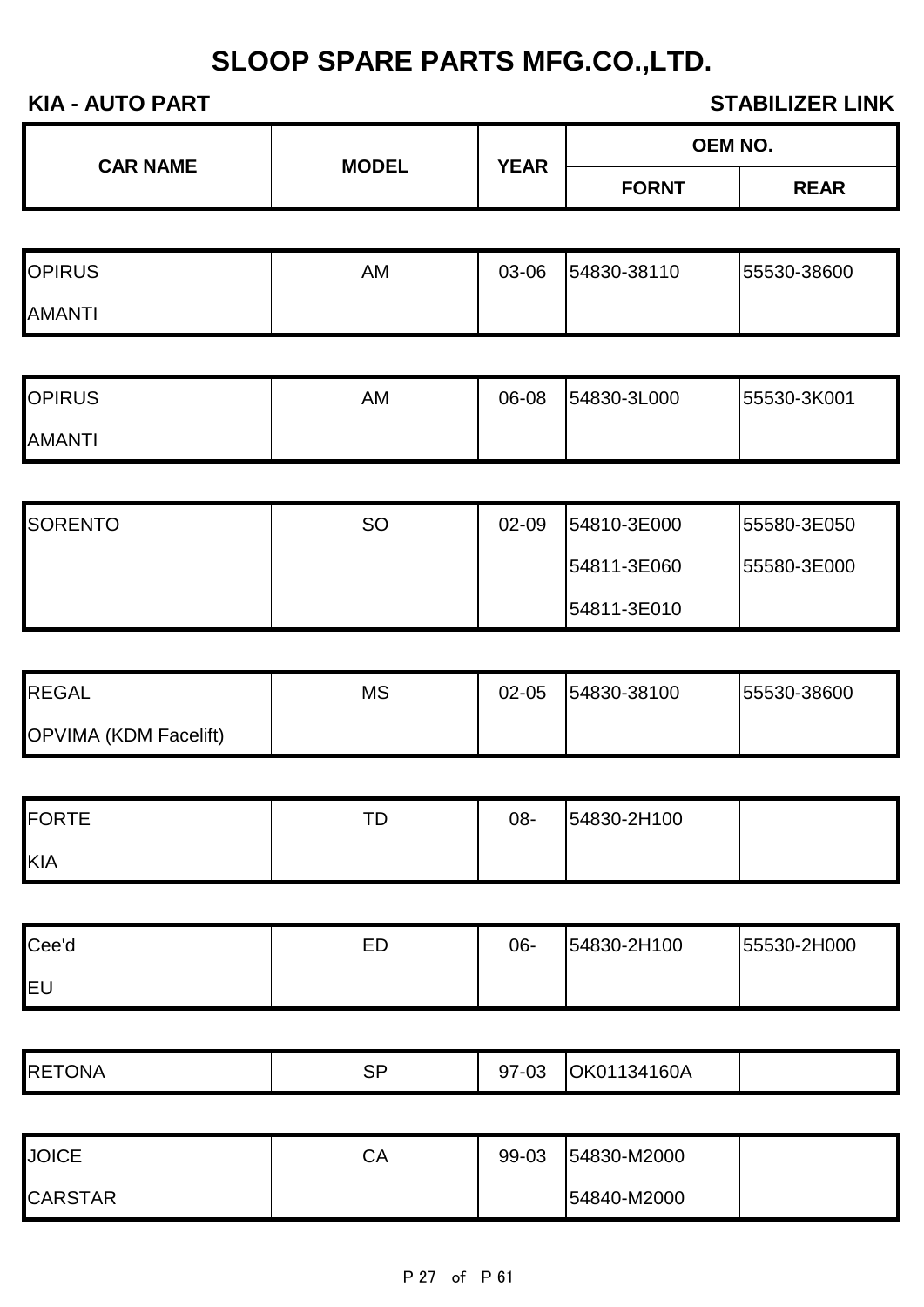| <b>CAR NAME</b> | <b>MODEL</b> | <b>YEAR</b> | <b>OEM NO.</b> |             |
|-----------------|--------------|-------------|----------------|-------------|
|                 |              |             | <b>FORNT</b>   | <b>REAR</b> |

| <b>PICANTO</b> | SА          | 08- | 54840-07000 |  |
|----------------|-------------|-----|-------------|--|
| <b>MORNING</b> | for general |     | 54830-07000 |  |
|                | for TAXI    |     |             |  |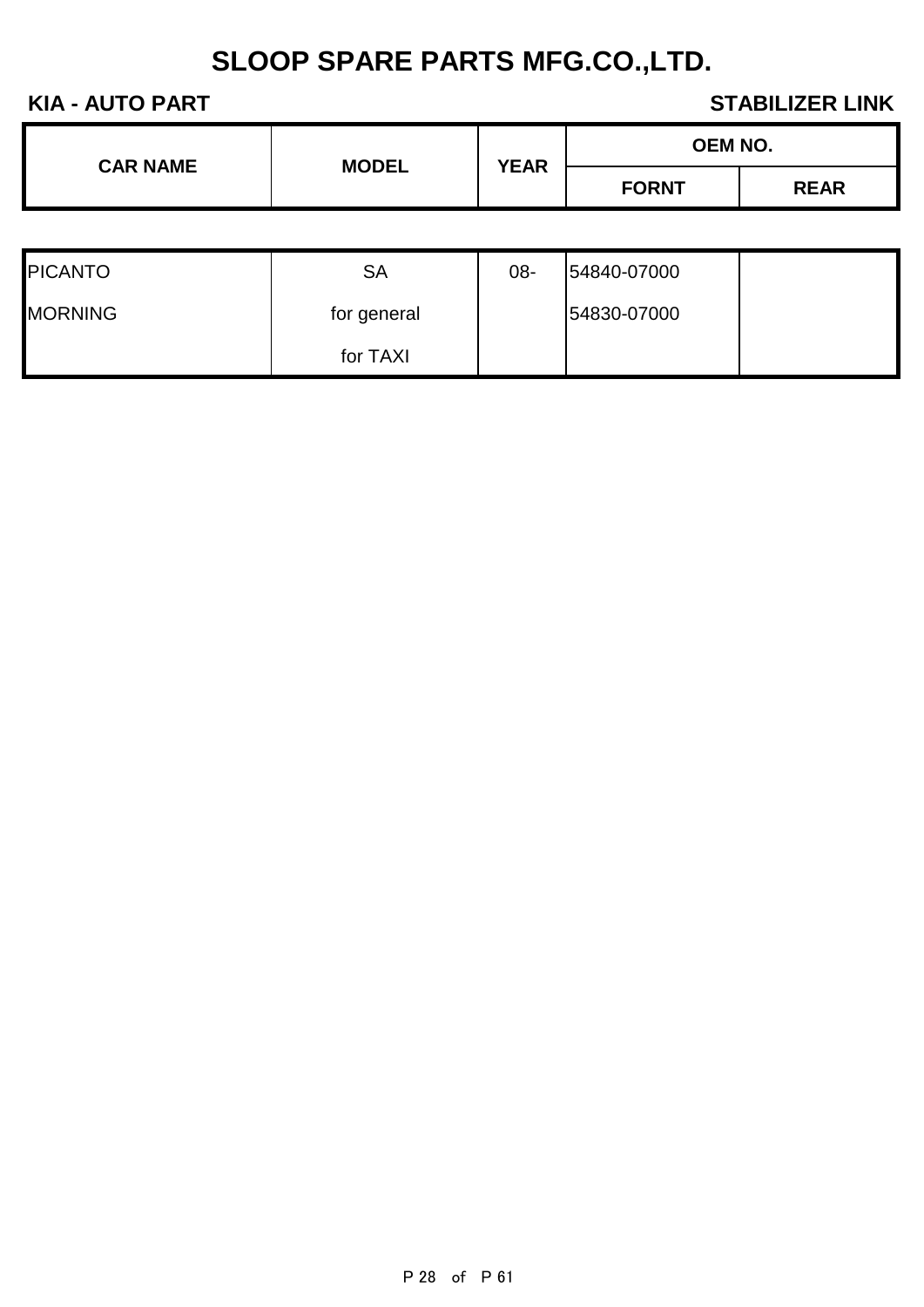| <b>CAR NAME</b> | <b>MODEL</b> |                             | <b>OEM NO.</b> |  |
|-----------------|--------------|-----------------------------|----------------|--|
|                 |              | <b>YEAR</b><br><b>FORNT</b> | <b>REAR</b>    |  |

| <b>IS 200</b> | GXE10# | 99-05 | 48820-22041 |  |
|---------------|--------|-------|-------------|--|
| ALTEZZA 98-05 |        |       | 48820-22051 |  |
|               |        |       | 48810-22041 |  |

| <b>IS 300</b> | <b>JCE10#</b> | 00-05 | 48820-22041 |  |
|---------------|---------------|-------|-------------|--|
| ALTEZZA 98-05 |               |       | 48820-22051 |  |
|               |               |       | 48810-22041 |  |

| <b>IS 300</b> | <b>GSE22</b> | 06-08 | 48820-53010 |  |
|---------------|--------------|-------|-------------|--|
|               |              |       | 48810-53010 |  |

| <b>IS 250</b> | GSE20,25GSE20R | 06-08 | 48820-53010 |  |
|---------------|----------------|-------|-------------|--|
|               | AWD            |       | 48810-53010 |  |

| <b>IS 350</b> | GSE21,25 | 06-08 | 48820-53010 |  |
|---------------|----------|-------|-------------|--|
|               |          |       | 48810-53010 |  |

| <b>IS 220D</b> | GSE21,25 | 06-08 | 48820-53010 |  |
|----------------|----------|-------|-------------|--|
|                |          |       | 48810-53010 |  |

| <b>ISF</b> | <b>JSE20</b> | $07 -$ | 48820-53010 |  |
|------------|--------------|--------|-------------|--|
|            |              |        | 48810-53010 |  |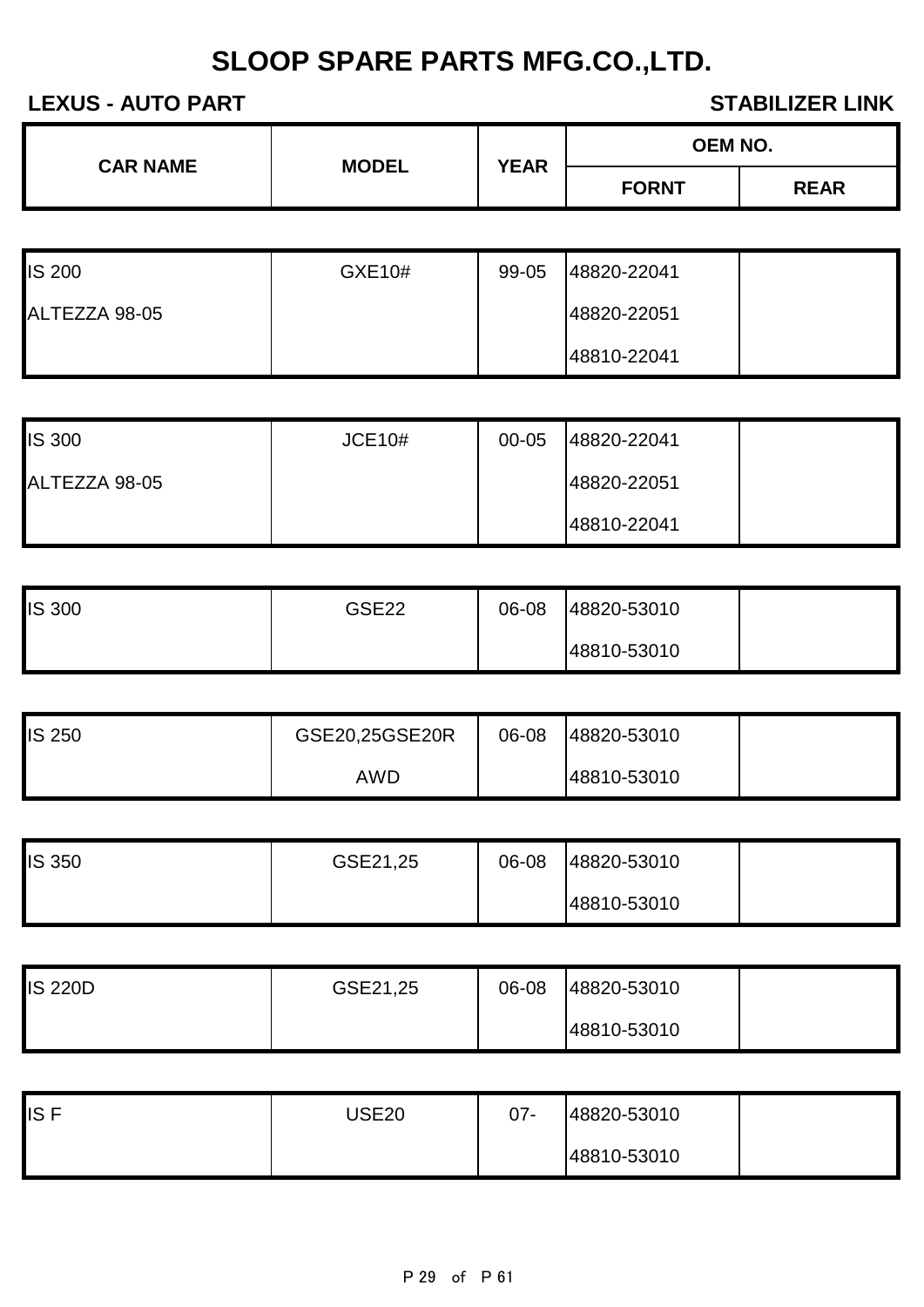| <b>CAR NAME</b><br><b>MODEL</b> | <b>YEAR</b> | <b>OEM NO.</b> |              |             |
|---------------------------------|-------------|----------------|--------------|-------------|
|                                 |             |                | <b>FORNT</b> | <b>REAR</b> |
|                                 |             |                |              |             |

| <b>IS 250C 350C</b> | GSE20R | 09- | 48820-53010 |  |
|---------------------|--------|-----|-------------|--|
|                     |        |     | 48810-53010 |  |

| <b>ES 250</b>      | VZV2 <sup>1</sup> | 89-91 | 48830-32010 |
|--------------------|-------------------|-------|-------------|
| <b>CAMRY VZV20</b> |                   |       |             |

| <b>ES 300</b>         | VCV10 | 92-96 | 48820-06030 | 48830-33010 |
|-----------------------|-------|-------|-------------|-------------|
| <b>CAMRY US MCV21</b> |       |       | 48810-06030 |             |

| <b>ES 300</b>         | MCV30 | 01-03 | 48820-06040 | 48830-06050 |
|-----------------------|-------|-------|-------------|-------------|
| <b>CAMRY US MCV30</b> |       |       |             |             |

| <b>ES 330</b>         | MCV31 | 03-06 | 48820-06040 | 48830-06050 |
|-----------------------|-------|-------|-------------|-------------|
| <b>GAMRY US MCV31</b> |       |       |             |             |

| <b>ES 350</b>    | GSV40 | 07-09 | 48820-06060 | 48830-33040 |
|------------------|-------|-------|-------------|-------------|
| <b>CAMRY 07-</b> |       |       |             |             |

| GS 300 | <b>JZS147</b> | 91-97 | 48820-30030 |  |
|--------|---------------|-------|-------------|--|
|        |               |       | 48810-30010 |  |

| <b>GS 300</b>  | JZS16# | 98-05 | 48820-30030 |  |
|----------------|--------|-------|-------------|--|
| <b>JZS160R</b> |        |       | 48810-30010 |  |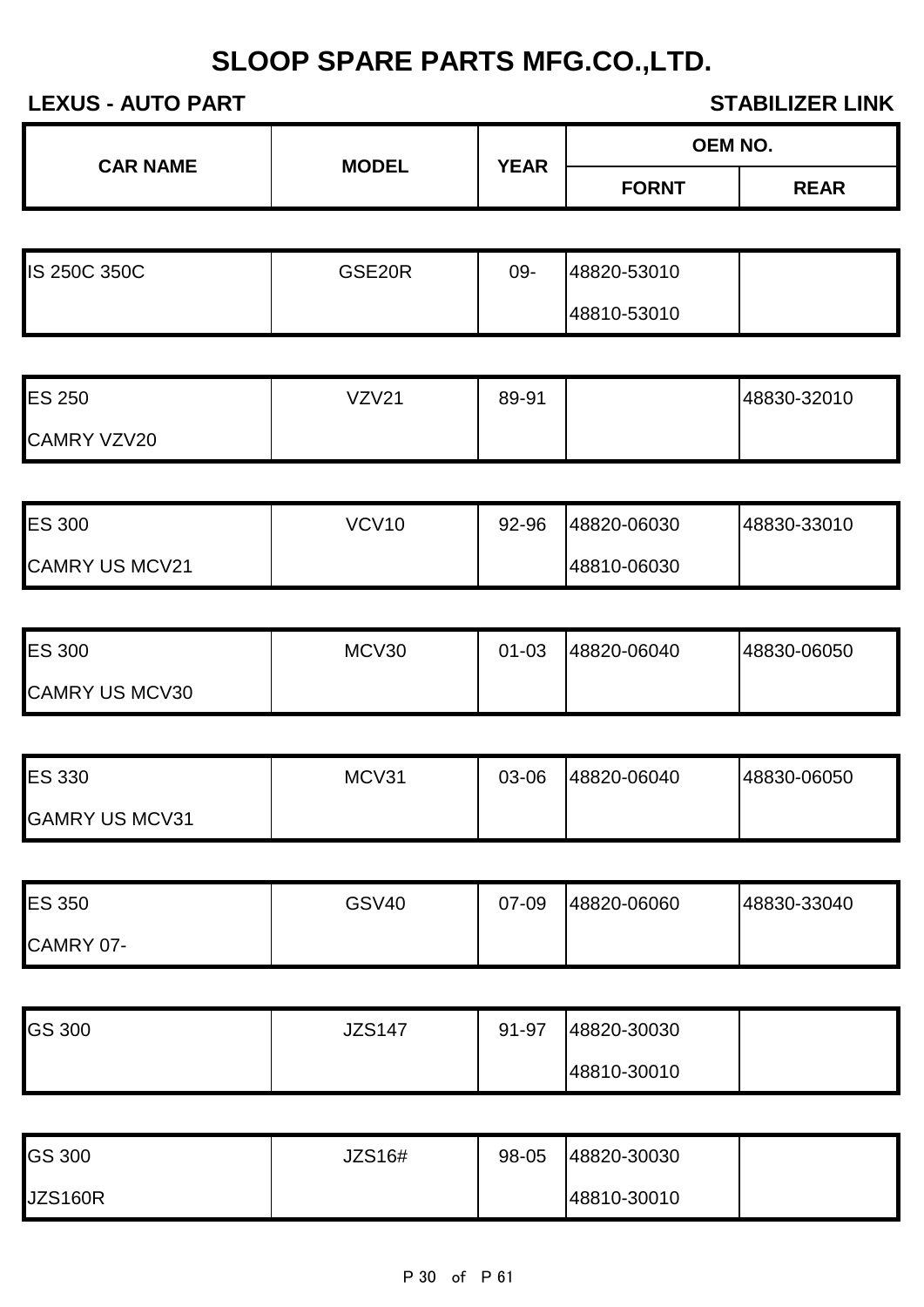|  | <b>CAR NAME</b><br><b>MODEL</b> | <b>YEAR</b> | <b>OEM NO.</b> |             |
|--|---------------------------------|-------------|----------------|-------------|
|  |                                 |             | <b>FORNT</b>   | <b>REAR</b> |

| <b>GS 400</b> | JZS160 | 98-05 | 48820-30030 | 48830-30070 |
|---------------|--------|-------|-------------|-------------|
|               |        |       | 48810-30010 |             |

| <b>GS 430</b> | <b>JZS161</b> | $00 - 05$ | 48820-30030 | 48830-30070 |
|---------------|---------------|-----------|-------------|-------------|
|               |               |           | 48810-30010 |             |

| <b>GS 300</b> | <b>GRS190</b> | 06-08 | 48820-30090 |  |
|---------------|---------------|-------|-------------|--|
|               |               |       | 48810-30070 |  |

| <b>GS 430</b> | <b>JZS190</b> | 05- | 48820-30090 |  |
|---------------|---------------|-----|-------------|--|
|               |               |     | 48810-30070 |  |

| <b>GS 430</b> | JZS190 | 06-08 | 48820-30090 |  |
|---------------|--------|-------|-------------|--|
|               |        |       | 48810-30070 |  |

| <b>GS 430</b> | <b>URS190</b> | 06-08 | 48820-30090 |  |
|---------------|---------------|-------|-------------|--|
|               |               |       | 48810-30070 |  |

| <b>GS 450h</b> | <b>GWS191</b> | 06-10 | 48820-30090 |  |
|----------------|---------------|-------|-------------|--|
| <b>GWS191</b>  |               |       | 48810-30070 |  |

| <b>GS 350</b> | <b>GRS191</b> | $05-10$ | 48820-30090 |  |
|---------------|---------------|---------|-------------|--|
| GRS191        |               |         | 48810-30070 |  |
| JP.           |               |         |             |  |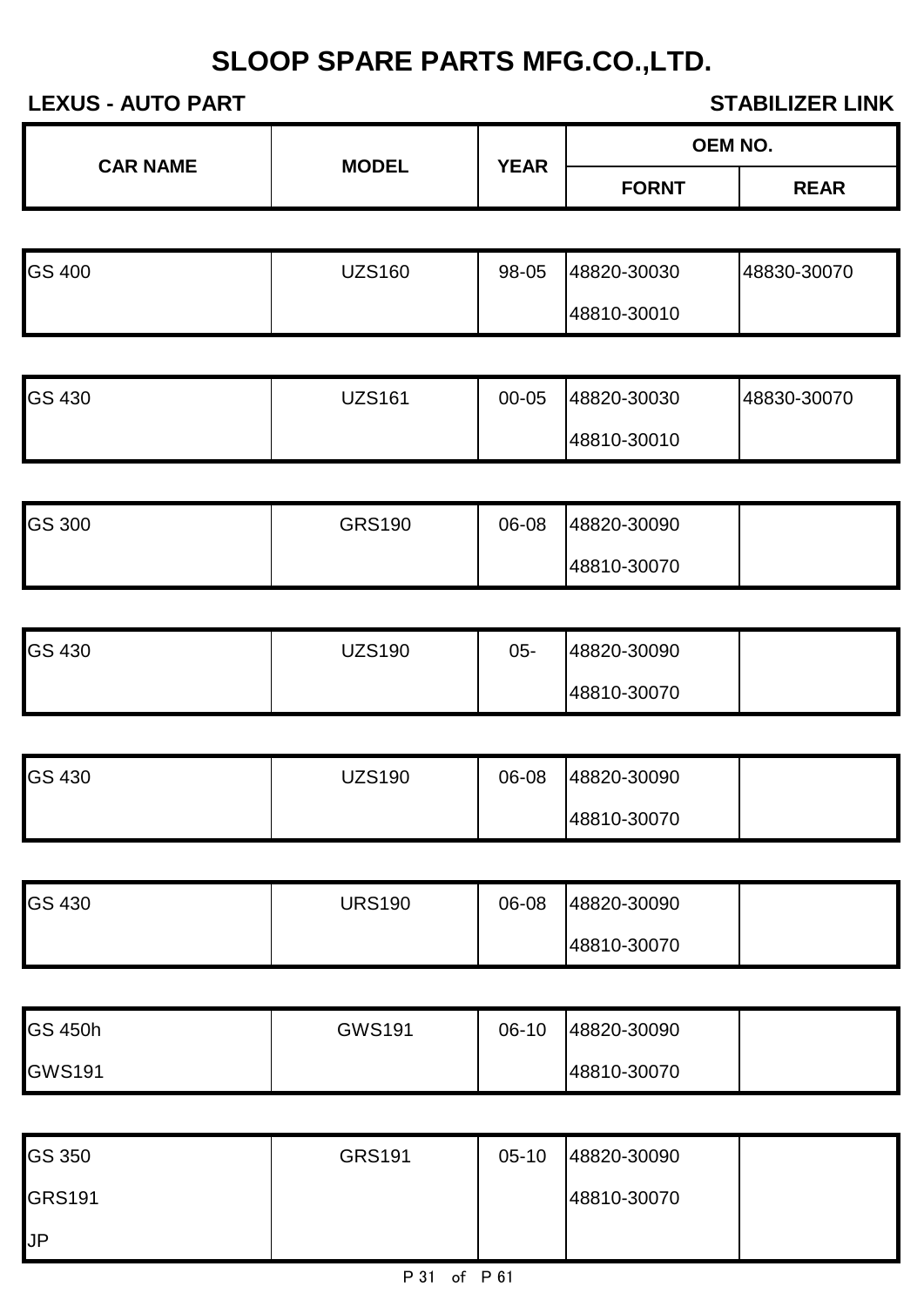| <b>CAR NAME</b> | <b>MODEL</b> | <b>YEAR</b> | <b>OEM NO.</b> |             |
|-----------------|--------------|-------------|----------------|-------------|
|                 |              |             | <b>FORNT</b>   | <b>REAR</b> |
|                 |              |             |                |             |

| <b>GS 460</b> | <b>JRS191</b> | $07 -$ | 48820-30090 |  |
|---------------|---------------|--------|-------------|--|
|               |               |        | 48810-30070 |  |

| <b>GS 460</b> | <b>JZS190</b> | $05 -$ | 48820-30090 |  |
|---------------|---------------|--------|-------------|--|
|               |               |        | 48810-30070 |  |

| <b>LS 400</b> | UCF10 | 90-94 | 48820-50011 | 48830-50020 |
|---------------|-------|-------|-------------|-------------|
| 1994-1997     |       |       | 48810-50011 |             |

| <b>LS 400</b> | JCF20 | 94-00 | 48820-50011 | 48830-22040 |
|---------------|-------|-------|-------------|-------------|
| 1997-2000     |       |       | 48810-50011 |             |

| <b>LS 430</b> | JCF30 | 00-06 | 48830-50030 |
|---------------|-------|-------|-------------|
| 2000-2003     |       |       | 48840-50010 |

| <b>LS 460</b>  | <b>JCF4#</b> | 07- | 48820-50030 |  |
|----------------|--------------|-----|-------------|--|
| <b>LS 460L</b> |              |     | 48810-50020 |  |

| LS 600H LS 600HL | JVF4# | 08- | 48820-50030 |  |
|------------------|-------|-----|-------------|--|
| <b>HARRIER</b>   |       |     | 48810-50020 |  |

| SC 300 SC400   | JZZ31.UZZ30 | 91-94 | 48820-24010 |  |
|----------------|-------------|-------|-------------|--|
| <b>HARRIER</b> |             |       |             |  |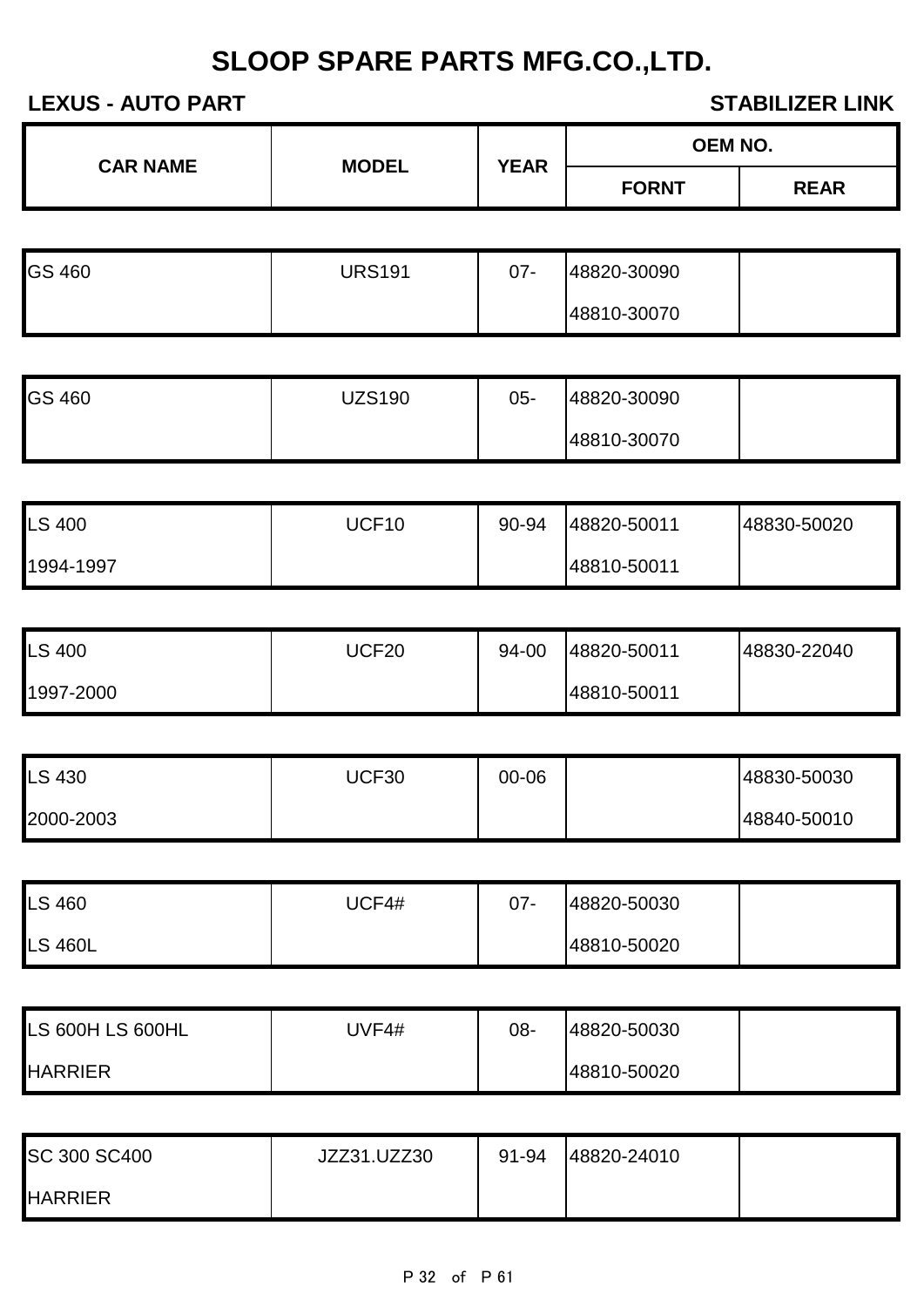| <b>CAR NAME</b> | <b>MODEL</b> | <b>YEAR</b> | <b>OEM NO.</b> |             |
|-----------------|--------------|-------------|----------------|-------------|
|                 |              |             | <b>FORNT</b>   | <b>REAR</b> |
|                 |              |             |                |             |

| <b>SC 430</b>  | JZZ40 | $01 - 10$ | 48820-30030 |  |
|----------------|-------|-----------|-------------|--|
| <b>HARRIER</b> |       |           | 48810-30010 |  |

| <b>RX 300</b>  | <b>ACU MCU</b> | 97-03 | 48820-06030 | 148830-06020 |
|----------------|----------------|-------|-------------|--------------|
| <b>HARRIER</b> | SXU10-2WD      |       | 48810-06030 | 48830-32040  |
|                | SXU15-4WD      |       |             |              |

| <b>RX 300</b>  | ACU30,35FWD | 04-06 | 48820-06040 | 48830-06030 |
|----------------|-------------|-------|-------------|-------------|
| <b>HARRIER</b> | MCU30.35AWD |       |             |             |

| <b>RX 330</b> | MCU33,38 | 04-06 | 48820-06040 | 48830-06030 |
|---------------|----------|-------|-------------|-------------|
|               |          |       |             |             |

| <b>RX 400h</b> | MHU35 FWD | 06-09 | 48820-06040 | 48830-06030 |
|----------------|-----------|-------|-------------|-------------|
|                | MHU38 AWD |       |             |             |

| <b>RX 330</b> | <b>MCU33,38</b> | 04-06 | 48820-06040 | 48830-06030 |
|---------------|-----------------|-------|-------------|-------------|
|               |                 |       |             |             |

| <b>RX 400h</b> | MHU35 FWD | 06-09 | 48820-06040 | 48830-06030 |
|----------------|-----------|-------|-------------|-------------|
|                | MHU38 AWD |       |             |             |

| <b>RX 350</b> | GSU30,35 | 07-09 | 48820-06040 | 48830-06030 |
|---------------|----------|-------|-------------|-------------|
|               |          |       |             |             |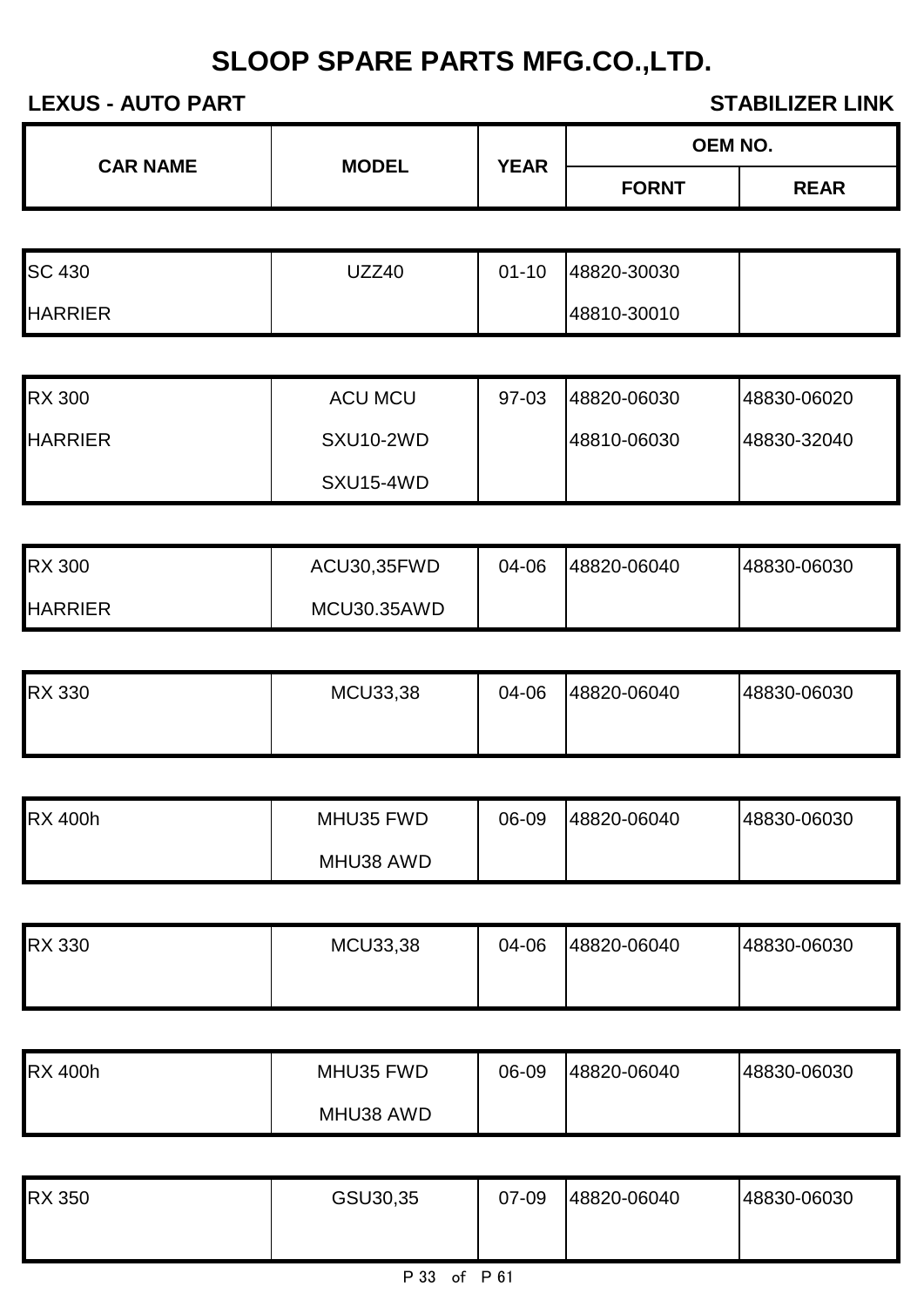| <b>CAR NAME</b><br><b>MODEL</b> |  | OEM NO.     |              |
|---------------------------------|--|-------------|--------------|
|                                 |  | <b>YEAR</b> | <b>FORNT</b> |

| <b>GX 470</b>                 | GZJ12#,KDJ12# | 03-08 | 48820-60050 | 48830-60030 |
|-------------------------------|---------------|-------|-------------|-------------|
| LAND GRUISER PARADO<br>$02 -$ |               |       | 48810-60040 |             |

| <b>GX 460</b>                     | GRJ150, TRJ150 | 09- | 48820-0K030 | 48820-47010 |
|-----------------------------------|----------------|-----|-------------|-------------|
| <b>LAND GRUISER PARADO</b><br>09- |                |     | 48810-0K010 |             |

| LX 450                        | FZJ80 | 96-98 | 48802-60050 | 48802-60030 |
|-------------------------------|-------|-------|-------------|-------------|
| <b>LAND GRUISER 80-SERIES</b> |       |       |             |             |

| LX 470                             | JZJ100 | 99-02 | 48820-60032 | 48802-60070 |
|------------------------------------|--------|-------|-------------|-------------|
| LAND GRUISER 100-<br><b>SERIES</b> |        |       |             | 48802-60090 |

| <b>LX 470</b> | <b>UZJ100</b> | 03-07 | 48820-60032 | 48802-60090 |
|---------------|---------------|-------|-------------|-------------|
|               |               |       |             |             |

| LX 570 | UZJ200 | 08- | 48820-60070 |  |
|--------|--------|-----|-------------|--|
|        |        |     | 48810-60050 |  |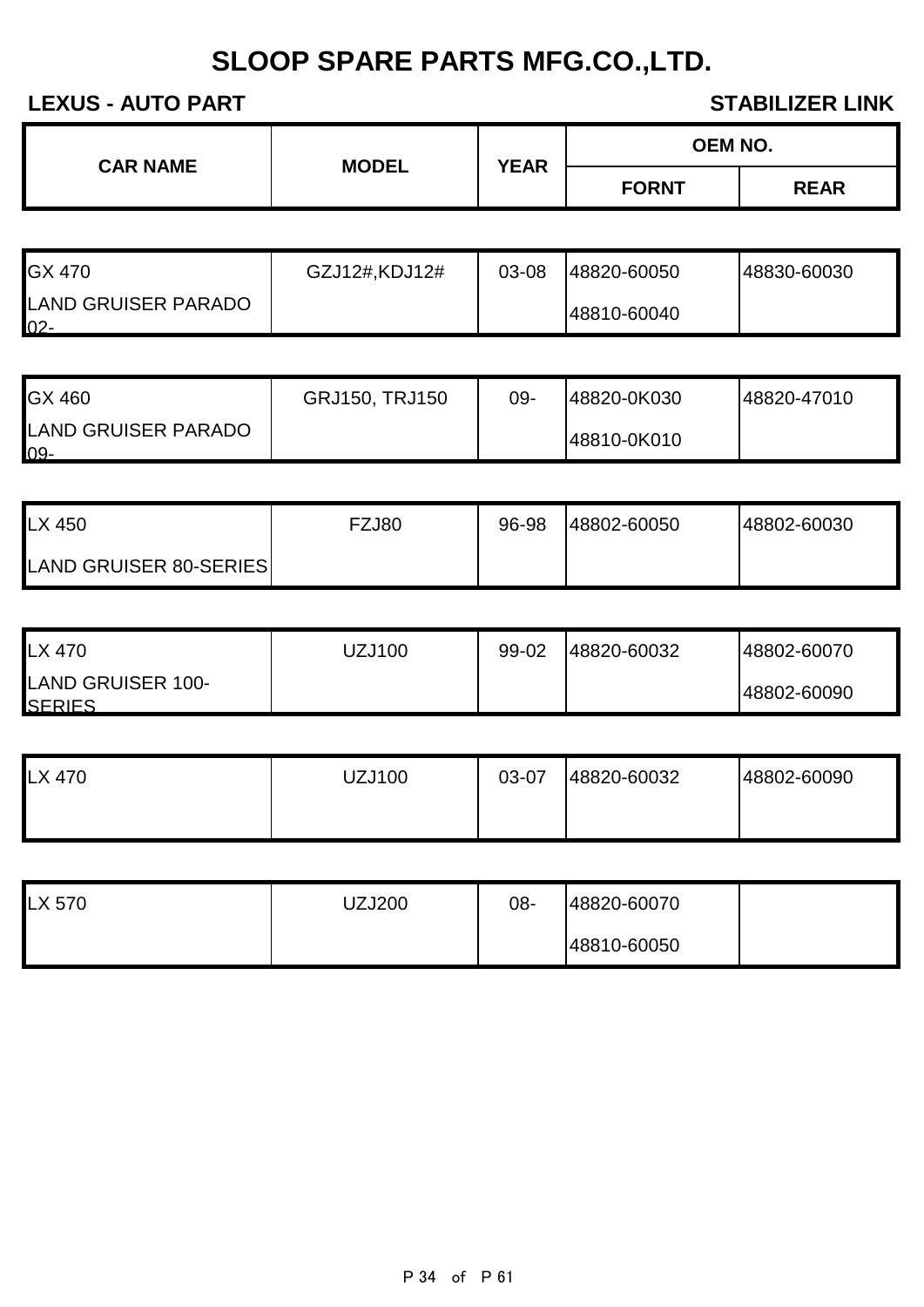|                            |                  |             |              | <b>OEM NO.</b> |
|----------------------------|------------------|-------------|--------------|----------------|
| <b>CAR NAME</b>            | <b>MODEL</b>     | <b>YEAR</b> | <b>FORNT</b> | <b>REAR</b>    |
|                            |                  |             |              |                |
| <b>TRIBUTE 2.0&amp;3.0</b> | <b>EPFW EPEW</b> | 00-03       |              | E112-34-150    |
|                            |                  |             |              |                |
| TRIBUTE 2.3                | <b>EPFW EPEW</b> | 00-03       |              | E112-34-150    |
| <b>FORD ESCAPE</b>         |                  |             |              |                |
|                            |                  |             |              |                |
| <b>TRIBUTE 2.0&amp;3.0</b> | <b>EP3W EPFW</b> | $04 - 10$   |              | E181-34-150    |
| <b>FORD ESCAPE</b>         |                  |             |              | E181-34-170    |
|                            |                  |             |              |                |
| TRIBUTE 2.3                | <b>EP3W EPFW</b> | $04 - 10$   |              | E181-34-150    |
| <b>FORD ESCAPE</b>         |                  |             |              | E181-34-170    |
|                            |                  |             |              |                |
| MAZDA 323/LANTIS           | BH# BA#          | 94-98       | BC1D-28-170A |                |
| <b>FAMILIA Allegro</b>     |                  | 93-98       |              |                |
| Protégé                    |                  |             |              |                |
|                            |                  |             |              |                |
| MAZDA 323                  | BJ#              | 98-00       | LC62-34-170B | B30H-28-170B   |
| <b>FAMILIA Allegro</b>     |                  |             |              |                |
| Protégé                    |                  |             |              |                |
|                            |                  |             |              |                |
| MAZDA 3                    | BK3P             | $04 - 10$   | BP4K-34-170C | BP4K-28-170C   |
| AXELA(JP)                  |                  |             |              |                |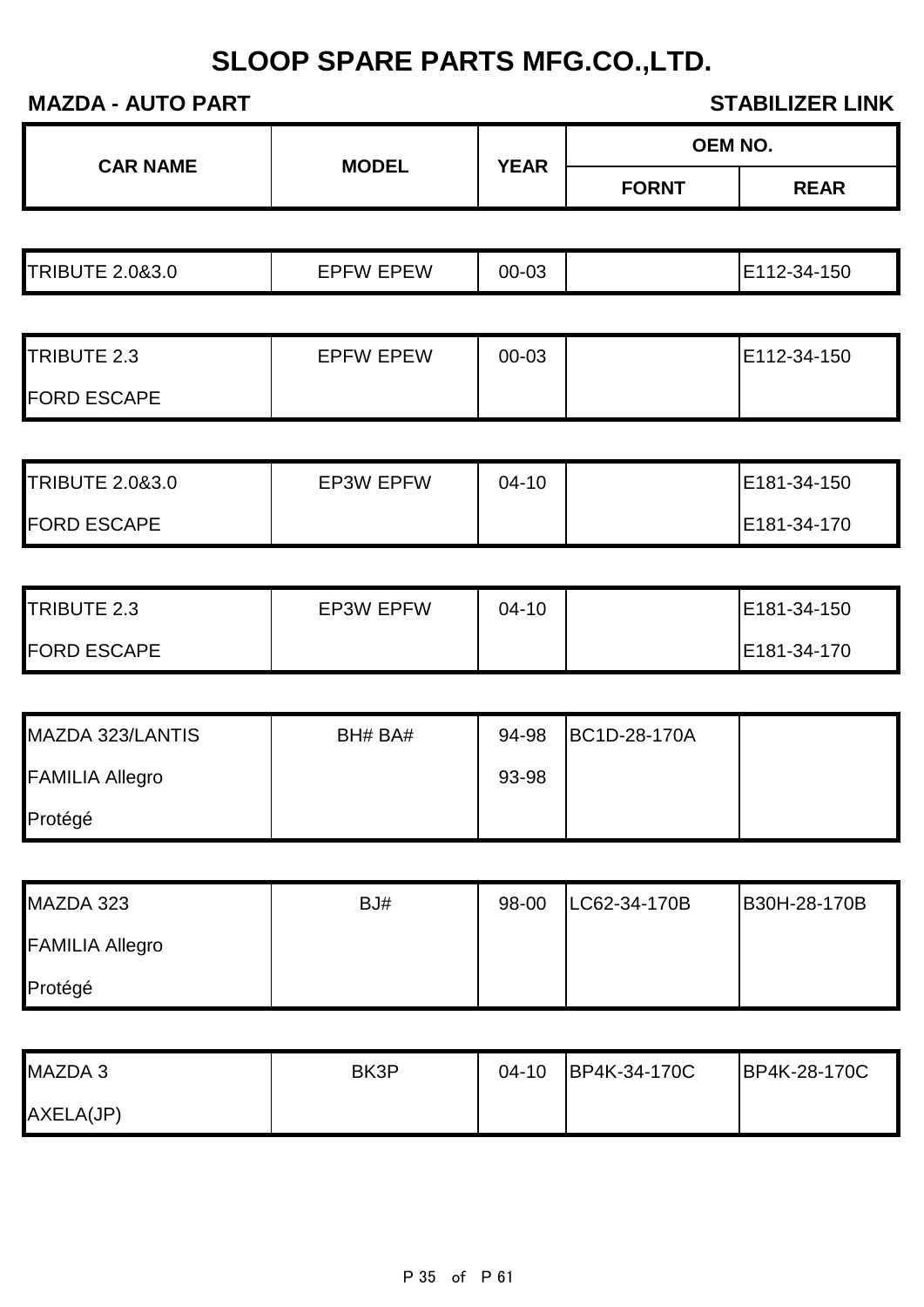| <b>CAR NAME</b> | <b>MODEL</b> | <b>YEAR</b> | <b>OEM NO.</b> |             |  |
|-----------------|--------------|-------------|----------------|-------------|--|
|                 |              |             | <b>FORNT</b>   | <b>REAR</b> |  |

| MAZDA 626           | <b>GFEP</b> | 98-02 | <b>IGA2A-34-150A</b> | IGE4T-28-170 |
|---------------------|-------------|-------|----------------------|--------------|
| CAPELLA(JP)         |             |       | <b>GA2A-34-170A</b>  |              |
| <b>FORD TELSTAR</b> |             |       |                      |              |

| MAZDA 6         | <b>GG3P GGEP GGES</b> | $02 - 08$ | <b>GJ6A-34-150A</b> | <b>IGJ6A-28-170A</b> |
|-----------------|-----------------------|-----------|---------------------|----------------------|
| GG(SEDAN/HATCH) | GG35 GYEW GY3W        |           | <b>GJ6A-34-170A</b> |                      |
| GY(wagon)       |                       |           |                     |                      |
| ATENZA(JP)      |                       |           |                     |                      |

| MAZDA 2                | DE5FS | $07-10$ | D651-34-170 |  |
|------------------------|-------|---------|-------------|--|
| DEMIO(JP)              |       |         |             |  |
| Mazda2 Jinxiang(CHINA) |       |         |             |  |

| <b>PREMACY</b>          | <b>CPBW</b> | 99-00 | B26R-34-170 | B26R-28-170 |
|-------------------------|-------------|-------|-------------|-------------|
| Haima Freema (China)    |             |       |             |             |
| <b>FORD IXION.LASER</b> |             |       |             |             |

| <b>PREMACY</b>          | <b>CPBW</b> | $01 - 04$ | LC62-34-170B | B30H-28-170B |
|-------------------------|-------------|-----------|--------------|--------------|
| Haima Freema (China)    |             |           |              |              |
| <b>FORD IXION.LASER</b> |             |           |              |              |

| MAZDA 5           | СR | $05-10$ | BP4K-34-170C | BP4K-28-170D |
|-------------------|----|---------|--------------|--------------|
| <b>FORD I-MAX</b> |    |         |              |              |
| <b>PREMACY</b>    |    |         |              |              |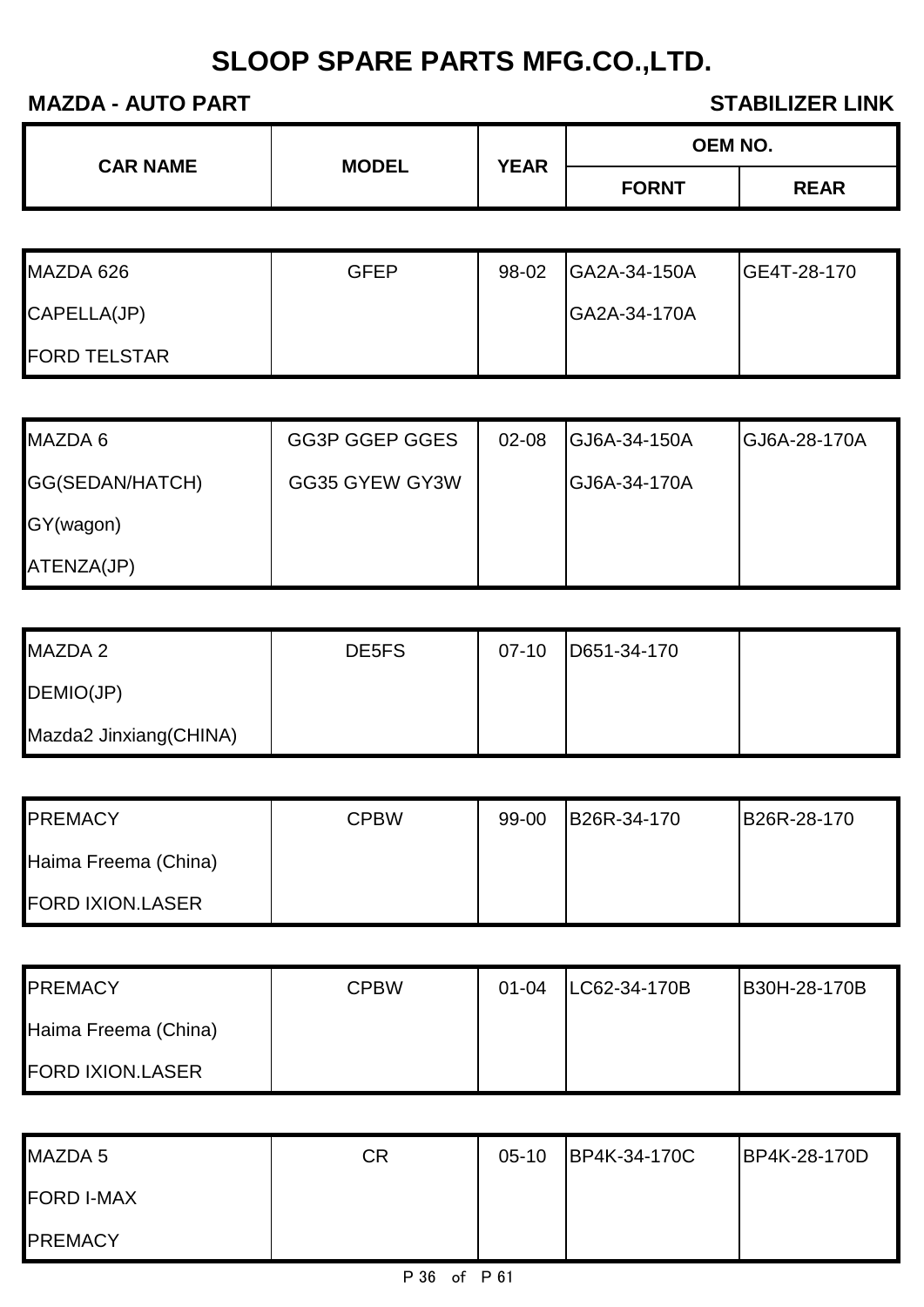| MALDA AVIVIANI      |                  |             |              | VIADILILLIN LIIVIN |
|---------------------|------------------|-------------|--------------|--------------------|
| <b>CAR NAME</b>     | <b>MODEL</b>     | <b>YEAR</b> |              | <b>OEM NO.</b>     |
|                     |                  |             | <b>FORNT</b> | <b>REAR</b>        |
|                     |                  |             |              |                    |
| <b>MPV</b>          | LW5W             | 99-06       |              | LC62-34-170B       |
|                     |                  |             |              | LC70-34-170        |
|                     |                  |             |              |                    |
| <b>FRIENDEE 2WD</b> | SGL <sub>3</sub> | 95-05       | S10H-34-150  |                    |
|                     |                  |             |              |                    |
| <b>FRIENDEE 4WD</b> | SGL <sub>5</sub> | 95-05       | S10H-34-150  |                    |

| <b>RX-8</b> | SE3P | 03-08 | F151-34-150 |  |
|-------------|------|-------|-------------|--|
|             |      |       | F151-34-170 |  |

| $CX-7$ | ER3P | $07 -$ | F151-34-150 |  |
|--------|------|--------|-------------|--|
|        |      |        | F151-34-170 |  |

| $CX-9$ | TВ | $07-10$ | TD11-34-150A |  |
|--------|----|---------|--------------|--|
|        |    |         | TD1134-170A  |  |

| MAZDA 2                | DE3FS | $11 -$ | D651-34-170 |
|------------------------|-------|--------|-------------|
| DEMIO(JP)              |       |        |             |
| Mazda2 Jinxiang(CHINA) |       |        |             |

| MAZDA 3   | <b>RIFFP</b> | 09- | BBM2-34-170A |  |
|-----------|--------------|-----|--------------|--|
| AXELA(JP) |              |     | B39D-34-170  |  |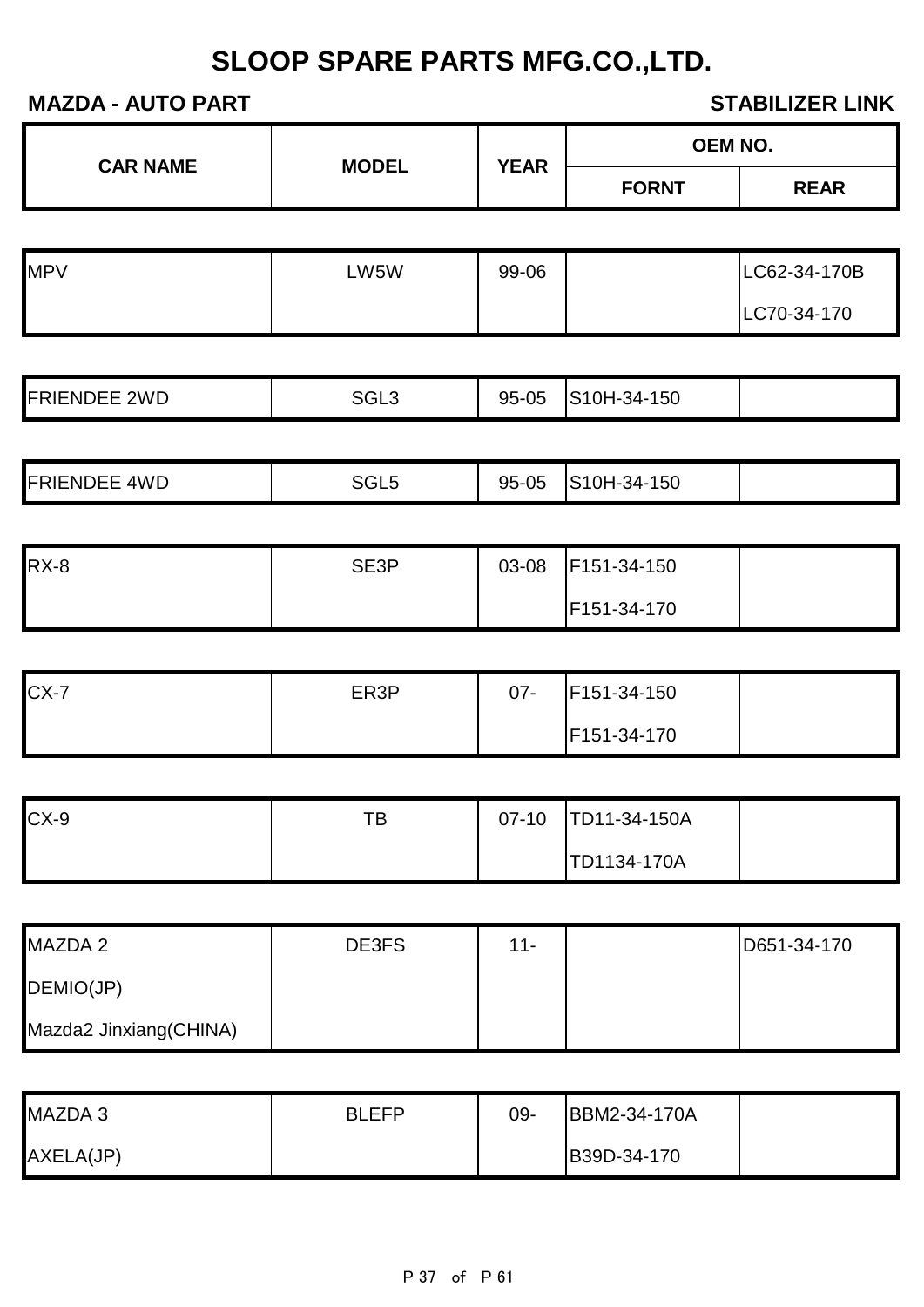| <b>CAR NAME</b> | <b>MODEL</b> | <b>YEAR</b> | <b>OEM NO.</b> |             |
|-----------------|--------------|-------------|----------------|-------------|
|                 |              |             | <b>FORNT</b>   | <b>REAR</b> |

| <b>MAZDA 6 MPS</b> | GG# | 05-07 | GJ6A-34-150A | GJ6A-28-170A |
|--------------------|-----|-------|--------------|--------------|
| GG(sedan/hatch)    |     |       | GJ6A-34-170A |              |
| <b>MAZDA SPEED</b> |     |       |              |              |
| ATENZA(JP)         |     |       |              |              |

| <b>ACCORD</b> | CF3, CF4, CF5 | 98-02 | 51320-S84-A01 | 52320-S84-A01 |
|---------------|---------------|-------|---------------|---------------|
|               |               |       | 51321-S84-A01 | 52325-S84-A01 |

| <b>ACCORD</b> | <b>COUPE</b> | 98-02 | 51320-S84-A01 | 52320-S84-A01 |
|---------------|--------------|-------|---------------|---------------|
| Isuzu Aska    |              |       | 51321-S84-A01 | 52325-S84-A01 |

| <b>ACCORD</b> | <b>SEDAN</b> | 03-07 | 51320-SDA-A01 |  |
|---------------|--------------|-------|---------------|--|
|               |              |       | 51321-SDA-A01 |  |
|               |              |       | 51320-SDA-A05 |  |
|               |              |       | 51321-SDA-A05 |  |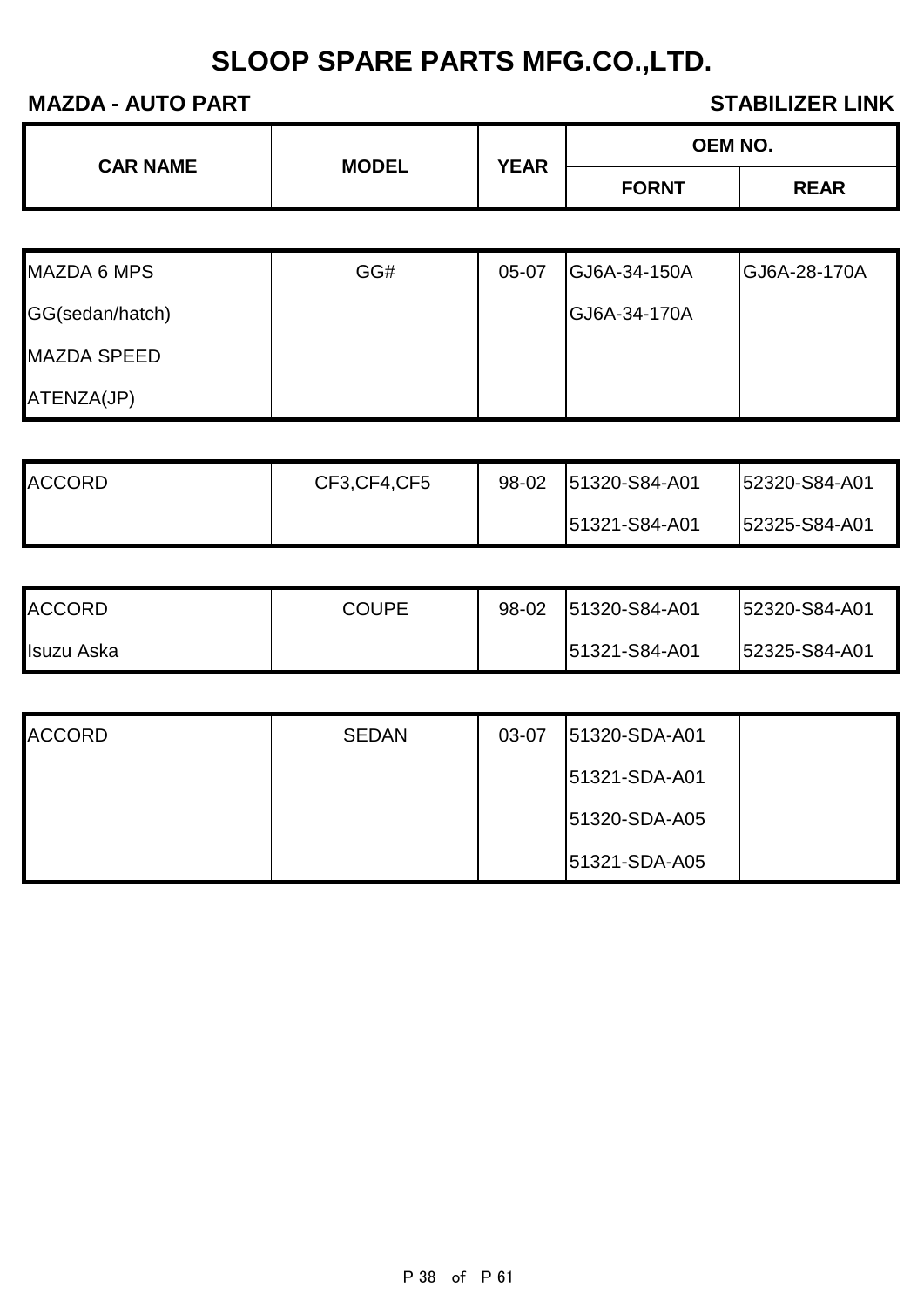**MITSUBISHI - AUTO PART STABILIZER LINK** 

| <b>CAR NAME</b>       |                   |             |              | <b>OEM NO.</b> |
|-----------------------|-------------------|-------------|--------------|----------------|
|                       | <b>MODEL</b>      | <b>YEAR</b> | <b>FORNT</b> | <b>REAR</b>    |
|                       |                   |             |              |                |
| <b>PAJERO</b>         | V14V, V2#V, V3#V, | $90 -$      |              | MR267877       |
| <b>MONTERO SHOGUN</b> | V2#W, V4#W        |             |              | MR267876       |
|                       |                   |             |              |                |
| PAJERO                | V65W, V63W, V68W  | 99-         | MR374522     | MR418053       |
| <b>MONTERO SHOGUN</b> | V73W.V75W.V78W    |             | MR374521     | 4056A112       |
|                       |                   |             |              | MR418052       |

| <b>TRITON 4WD</b> | KB4T.KB8T | 05- | MR992310 |  |
|-------------------|-----------|-----|----------|--|
|                   |           |     | MR992309 |  |

| <b>LANCER</b>  | CS5A.CS5W | 00-03 | MR403771 |  |
|----------------|-----------|-------|----------|--|
| virage(Taiwan) |           |       |          |  |
| Cedia          |           |       |          |  |

| <b>LANCER</b>  | CS2A-CS5W | 03-06 | 4056A037 |  |
|----------------|-----------|-------|----------|--|
| virage(Taiwan) |           |       |          |  |
| Cedia          |           |       |          |  |

| LANCER                | CS3A.6ASC2A-CZ4A | 06-07 | 4056A037 |  |
|-----------------------|------------------|-------|----------|--|
| Lancer Fortis(Taiwan) |                  |       |          |  |
| Lancer                |                  |       |          |  |

| <b>PAJERO</b> | V86W.V93W | 06- | 4056A134 |  |
|---------------|-----------|-----|----------|--|
|               |           |     | 4056A133 |  |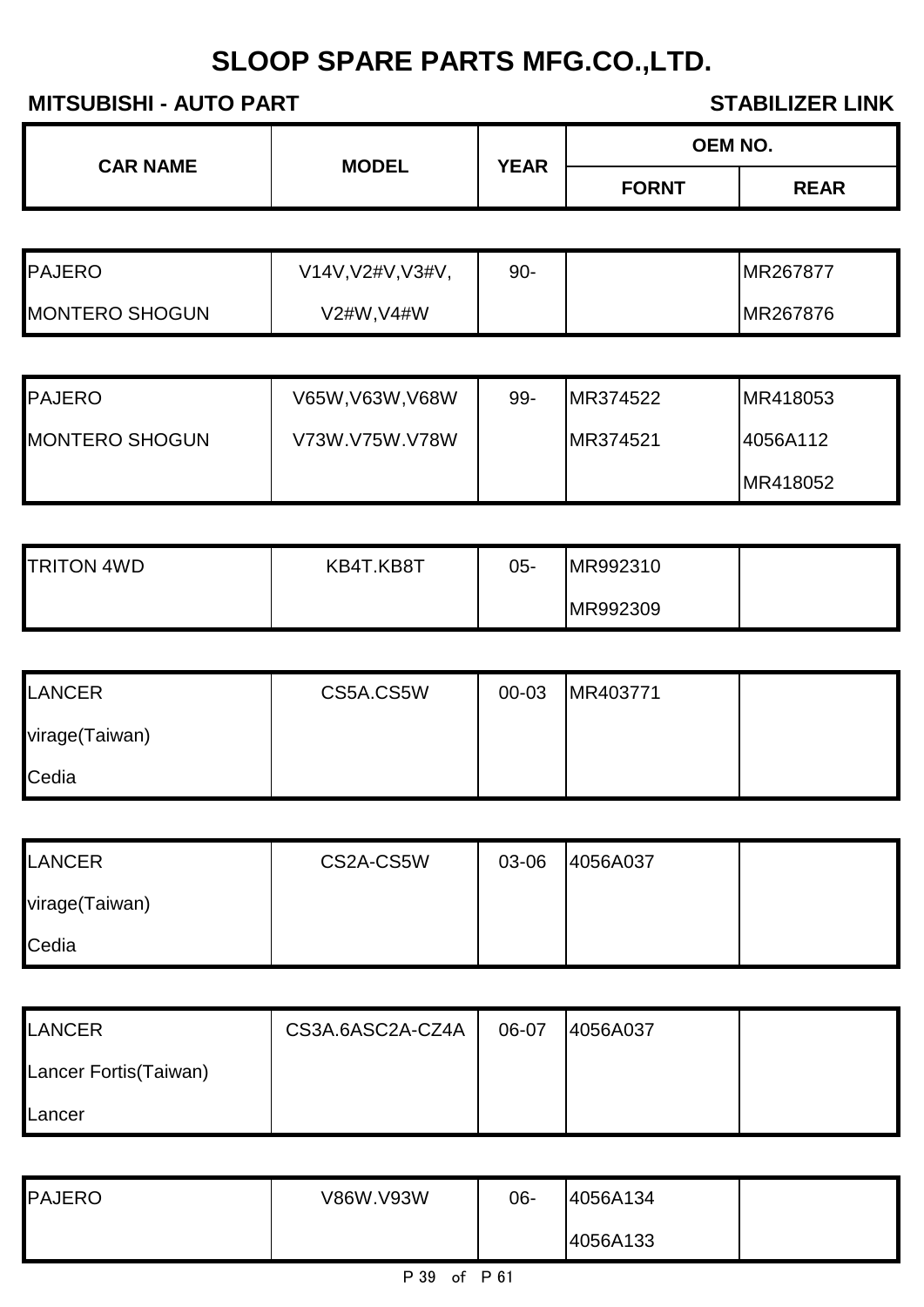## **MITSUBISHI - AUTO PART STABILIZER LINK**

| <b>CAR NAME</b> | <b>MODEL</b> | <b>YEAR</b> | OEM NO.      |             |
|-----------------|--------------|-------------|--------------|-------------|
|                 |              |             | <b>FORNT</b> | <b>REAR</b> |
|                 |              |             |              |             |
| <b>GRANDIS</b>  | NA4W, NA9W   | 04-         | MR594340     |             |

| MR594339<br>Space wagon |
|-------------------------|
|-------------------------|

| <b>SPACE GEAR</b>     | PA3V-PC5W | 94-07 | MR267873         |  |
|-----------------------|-----------|-------|------------------|--|
| DELIGA/L400           |           |       | <b>IMR267875</b> |  |
| <b>HYUNDAI STAREX</b> |           |       |                  |  |

| <b>OUTLANDER</b>   | CU2W | 03-05 | MR316369 |  |
|--------------------|------|-------|----------|--|
| <b>MAZDA BONGO</b> |      |       | MR316368 |  |

| <b>OUTLANDER</b> | CW5W | 05- | MR316369 |  |
|------------------|------|-----|----------|--|
| AIRTREK 01-08    |      |     | MR316368 |  |

| <b>OUTLANDER</b> | GW5W | $05 -$ | MN101368 |  |
|------------------|------|--------|----------|--|
| AIRTREK 07-      |      |        | MN184194 |  |
|                  |      |        | 4156A014 |  |

| <b>GALANT</b>     | E52-E55 | 92-98 | MB892981 | MB892982 |
|-------------------|---------|-------|----------|----------|
| LEGUM.APIRE.MX/MF |         |       |          |          |
| VGR.VRM(HK)       |         |       |          |          |

| <b>GALANT</b>    | EA <sub>1</sub> A | 96-00 | MB892981 | MB892982 |
|------------------|-------------------|-------|----------|----------|
| Grundre (Taiwan) |                   |       |          |          |
| 380(AU)          |                   |       |          |          |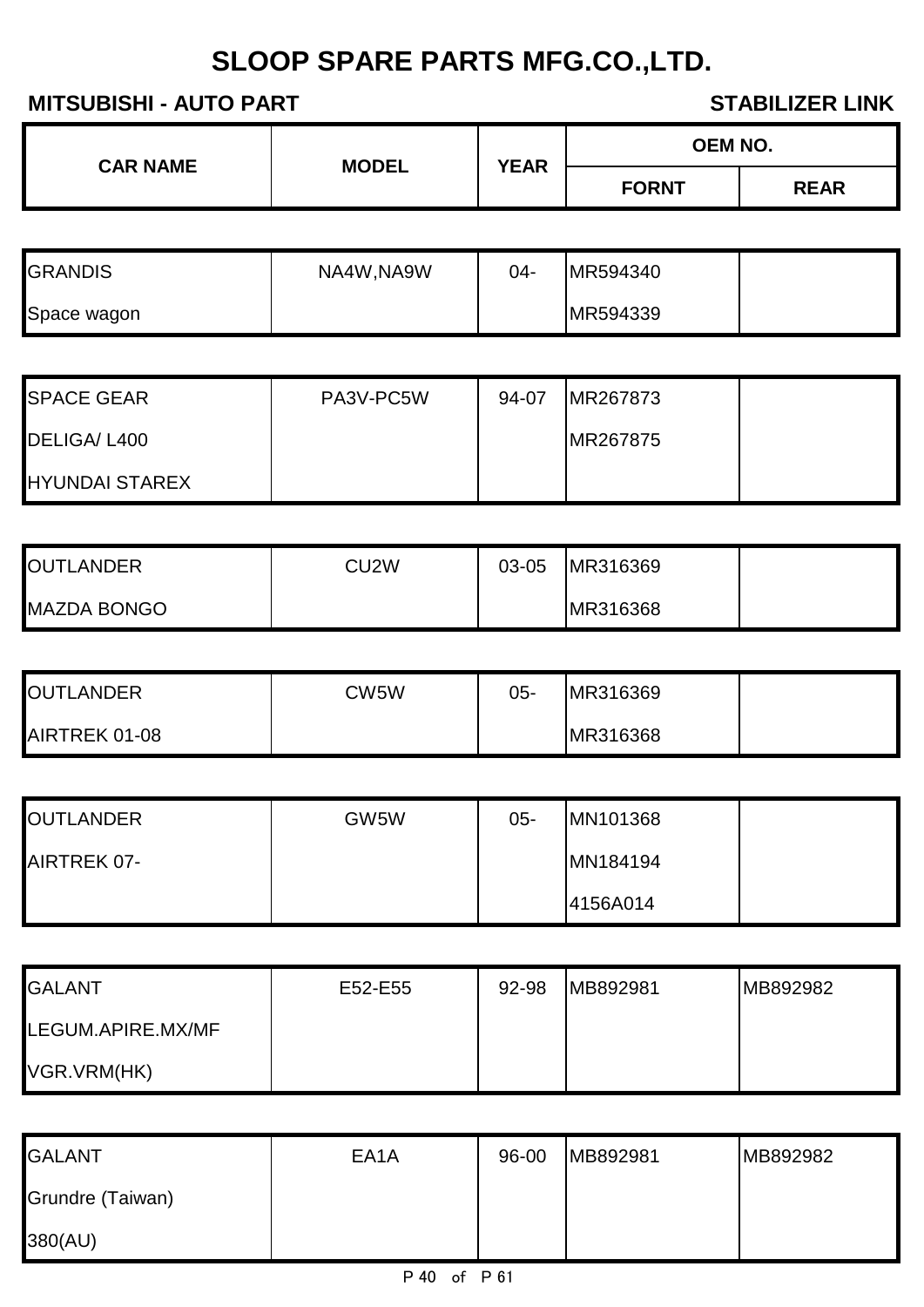**MITSUBISHI - AUTO PART STABILIZER LINK** 

| <b>MODEL</b> | <b>YEAR</b> | <b>OEM NO.</b> |             |
|--------------|-------------|----------------|-------------|
|              |             | <b>FORNT</b>   | <b>REAR</b> |
|              |             |                |             |
| EC7A         | 99-03       |                | MR131732    |
|              |             |                |             |
| DJ1A         | 04-08       | MB892981       | MR131732    |
|              |             |                | MB892981    |

| <b>IFTO</b> | DE3A | 94-00 | MR316369 | MB809354 |
|-------------|------|-------|----------|----------|
|             |      |       | MR316368 |          |

| <b>MIRAGE</b> | GJ4A, CK1A, CMSA | $95 - 02$ | MR316369 | MR131680 |
|---------------|------------------|-----------|----------|----------|
|               |                  |           | MR316368 |          |

| <b>GALANT FORTIS</b> | CY4A | 07- | 4056A037 |
|----------------------|------|-----|----------|
|                      |      |     |          |

| <b>PAJERO SPORT</b> | KG4W | 09- | MR992310 |
|---------------------|------|-----|----------|
|                     |      |     | MR992309 |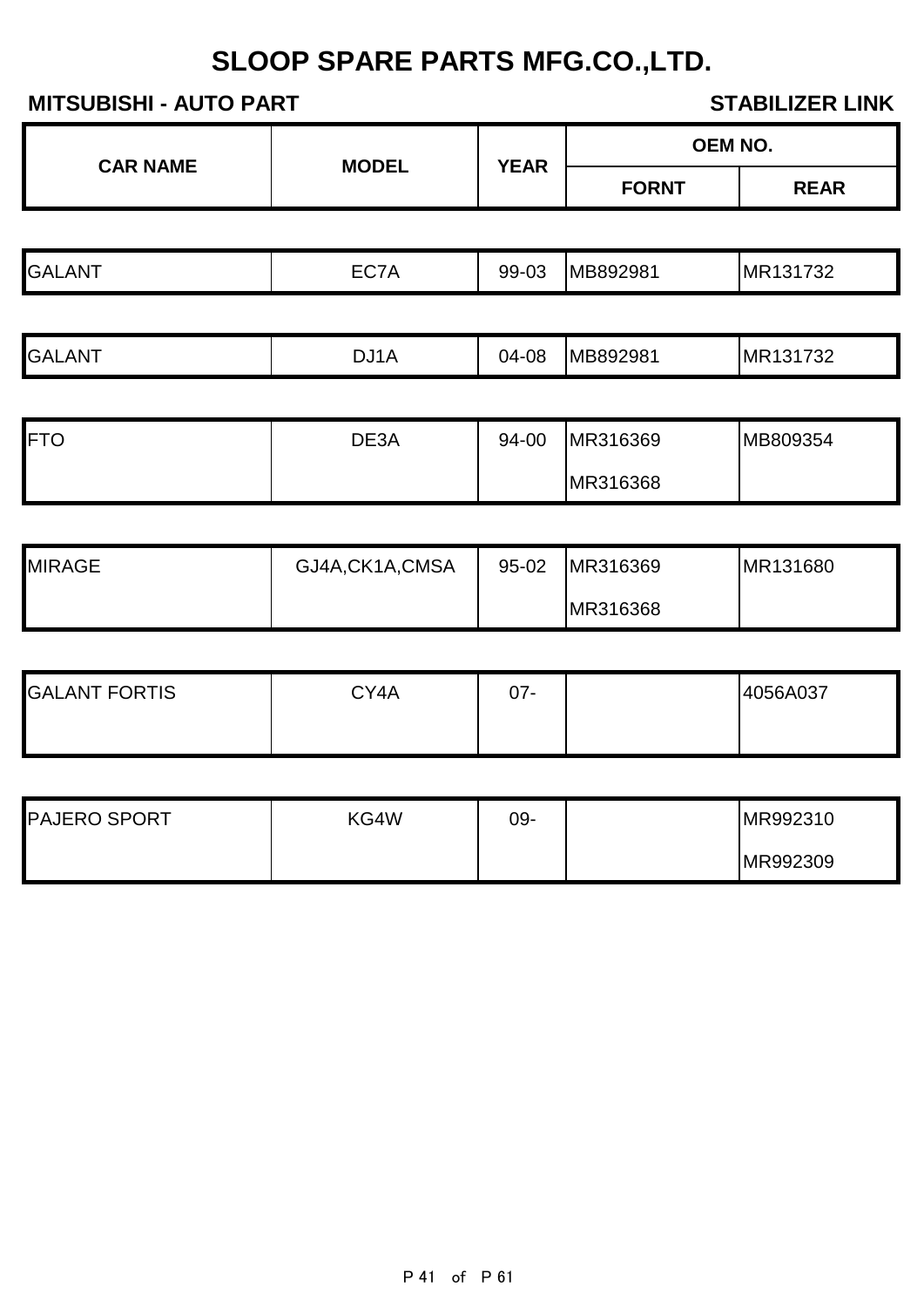| <b>CAR NAME</b> | <b>MODEL</b> | <b>YEAR</b> | <b>OEM NO.</b> |             |
|-----------------|--------------|-------------|----------------|-------------|
|                 |              |             | <b>FORNT</b>   | <b>REAR</b> |

| <b>FRONTIER/NAVARA</b> | D40 | 05- | 54618-EB71A |  |
|------------------------|-----|-----|-------------|--|
| <b>TERRANO</b>         |     |     | 54668-EB71A |  |

| <b>X-TRAIL</b> | T30 | 00-06 | 54618-8H300 |  |
|----------------|-----|-------|-------------|--|
|                |     |       | 54668-8H300 |  |

| <b>X-TRAIL</b> | T31 | 07- | 54618-JD00A |  |
|----------------|-----|-----|-------------|--|
|                |     |     | 54668-JD00A |  |

| <b>MURANO</b> | Z50 | 04-08 | 54618-CA000 |  |
|---------------|-----|-------|-------------|--|
|               |     |       | 54688-CA000 |  |

| <b>CEFIRO</b>          | A32 | 94-98 | 54618-OE000 |  |
|------------------------|-----|-------|-------------|--|
| MAXIMA/INFINITI I30/30 |     |       |             |  |

| <b>CEFIRO</b>      | A33 | 99-04 | 54618-2Y000 |  |
|--------------------|-----|-------|-------------|--|
| MAXIMA/INFINTI I35 |     |       | 54668-2Y000 |  |
| 00-04              |     |       |             |  |

| <b>TEANA</b> | J31 | 03-07 | 54618-CN011 | 54618-CA010 |
|--------------|-----|-------|-------------|-------------|
|              |     |       | 54668-CN011 | 54668-CA010 |

| <b>TEANA</b> | J32 | 08- | 54618-1AA0A | 56261-1AD0A |
|--------------|-----|-----|-------------|-------------|
|              |     |     | 54668-1AA0A |             |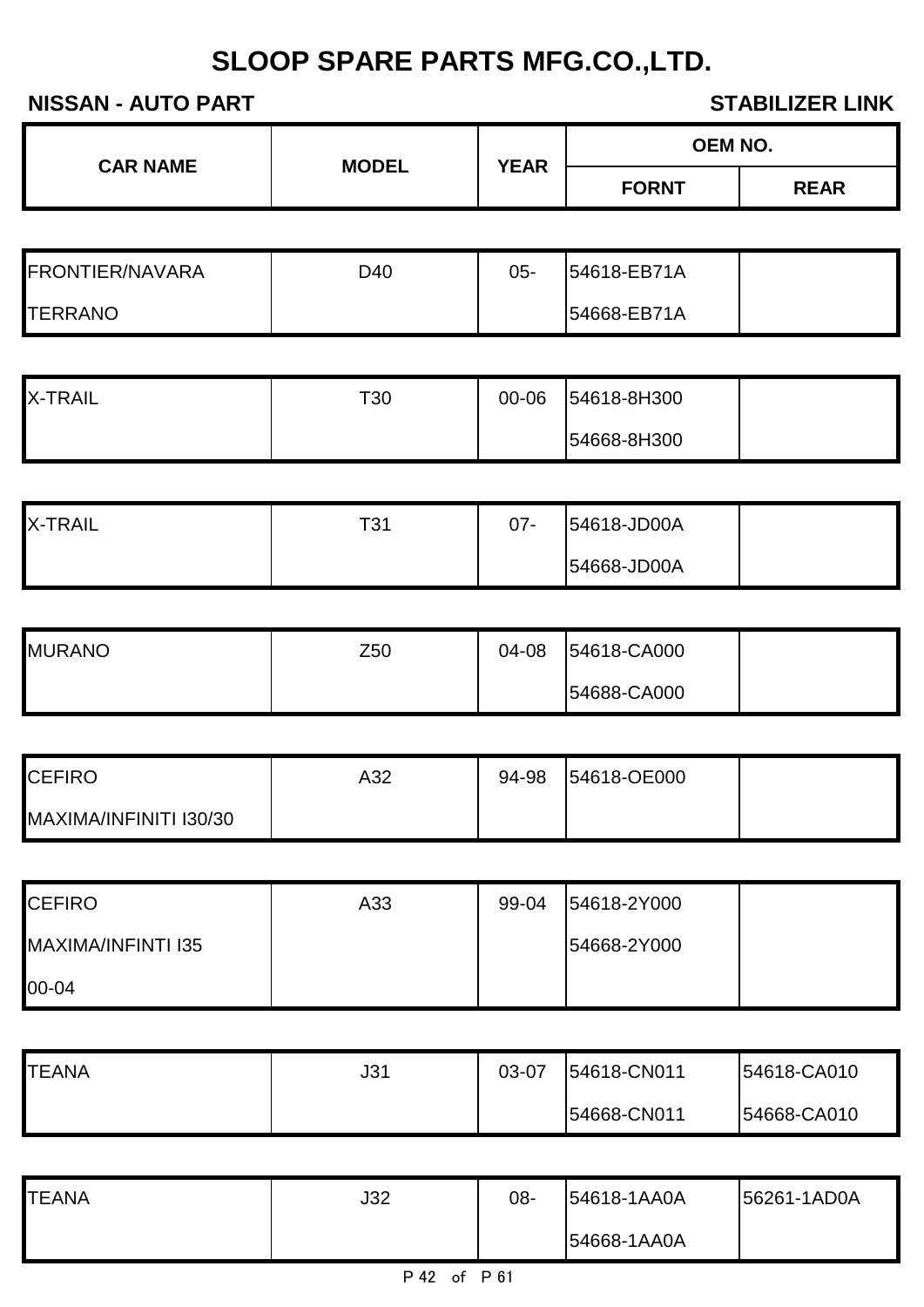|                      |                 |             |              | OEM NO.     |
|----------------------|-----------------|-------------|--------------|-------------|
| <b>CAR NAME</b>      | <b>MODEL</b>    | <b>YEAR</b> | <b>FORNT</b> | <b>REAR</b> |
|                      |                 |             |              |             |
| <b>TIIDA</b>         | C11             | $04-$       | 54618-ED00A  |             |
|                      |                 |             |              |             |
| <b>VERSA/TIIDA</b>   | C11             | $07 -$      | 54618-ED00A  |             |
| <b>LIBERTA-VILLA</b> |                 |             |              |             |
|                      |                 |             |              |             |
| <b>SENTRA</b>        | <b>B14X</b>     | 95-99       | 54618-ED00A  |             |
| LIBERTA-VILLA        |                 |             |              |             |
| <b>SENTRA</b>        | <b>B15X</b>     | 00-06       | 54618-4Z000  |             |
| <b>PRIMERA</b>       | P <sub>10</sub> | 90-95       |              | 54618-50J60 |
| <b>PRIMERA</b>       | P11             | 95-99       | 54618-50Y00  | 54618-58Y10 |
|                      |                 |             |              |             |
| <b>PRIMERA</b>       | <b>P11E</b>     |             | 54618-2F010  |             |
| <b>PRIMERA</b>       | P12             | $01 - 08$   | 54618-AU000  | 56261-OE000 |
|                      |                 |             | 54668-AU000  |             |
|                      |                 |             |              |             |
| <b>BLUEBIRO</b>      | U14             | 96-01       |              | 54618-58Y10 |

| <b>SUNNY</b> | B13#<br>ັ | 90-94 | 54618-50Y00 | 54618-58Y10 |
|--------------|-----------|-------|-------------|-------------|
|--------------|-----------|-------|-------------|-------------|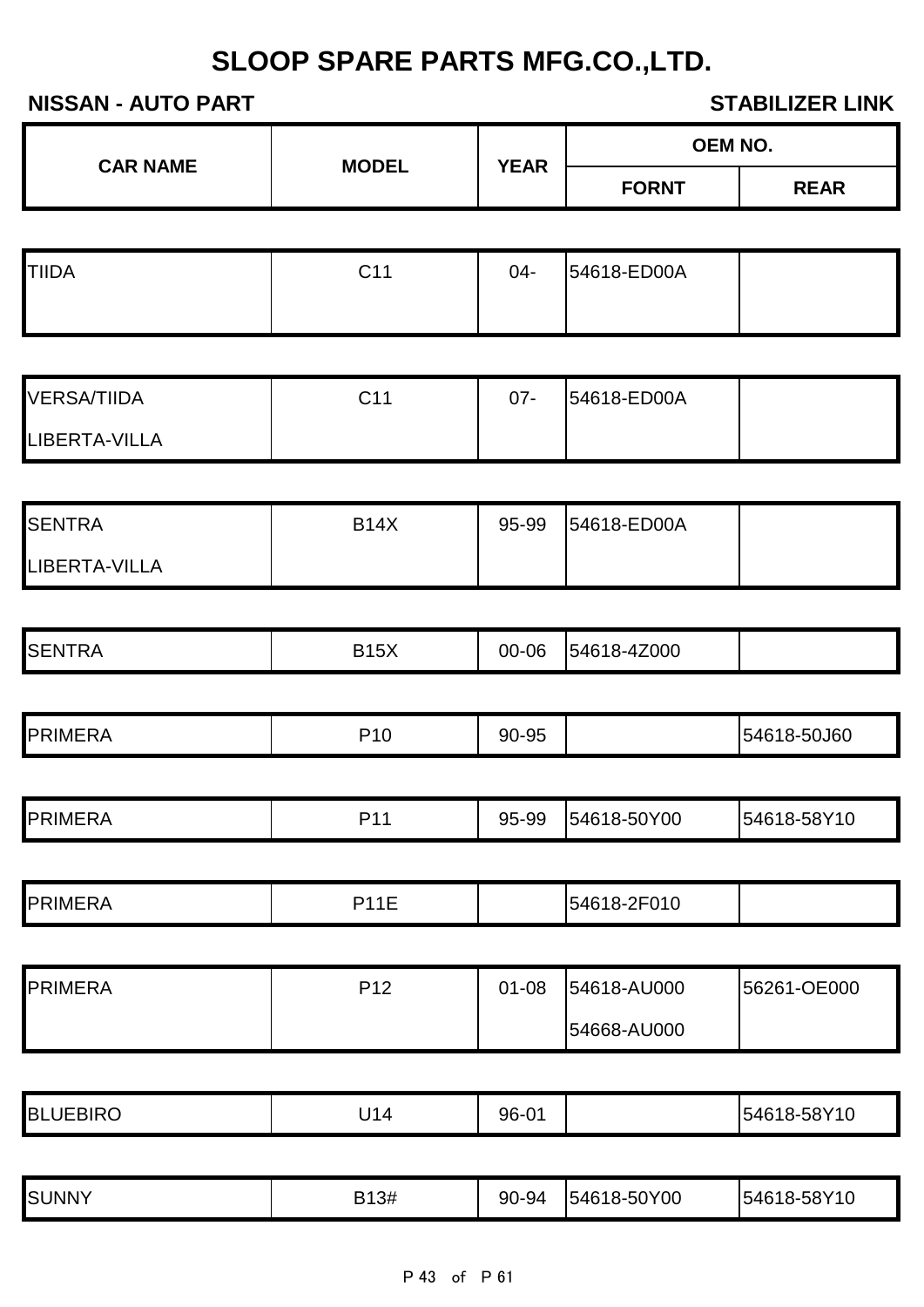|                         |              |             |                            | OEM NO.     |
|-------------------------|--------------|-------------|----------------------------|-------------|
| <b>CAR NAME</b>         | <b>MODEL</b> | <b>YEAR</b> | <b>FORNT</b>               | <b>REAR</b> |
|                         |              |             |                            |             |
| <b>SUNNY</b>            | <b>B14</b>   | 94-98       | 54618-50Y00                | 54618-58Y10 |
|                         |              |             |                            |             |
| <b>SUNNY</b>            | <b>B15</b>   | 99-07       | 54618-50Y00                | 56260-60Y60 |
| <b>PULSAR</b>           | N14#         | 90-95       | 54618-50Y00                | 54618-58Y10 |
|                         |              |             |                            |             |
| <b>PULSAR</b>           | <b>N15</b>   | 95-99       | 54618-50Y00                | 54618-58Y10 |
|                         |              |             |                            |             |
| <b>PULSAR</b>           | N16          | 99-05       | 54618-50Y00                | 56260-60Y60 |
|                         |              |             | DL-4740                    | DL-4855     |
|                         |              |             |                            |             |
| <b>PATHFINDER</b>       | <b>R50</b>   | 96-04       | 54618-0W001                | 56260-0W001 |
| <b>INFINITI QX4</b>     |              |             | 54618-3W400                |             |
| <b>TERRANO</b>          |              |             |                            |             |
| <b>PATHFINDER</b>       | <b>R51</b>   | $05-10$     | 56261-7S010                |             |
|                         |              |             | 56261-7S000                |             |
|                         |              |             |                            |             |
| <b>STAGEA</b>           | M35          | $01 - 04$   | 54618-AL501                |             |
| 2006                    |              |             | 54688-AL501                |             |
|                         |              |             |                            |             |
| <b>DUARIS</b><br>JP. AU | <b>J10E</b>  | $07 -$      | 54618-JD00A<br>54668-JD00A |             |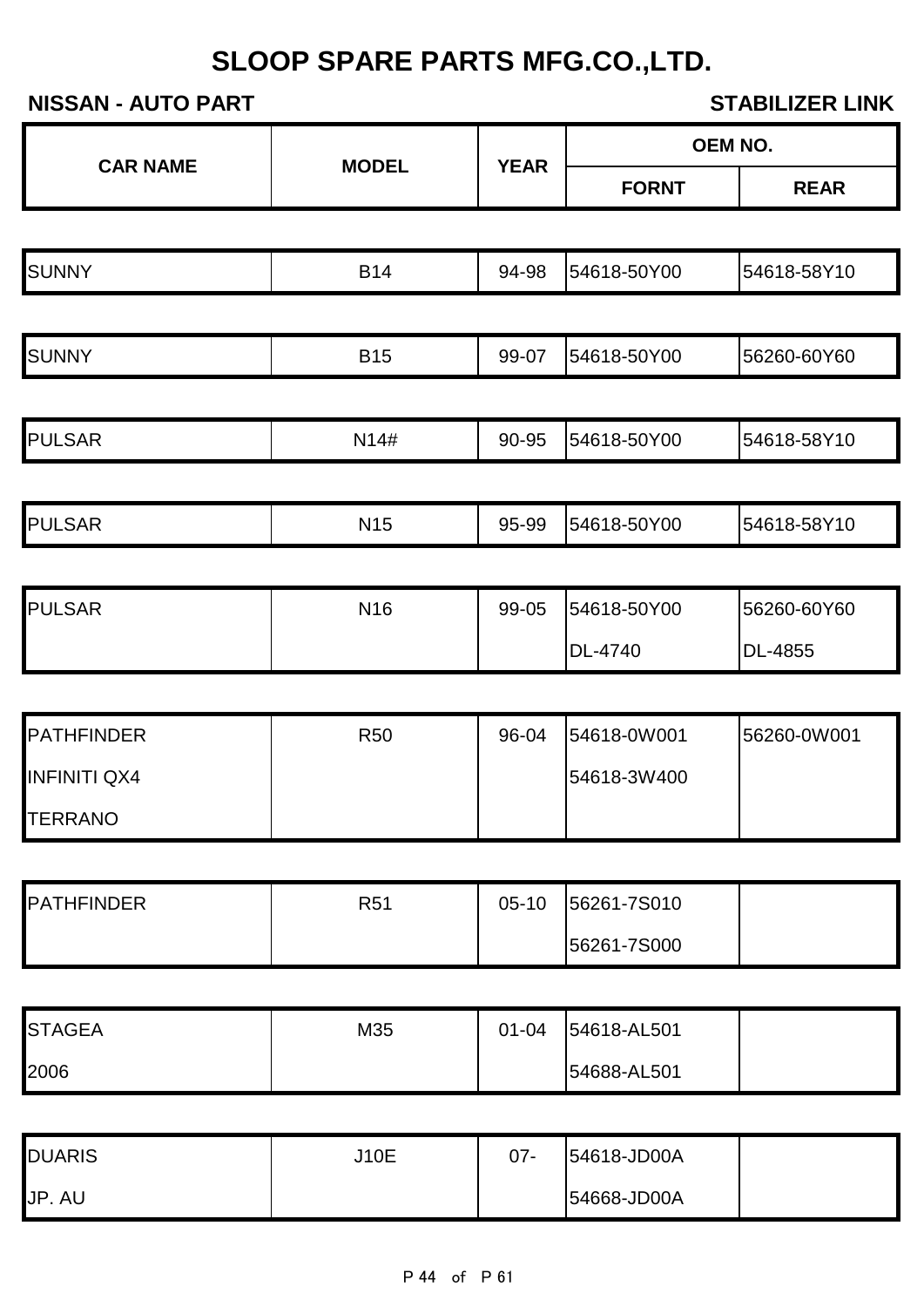| <b>CAR NAME</b> | <b>YEAR</b><br><b>MODEL</b> | <b>OEM NO.</b> |              |             |
|-----------------|-----------------------------|----------------|--------------|-------------|
|                 |                             |                | <b>FORNT</b> | <b>REAR</b> |

| <b>QASHQAI</b>     | <b>J10E</b> | $07 -$ | 54618-JD00A |  |
|--------------------|-------------|--------|-------------|--|
| <b>EU.MID EAST</b> |             |        | 54668-JD00A |  |

| <b>INFINITI G20</b> | P10 | 91-96 | 54618-50J60 |  |
|---------------------|-----|-------|-------------|--|
| <b>PRIMERA</b>      |     |       |             |  |

| <b>INFINITI G20</b> |  | 54618-2F010 | 56261-0E000 |
|---------------------|--|-------------|-------------|
| <b>PRIMERA</b>      |  |             |             |

| <b>INFINITI G35/SKYLINE</b> | V35 | 54618-AL501 |  |
|-----------------------------|-----|-------------|--|
|                             |     | 54688-AL501 |  |

| <b>INFINITI G35/SKYLINE</b> | COPUPE V35 | 03-07 | 54618-AL501 |  |
|-----------------------------|------------|-------|-------------|--|
|                             |            |       | 54688-AL501 |  |

| QX4<br>INFINIT | <b>JR50</b> | 03<br>ີ | 54618-0W001 | 156260-0W001 |
|----------------|-------------|---------|-------------|--------------|
|                |             |         |             |              |

| <b>INFINITI 130. 135</b> | A33 | $00 - 04$ | 54618-2Y000 |  |
|--------------------------|-----|-----------|-------------|--|
| <b>CEFIRO/MAXIMA</b>     |     |           | 54668-2Y000 |  |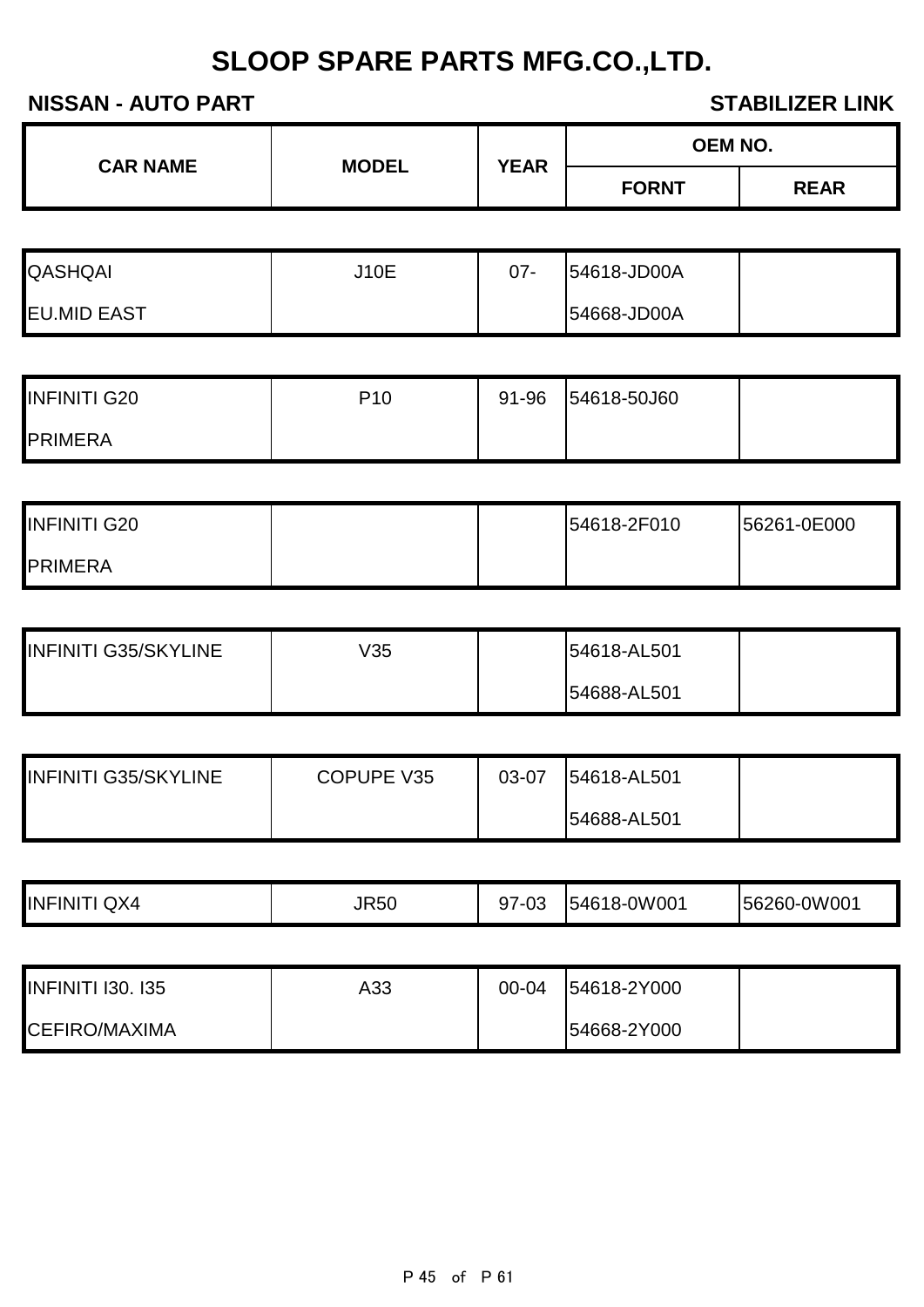### **SUZUKI - AUTO PART STABILIZER LINK**

| <b>CAR NAME</b> | <b>MODEL</b> | <b>YEAR</b> | <b>OEM NO.</b> |             |
|-----------------|--------------|-------------|----------------|-------------|
|                 |              |             | <b>FORNT</b>   | <b>REAR</b> |
|                 |              |             |                |             |

| <b>VITARA</b> | <b>TA01.TA11</b> | 88-94 | 42420-60A00 |  |
|---------------|------------------|-------|-------------|--|
| <b>ESCODO</b> |                  |       |             |  |

| <b>VITARA</b> | <b>TA52</b> | 99-04 | 48830-67D00 |  |
|---------------|-------------|-------|-------------|--|
| <b>ESCODO</b> |             |       |             |  |

| <b>VITARA</b> | <b>J20A</b> | 05-08 | 42420-65D00 |  |
|---------------|-------------|-------|-------------|--|
| <b>ESCODO</b> |             |       |             |  |

| <b>GRAND VITARA</b>                      | <b>SE420</b> | 99-04 | 42420-65D00 |  |
|------------------------------------------|--------------|-------|-------------|--|
| <b>GRAND VITARA-</b><br><b>INDONISIA</b> |              |       |             |  |

|  | XL-<br>$\overline{\phantom{a}}$ | JA | $\alpha$<br>. .<br>UL |  | 200 |
|--|---------------------------------|----|-----------------------|--|-----|
|--|---------------------------------|----|-----------------------|--|-----|

| $XL-7$<br>$\overline{\phantom{0}}$ | ◡◡ | $\cap$<br>י<br>◡ | 5J00<br>$\sim$ $\sim$<br>י הו<br>. |  |
|------------------------------------|----|------------------|------------------------------------|--|
|                                    |    |                  |                                    |  |

| <b>SWIFT</b> | ZC215,ZD215,RS413 | $04-10$ | 42420-63J00 |  |
|--------------|-------------------|---------|-------------|--|
|              | RS415, ZC31S      |         |             |  |

| <b>BALENO/CULTUS</b> | SY416 | 96-02 | 46630-60B01 | 46630-80F00 |
|----------------------|-------|-------|-------------|-------------|
| <b>SESTEEM</b>       |       |       |             | 46640-80F00 |

| <b>AERIO/LIANA</b><br>03-05<br><b>RH415</b><br>46630-59J00<br>2 A 2 1 C<br>42420-59J00<br>RAZ.<br>ن ب |  |
|-------------------------------------------------------------------------------------------------------|--|
|-------------------------------------------------------------------------------------------------------|--|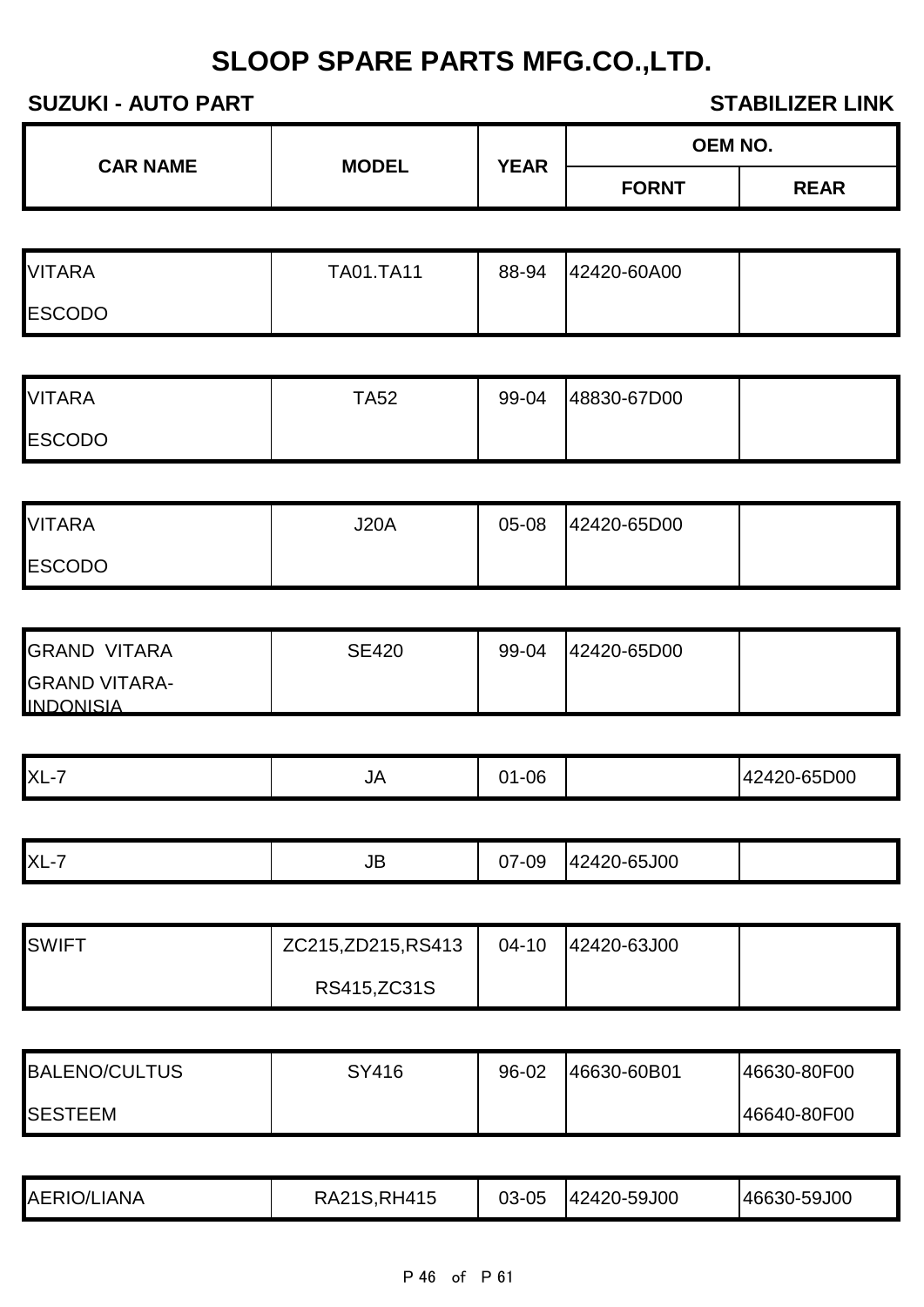## **SUZUKI - AUTO PART STABILIZER LINK**

|                         |                     |             |              | OEM NO.     |
|-------------------------|---------------------|-------------|--------------|-------------|
| <b>CAR NAME</b>         | <b>MODEL</b>        | <b>YEAR</b> | <b>FORNT</b> | <b>REAR</b> |
|                         |                     |             |              |             |
| SX4/LIANA               | YA11S, YA41S,       | 06-         | 42420-80J00  |             |
| <b>FLAT SEDICI</b>      | <b>YB11S, YB41S</b> |             |              |             |
|                         |                     |             |              |             |
| APV                     | GC415               | $04 -$      |              | 42420-61J00 |
|                         |                     |             |              |             |
| <b>CARRY VAN</b>        | <b>FD</b>           | 99-04       | 42420-77A00  |             |
|                         |                     |             |              |             |
| <b>SUPPER CARRY VAN</b> | GC415               | $04 - 10$   | 42420-61J00  |             |
| <b>MAZDA SCRUM</b>      |                     |             |              |             |
|                         |                     |             |              |             |
| <b>JIMNY</b>            | <b>FJ</b>           | 98-         | 42420-77A00  |             |
|                         |                     |             |              |             |
| <b>SUPPER CARRY</b>     | for power steering  | $10-$       | 42420-61J00  |             |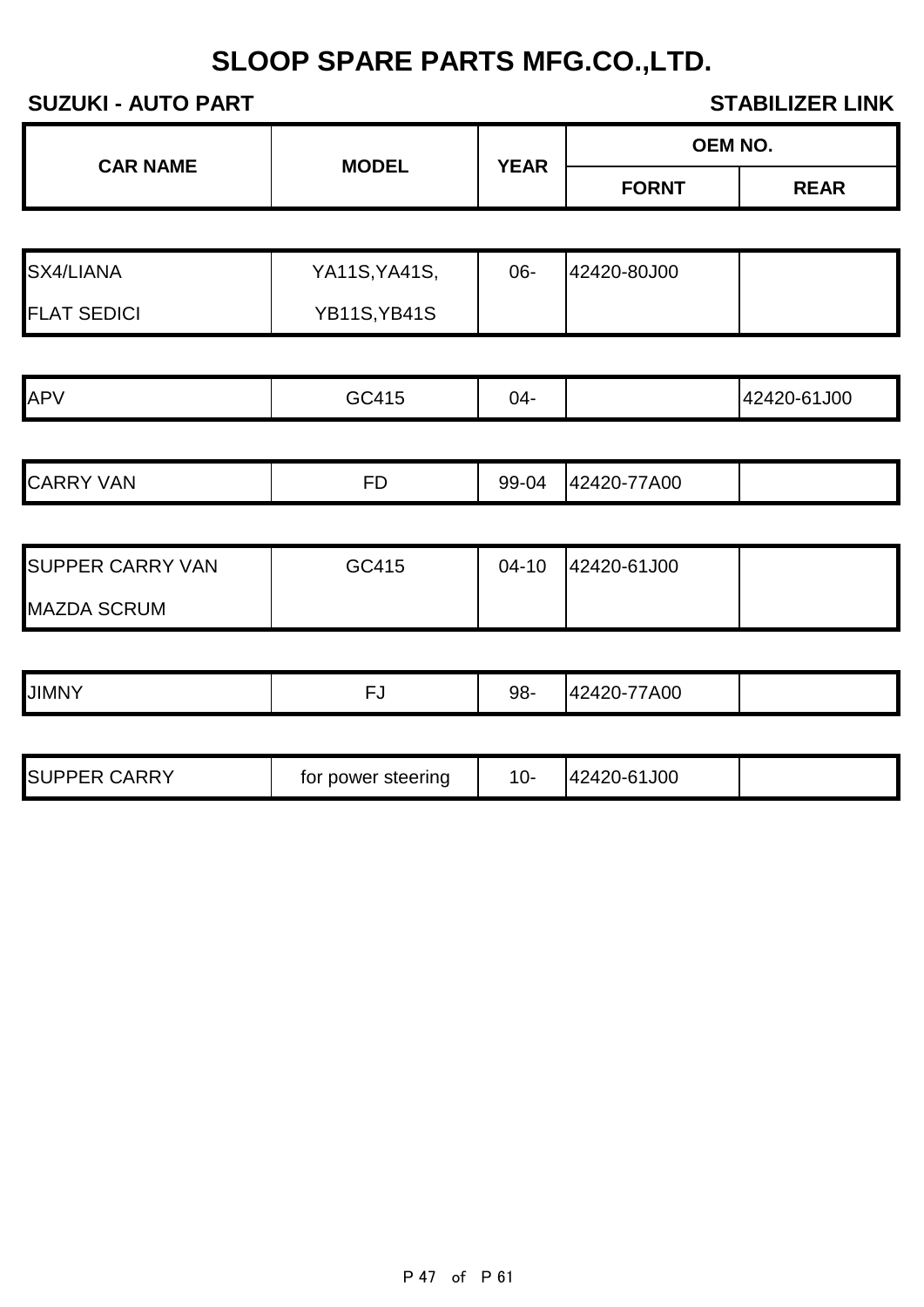| <b>CAR NAME</b> | <b>MODEL</b> | <b>YEAR</b> | <b>OEM NO.</b> |             |
|-----------------|--------------|-------------|----------------|-------------|
|                 |              |             | <b>FORNT</b>   | <b>REAR</b> |

| CV3#, CV30,<br><b>CAMRY</b> | VZV3#<br>90-94 | 48830-32030 |  |
|-----------------------------|----------------|-------------|--|
|-----------------------------|----------------|-------------|--|

| <b>CAMRY</b>       | CV4#, SV4# | 94-97 | 48830-33010 |
|--------------------|------------|-------|-------------|
| <b>NARROW-BODY</b> |            |       |             |

| <b>CAMRY</b>     | <b>SXV10, VCV10</b> | 94-97 | 48830-33010 |
|------------------|---------------------|-------|-------------|
| <b>WIDE-BODY</b> |                     |       |             |

| <b>CAMRY</b> | <b>SXV20, MCV21</b> | 97-01 | 48820-06030 | 48830-33010 |
|--------------|---------------------|-------|-------------|-------------|
|              |                     |       | 48810-06030 |             |

| <b>CAMRY</b>          | ACV30, ACV35, | $01 - 03$ | 48820-06040 | 48830-06030 |
|-----------------------|---------------|-----------|-------------|-------------|
| <b>ACV30:2.4L FWD</b> | MCV3#         |           | 48820-33030 | 48830-21020 |
| <b>ACV35:2.4L AWD</b> |               |           |             |             |
| <b>MCV30:3.0L FWD</b> |               |           |             |             |
| <b>MCV31:3.3L FWD</b> |               |           |             |             |

| <b>CAMRY</b>          | ACV30, ACV35, | 04-06 | 48820-06040 | 48830-06030 |
|-----------------------|---------------|-------|-------------|-------------|
| <b>ACV30:2.4L FWD</b> | MCV3#         |       | 48820-33030 | 48830-21020 |
| <b>ACV35:2.4L AWD</b> |               |       |             |             |
| MCV30:3.0L FWD        |               |       |             |             |
| MCV31:3.3L FWD        |               |       |             |             |

| <b>CAMRY</b>            | ACV40 | 10 | 48820-06060 | 48830-06060 |  |
|-------------------------|-------|----|-------------|-------------|--|
| <b>DA0</b><br>. m. e. 1 |       |    |             |             |  |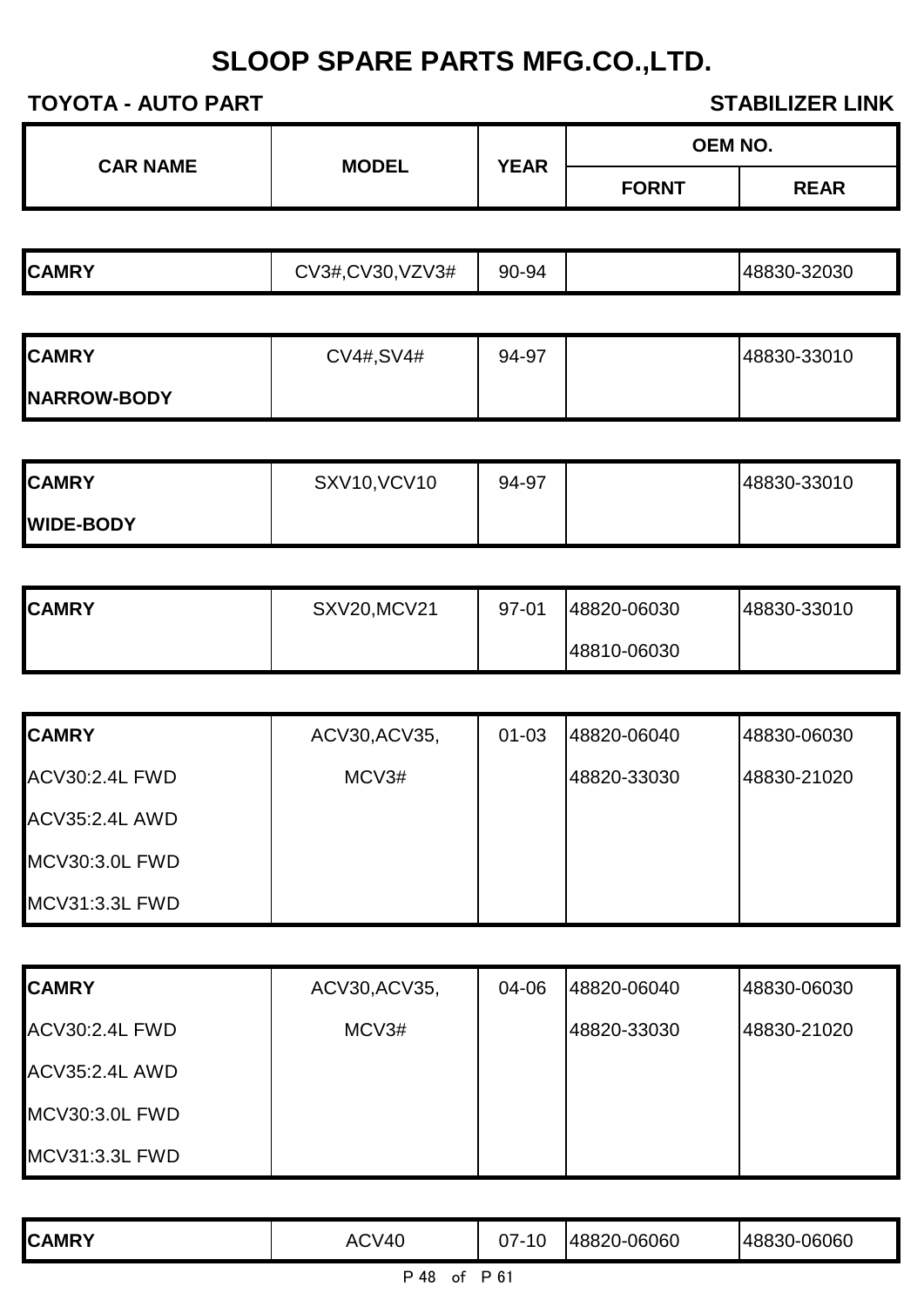| <b>CAR NAME</b><br><b>MODEL</b> | <b>YEAR</b> | <b>OEM NO.</b> |              |             |
|---------------------------------|-------------|----------------|--------------|-------------|
|                                 |             |                | <b>FORNT</b> | <b>REAR</b> |

| <b>AVALON</b> | MCX20 | 99-02 | 48820-06030 |  |
|---------------|-------|-------|-------------|--|
|               |       |       | 48810-06030 |  |

| <b>AVALON</b> | MCX30 | 02-05 | 48820-06040 | 48830-06030 |
|---------------|-------|-------|-------------|-------------|
|               |       |       |             |             |

| <b>AVALON</b> | GSX030 | 06-11 | 48820-06060 | 48830-06070 |
|---------------|--------|-------|-------------|-------------|
|               |        |       |             |             |

| <b>ICOROLLA</b> | AE10#,CE10#,EE10# | 91-98 | 48820-33010 | 48830-12050 |
|-----------------|-------------------|-------|-------------|-------------|
|                 | for EE101         |       |             | 48830-20010 |

| <b>COROLLA</b> | AE111, EE111, | 98-01 | 48820-33010 | 48830-12050 |
|----------------|---------------|-------|-------------|-------------|
|                | ZZE11#        |       |             |             |

| <b>COROLLA</b> | NZE120,121,124, | $01 - 03$ | 48820-47010 |  |
|----------------|-----------------|-----------|-------------|--|
|                | CE121,          |           |             |  |
|                | ZZE122,123,124  |           |             |  |

| <b>COROL'</b><br><b>KULLA</b> | ZE13#<br>___ | 03-06 | 48820-02030 |  |
|-------------------------------|--------------|-------|-------------|--|
|                               |              |       |             |  |

| <b>DAO</b>                                                 |  |  |  |  |  |
|------------------------------------------------------------|--|--|--|--|--|
| 1,NZE120<br>48820-02030<br>00-07<br><b>ALTIS</b><br>CE121. |  |  |  |  |  |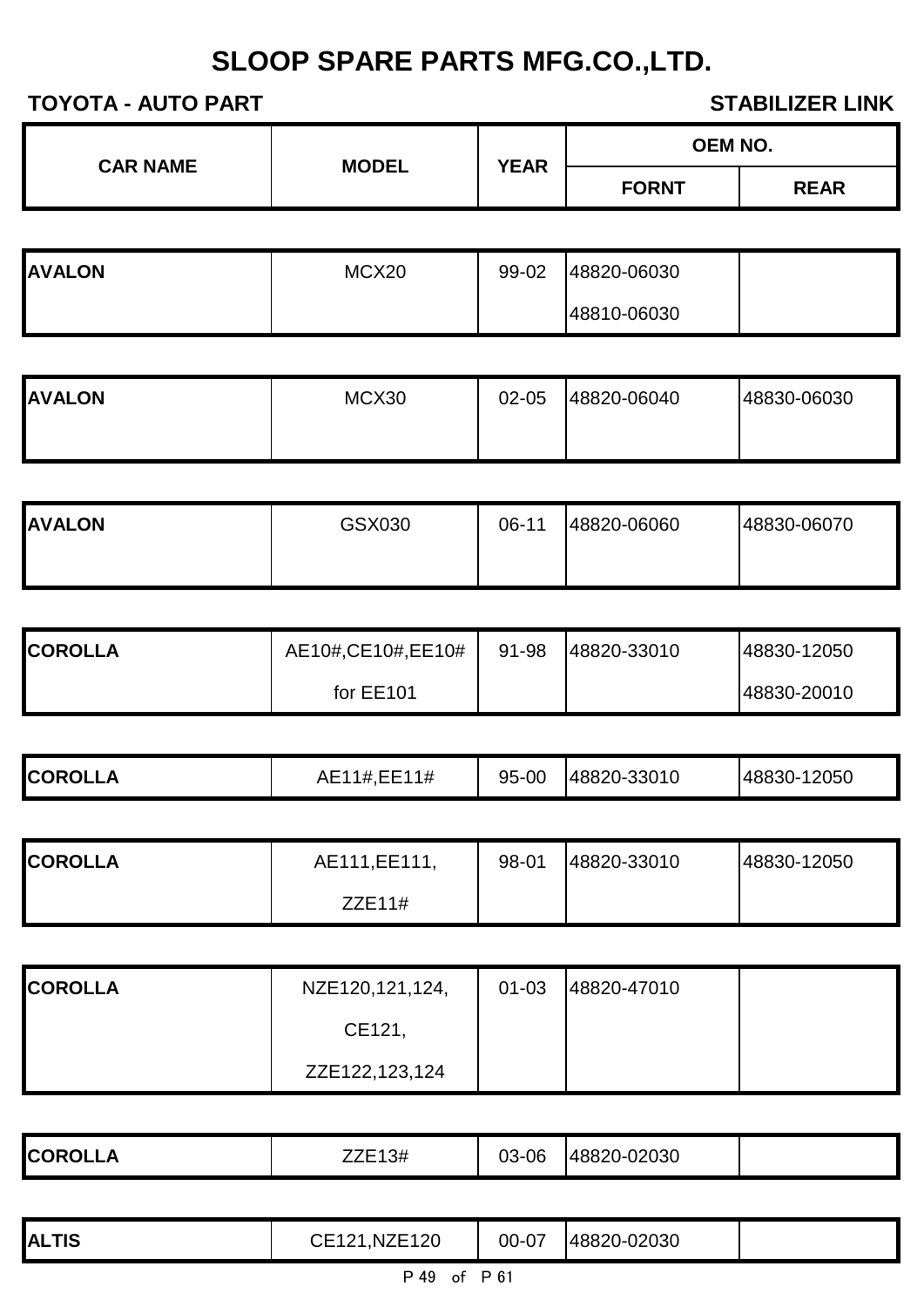| <b>CAR NAME</b>   |                      |             |              | <b>OEM NO.</b> |
|-------------------|----------------------|-------------|--------------|----------------|
|                   | <b>MODEL</b>         | <b>YEAR</b> | <b>FORNT</b> | <b>REAR</b>    |
|                   |                      |             |              |                |
| <b>YARIS/VITZ</b> | <b>NCP10, NCP15,</b> | 99-00       | 48820-52010  |                |
|                   | <b>SCP10,</b>        |             |              |                |
|                   |                      |             |              |                |
| YARIS/VITZ        | NCP <sub>13</sub>    | 00-02       | 48820-52010  |                |
|                   |                      |             |              |                |
| YARIS/VITZ        | SCP <sub>13</sub>    | 02-04       | 48820-52010  |                |
|                   |                      |             |              |                |
| <b>YARIS</b>      | <b>NCP91,93</b>      | $05-11$     | 48820-0D020  |                |
|                   |                      |             |              |                |
| <b>VIOS</b>       | NCP4#                | 02-06       | 48820-0D080  |                |
|                   |                      |             |              |                |
| <b>VIOS</b>       | NCP93                | $07 - 14$   | 48820-0D080  |                |
|                   |                      |             |              |                |
| <b>HILUX</b>      | <b>RZN21#</b>        | 02-05       | 48820-60050  | 48830-60030    |
|                   |                      |             | 48810-60040  |                |
|                   |                      |             |              |                |
| <b>HILUX</b>      | RZN2#                | $05 - 11$   | 48820-0K030  |                |
|                   |                      |             | 48810-0K010  |                |
|                   |                      |             |              |                |
| <b>HILUX</b>      | KUN1#                | $04-$       | 48820-0K010  |                |
| <b>VIGO</b>       |                      |             |              |                |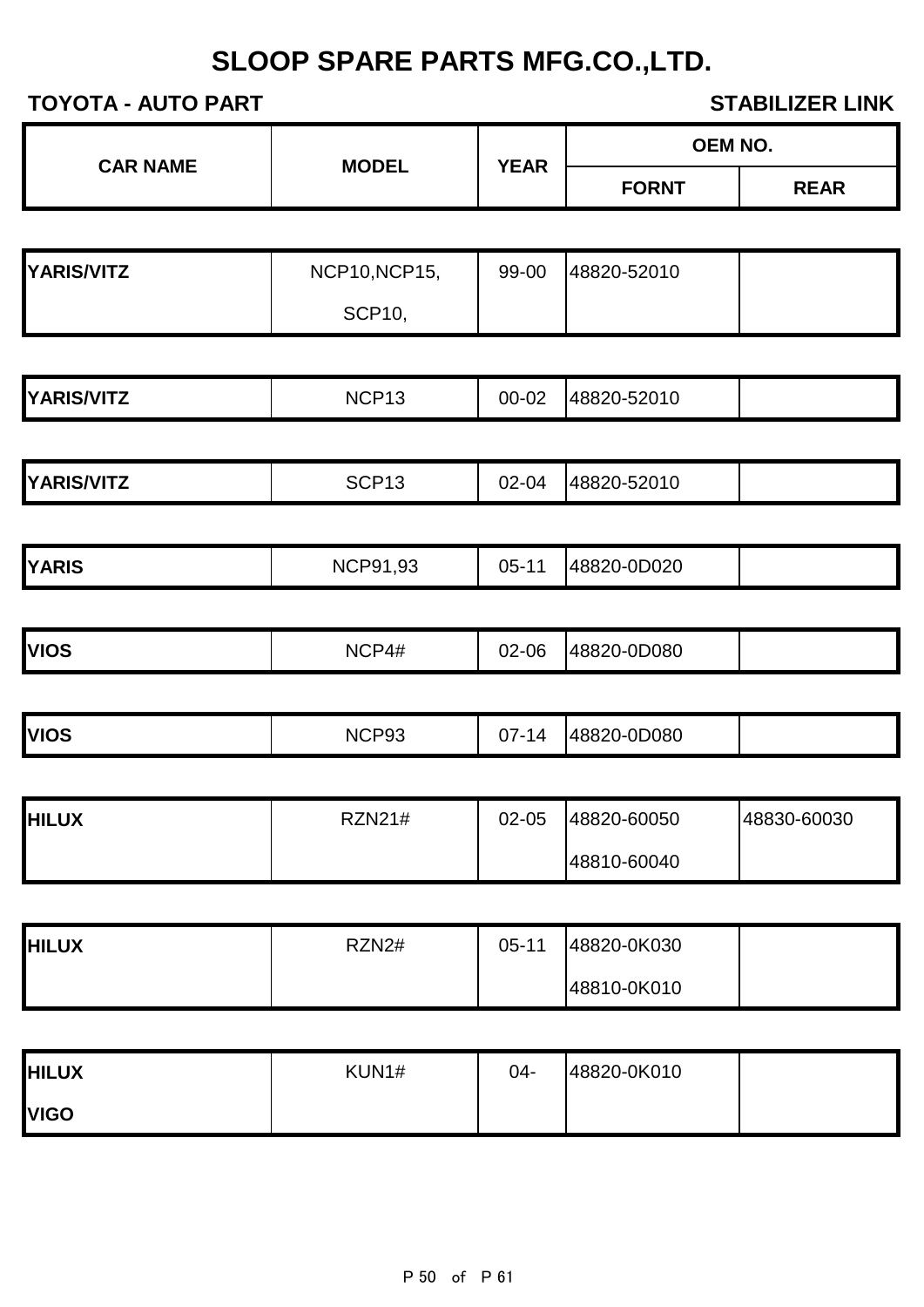| <b>CAR NAME</b> | <b>MODEL</b> | <b>YEAR</b> | <b>OEM NO.</b> |             |
|-----------------|--------------|-------------|----------------|-------------|
|                 |              |             | <b>FORNT</b>   | <b>REAR</b> |

| <b>HILUX</b> | KUN2# | 04- | 48820-0K030 |  |
|--------------|-------|-----|-------------|--|
| <b>VIGO</b>  |       |     | 48810-0K010 |  |
| 4WD          |       |     |             |  |

| <b>HIACE</b> | KDH2##TRH## | $04 -$ | 48820-26050 |  |
|--------------|-------------|--------|-------------|--|
| TRH200V      |             |        |             |  |

| <b>INNOVA</b> | KUN40 TGN4# | 04- | 48820-0K010 |  |
|---------------|-------------|-----|-------------|--|
| <b>KIJANG</b> |             |     |             |  |

| <b>FORTUNER</b> | KUN51 TGN51 | 05- | 48820-0K030 |  |
|-----------------|-------------|-----|-------------|--|
|                 |             |     | 48810-0K010 |  |

| <b>LANDCRUISER</b> | KZJ9# RZJ9# VZJ9# | 96-02 | 48820-35030 | 48830-35020 |
|--------------------|-------------------|-------|-------------|-------------|
| <b>PRADO</b>       | KDJ9#             |       |             |             |
| VZJ95R             |                   |       |             |             |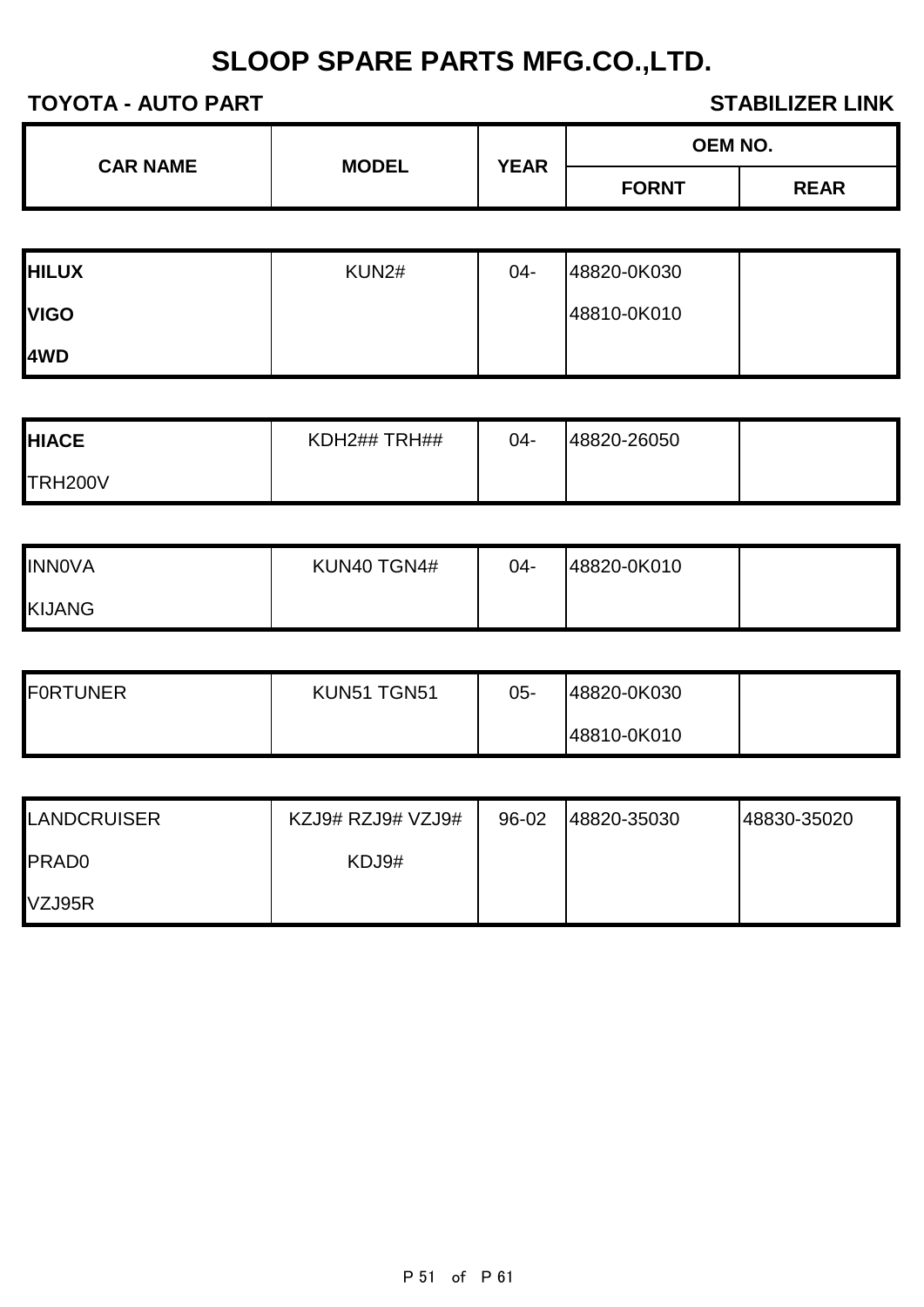| <b>CAR NAME</b><br><b>MODEL</b> | <b>YEAR</b> | <b>OEM NO.</b> |              |
|---------------------------------|-------------|----------------|--------------|
|                                 |             |                | <b>FORNT</b> |

| <b>LANDCRUISER</b>    | <b>RZJ12# 4WD</b> | 02-07 | 48820-60050 | 48830-60030 |
|-----------------------|-------------------|-------|-------------|-------------|
| <b>PRADO</b>          |                   |       | 48810-60040 |             |
| LEXUS GX470           |                   |       |             |             |
| <b>RZJ 2.7L</b>       |                   |       |             |             |
| VZJ 3.4L V6 (05-4.0L) |                   |       |             |             |
| KDJ 3.0L diesel       |                   |       |             |             |
| GRJ 4.0L V6 (05-4.0L) |                   |       |             |             |
| TRJ 2.7 (2004-)       |                   |       |             |             |

| ANE<br>. | <b>WISH</b> | <b>ZNE10</b> | 03- | 48820-47010 |  |
|----------|-------------|--------------|-----|-------------|--|
|----------|-------------|--------------|-----|-------------|--|

| <b>WISH</b> | <b>ANE11</b>    | 03-08 | 48820-47010 |  |
|-------------|-----------------|-------|-------------|--|
|             | ANE11: 2.0L     |       | 48820-24010 |  |
|             | <b>6-SEATER</b> |       |             |  |

| <b>WISH</b> | ZNE <sub>14</sub> | 03-08 | 48820-47010 |  |
|-------------|-------------------|-------|-------------|--|
|             | ZNE14: 1.8L 4WD   |       | 48830-32050 |  |

| RAV-4 | <b>SXA10</b> | 94-99 | 48820-42010 |  |
|-------|--------------|-------|-------------|--|

| RAV-4 | $ACA2\#$ , $CLA2\#$ , | 00-03 | 48820-42020 |  |
|-------|-----------------------|-------|-------------|--|
|       | $ZCA2 \#$             |       | 48830-42010 |  |
|       |                       |       | 48840-42010 |  |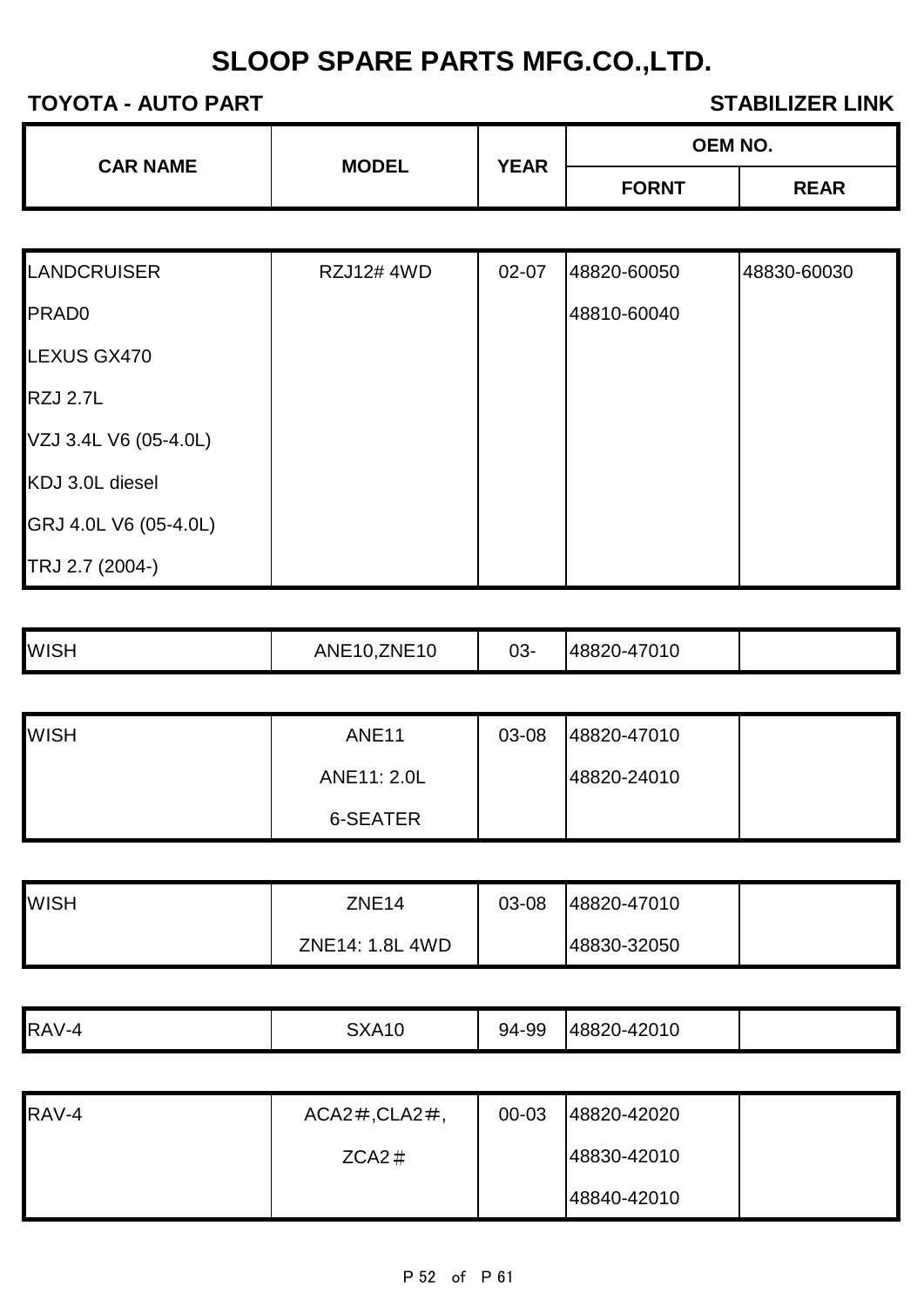| <b>CAR NAME</b> | <b>MODEL</b> | <b>YEAR</b> | <b>OEM NO.</b> |             |
|-----------------|--------------|-------------|----------------|-------------|
|                 |              |             | <b>FORNT</b>   | <b>REAR</b> |

| RAV-4 USA | ZCA <sub>20</sub> | 04-05 | 48820-42020 |  |
|-----------|-------------------|-------|-------------|--|
|           |                   |       | 48830-42010 |  |
|           |                   |       | 48840-42010 |  |

| RAV-4 USA | ACA30 | 06-08 | 48820-42030 |  |
|-----------|-------|-------|-------------|--|
|           |       |       |             |  |

| <b>HIGH LANDER</b> | ACU2#.MCU2# | $01 - 03$ | 48820-06040 | 48830-06030 |
|--------------------|-------------|-----------|-------------|-------------|
|                    |             |           |             |             |

| <b>HIGH LANDER</b> | ACU2#.MCU2# | 04-07 | 48820-06040 | 48830-06030 |
|--------------------|-------------|-------|-------------|-------------|
|                    |             |       |             |             |

| <b>HIGH LANDER 4WD</b> | ACU2#.MCU2# | $01 - 03$ | 48820-06040 | 48830-32040 |
|------------------------|-------------|-----------|-------------|-------------|
|                        |             |           |             |             |

| <b>SIENNA</b> | MCL <sub>2</sub> # | 98-03 | 48820-08010 |  |
|---------------|--------------------|-------|-------------|--|
|               |                    |       | 48810-08010 |  |

| <b>SIENNA</b> | MCL <sub>2#</sub> | $04-10$ | 48820-08020 |  |
|---------------|-------------------|---------|-------------|--|
|               |                   |         |             |  |

| 4RUNNER | RZN18#, VZN18# | 96-02 | 48820-AD010 | 48830-35020 |
|---------|----------------|-------|-------------|-------------|
|         |                |       |             |             |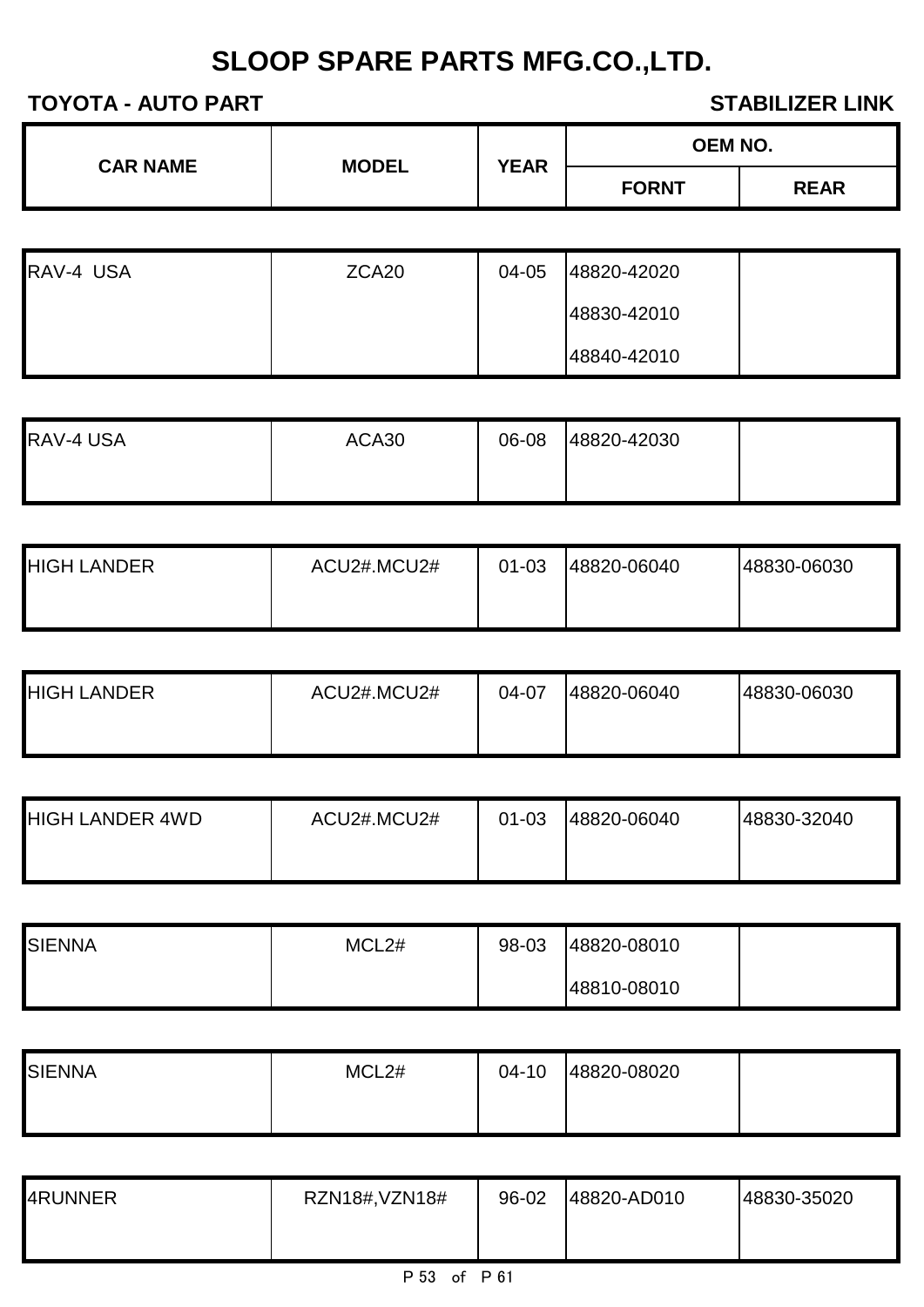| <b>CAR NAME</b> | <b>MODEL</b> |                             | <b>OEM NO.</b> |  |  |
|-----------------|--------------|-----------------------------|----------------|--|--|
|                 |              | <b>YEAR</b><br><b>FORNT</b> | <b>REAR</b>    |  |  |

| 4RUNNER | GRN21#,UZN21# | 03-05 | 48820-60050 | 48830-60030 |
|---------|---------------|-------|-------------|-------------|
|         |               |       | 48810-60040 |             |

| <b>PREVIA ESTIMA</b> | TCR1#.TCR2# | 90-99 | 48820-28030 |  |
|----------------------|-------------|-------|-------------|--|
|                      |             |       | 48810-28020 |  |

| <b>PREVIA</b> | <b>ACR30.CLR30</b> | 00-03 | 48820-28030 | 48810-28020 |
|---------------|--------------------|-------|-------------|-------------|
|               |                    |       |             |             |

| <b>PERVIA</b> | <b>ACR30.CLR30</b> | 03-06 | 48820-28030 | 48810-28020 |
|---------------|--------------------|-------|-------------|-------------|
|               |                    |       |             |             |

| <b>HILUX SURF</b> | RZN18#.VZN18# | 96-02 | 48820-AD010 | 48830-35020 |
|-------------------|---------------|-------|-------------|-------------|
|                   |               |       |             |             |

| <b>HILUX SURF</b> | GRN21#.UZN21# | 03-05 | 48820-60050 | 48830-60030 |
|-------------------|---------------|-------|-------------|-------------|
|                   |               |       | 48810-60040 |             |

| <b>KLUGER</b> | ACU2# MCU2# | 00-03 | 48820-06040 | 48830-06030 |
|---------------|-------------|-------|-------------|-------------|
|               |             |       |             |             |

| <b>KLUGER</b> | ACU2# MCU2# | 04-07 | 48820-06040 | 48830-06030 |
|---------------|-------------|-------|-------------|-------------|
|               |             |       |             |             |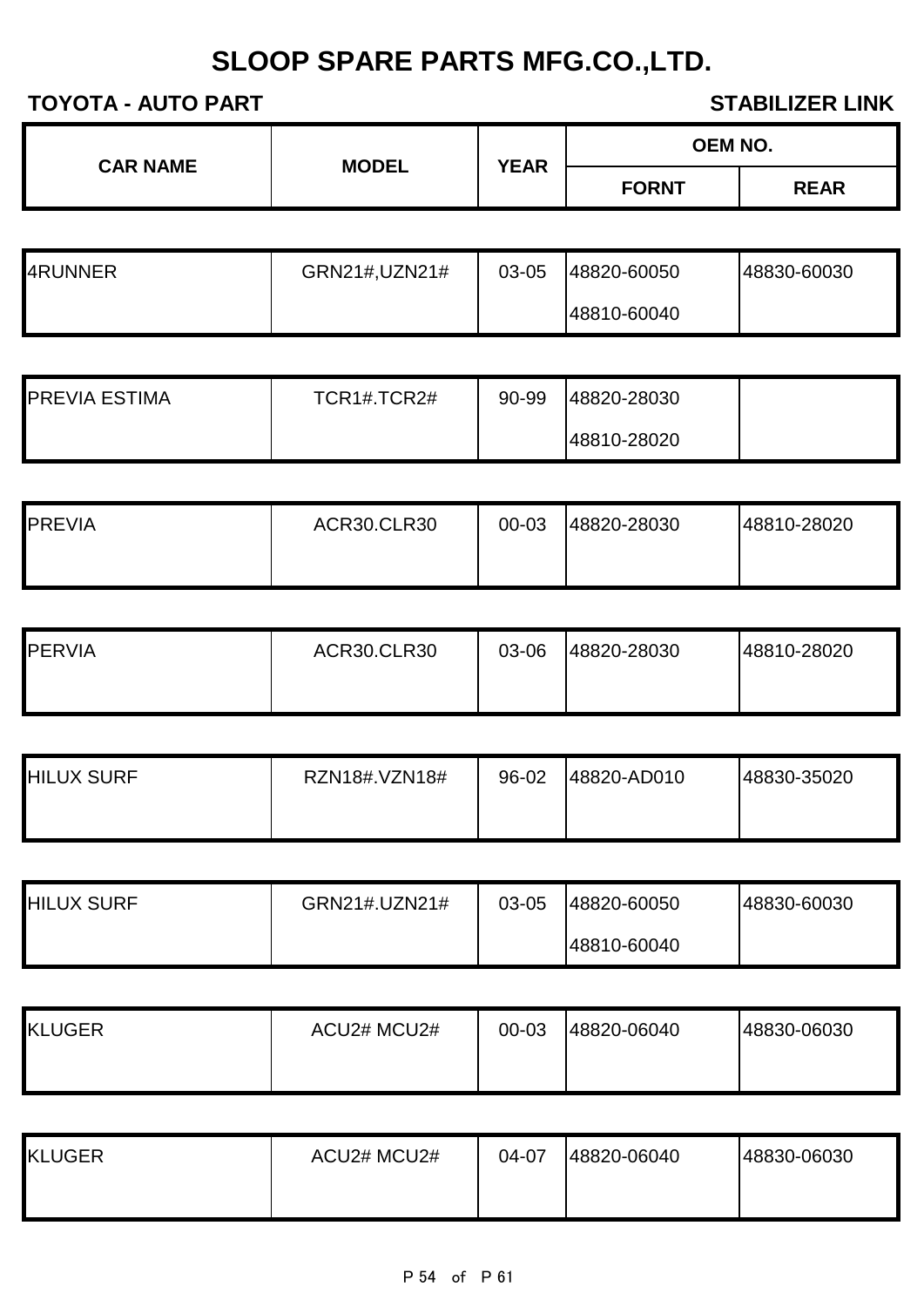| <b>CAR NAME</b> | <b>MODEL</b> | <b>YEAR</b> | <b>OEM NO.</b> |             |
|-----------------|--------------|-------------|----------------|-------------|
|                 |              |             | <b>FORNT</b>   | <b>REAR</b> |

| <b>KLUGER</b> | ACU2# MCU2# | 01-03 | 48820-06040 | 48830-32040 |
|---------------|-------------|-------|-------------|-------------|
|               |             |       |             |             |

| <b>BELTA</b>   | NCP96, SCP92, | 05-11 | 48820-0D020 |
|----------------|---------------|-------|-------------|
| <b>VIOS JP</b> | KSP92         |       |             |

| <b>TACOMA 2WD</b>       | VZN150,RZN140/150 | 95-04 | 48820-35021 |  |
|-------------------------|-------------------|-------|-------------|--|
| <b>XTRA CAB</b>         |                   |       |             |  |
| <b>PRODUCED BY HINO</b> |                   |       |             |  |

| <b>TACOMA 2WD</b>       | VZN150,RZN140/150 | 95-00 | 48820-35021 |  |
|-------------------------|-------------------|-------|-------------|--|
| <b>EXENDED CAB</b>      | for p.s.          |       |             |  |
| <b>PRODUCED BY HINO</b> |                   |       |             |  |

| <b>TACOMA 2WD</b>        | VZN150,RZN140/150 | 95-00 | 48820-35021 |  |
|--------------------------|-------------------|-------|-------------|--|
| <b>PRERUNNER BY HINO</b> | for manual        |       |             |  |

| <b>TACOMA 2WD</b>                     | VZN150, RZN140/150 | $01 - 04$ | 48820-35040 |  |
|---------------------------------------|--------------------|-----------|-------------|--|
| <b>REGULAR CAB</b><br><b>PRODUCED</b> |                    |           | 48810-35020 |  |
| BY HINO                               |                    |           |             |  |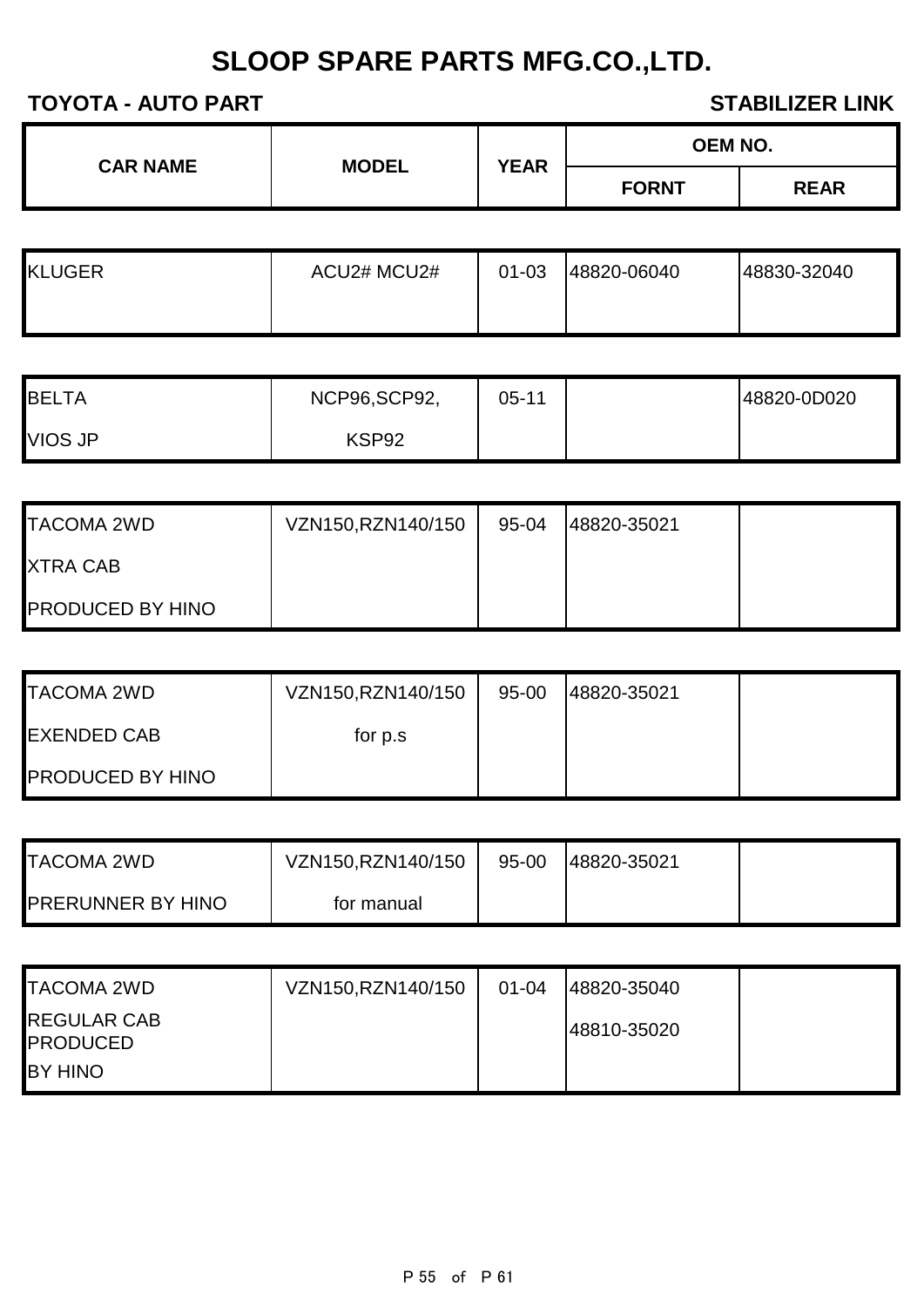| <b>CAR NAME</b> | <b>MODEL</b> | <b>YEAR</b> | <b>OEM NO.</b> |             |
|-----------------|--------------|-------------|----------------|-------------|
|                 |              |             | <b>FORNT</b>   | <b>REAR</b> |

| <b>PRERUNNER</b>            | VZN150, RZN140/150 | 98-00 | 48820-35021 |  |
|-----------------------------|--------------------|-------|-------------|--|
| <b>PRERUNNER BY HINO</b>    | for p.s.           |       |             |  |
| <b>PRERUNNER FROM 1998.</b> |                    |       |             |  |
| 和4WD TACOMA 共用懸吊架構          |                    |       |             |  |
| <b>PRODUCED BY HINO</b>     |                    |       |             |  |

| <b>PRERUNNER</b>            | VZN150,RZN140/150 | 98-00 | 148820-35021 |  |
|-----------------------------|-------------------|-------|--------------|--|
| <b>PRERUNNER FROM 1998.</b> | for manual        |       |              |  |
| 和4WD TACOMA 共用懸吊架構          |                   |       |              |  |
| <b>PRODUCED BY HINO</b>     |                   |       |              |  |

| <b>PRERUNNER</b>            | VZN150, RZN140/150 | $01 - 02$ | 148820-35040 |  |
|-----------------------------|--------------------|-----------|--------------|--|
| <b>PRERUNNER FROM 1998.</b> |                    |           | 48810-35020  |  |
| 和4WD TACOMA 共用懸吊架構          |                    |           |              |  |
| <b>PRODUCED BY HINO</b>     |                    |           |              |  |

| <b>TCOMA 4WD</b>        | VZN170/171, RZN160 | 95-98 | 48820-35021 |  |
|-------------------------|--------------------|-------|-------------|--|
| <b>PRODUCED BY HINO</b> | /161 for $p.s$     |       |             |  |

| <b>TCOMA 4WD</b>        | VZN170/171, RZN160 | 95-98 | 48820-35021 |  |
|-------------------------|--------------------|-------|-------------|--|
| <b>PRODUCED BY HINO</b> | /161 for manual    |       |             |  |

| <b>TCOMA 4WD</b>        | VZN170/171, RZN160 | $01 - 03$ | 48820-35040 |  |
|-------------------------|--------------------|-----------|-------------|--|
| <b>PRODUCED BY HINO</b> | /161 for manual    |           | 48810-35020 |  |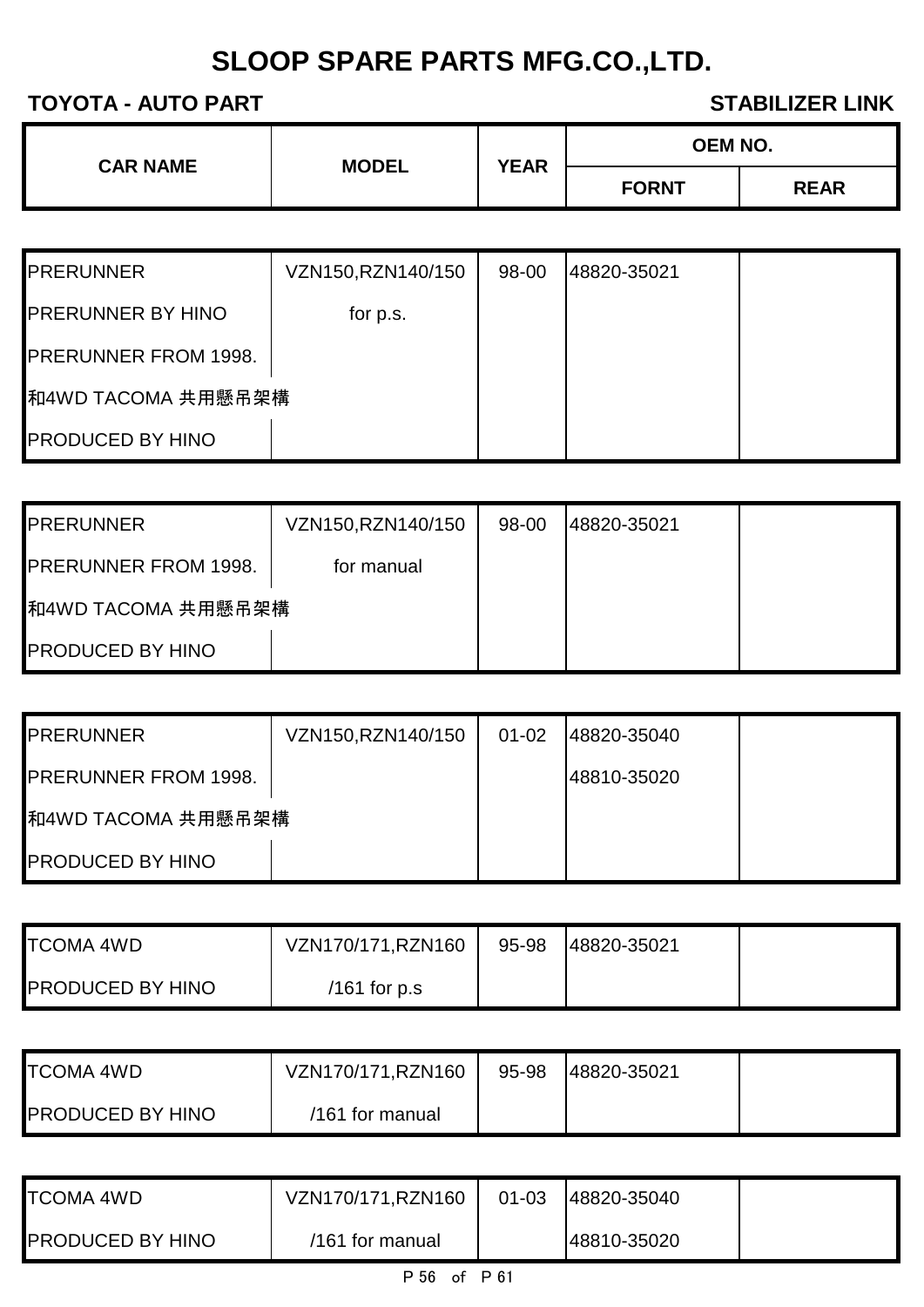| <b>CAR NAME</b> | <b>MODEL</b> | <b>YEAR</b> | <b>OEM NO.</b> |             |
|-----------------|--------------|-------------|----------------|-------------|
|                 |              |             | <b>FORNT</b>   | <b>REAR</b> |

| <b>ITUNDR</b>             | <b>TUNDRA</b> | $00 - 02$ | 48820-AD010 |  |
|---------------------------|---------------|-----------|-------------|--|
| <b>PRODUCED BY TOYOYA</b> |               |           |             |  |

| <b>ITUNDRA</b>            | <b>TUNDRA</b> | 03-04 | 48820-34010 |  |
|---------------------------|---------------|-------|-------------|--|
| <b>PRODUCED BY TOYOYA</b> |               |       |             |  |

| <b>TUNDR</b> | TUN | 04-06 | 48820-34010 |  |
|--------------|-----|-------|-------------|--|
|              |     |       |             |  |

| <b>SEQU0IA</b> | SEQ | 01-02 | 48820-34010 |  |
|----------------|-----|-------|-------------|--|
|                |     |       | 48830-0C010 |  |

| <b>SEQU0IA</b> | <b>SEQ</b> | 03-06 | 48820-34010 |  |
|----------------|------------|-------|-------------|--|
|                |            |       | 48830-0C010 |  |

| <b>LAND CRUISER</b> | GRJ150 | 09- | 48820-0K030 | 48820-47010 |
|---------------------|--------|-----|-------------|-------------|
| <b>PRADO</b>        |        |     | 48810-0K010 |             |

| <b>VENZA</b><br>--- | GGV#<br>AGV# | $09 -$ | 48820-28050 |  |
|---------------------|--------------|--------|-------------|--|
|                     |              |        |             |  |

| <b>VENZA</b> | AGV#, GGV# | 09- | 48820-47010 |  |
|--------------|------------|-----|-------------|--|

| T10<br>'ALTIవ | 77F14H<br>тπ | 08- | 48820-02030 |  |
|---------------|--------------|-----|-------------|--|
|---------------|--------------|-----|-------------|--|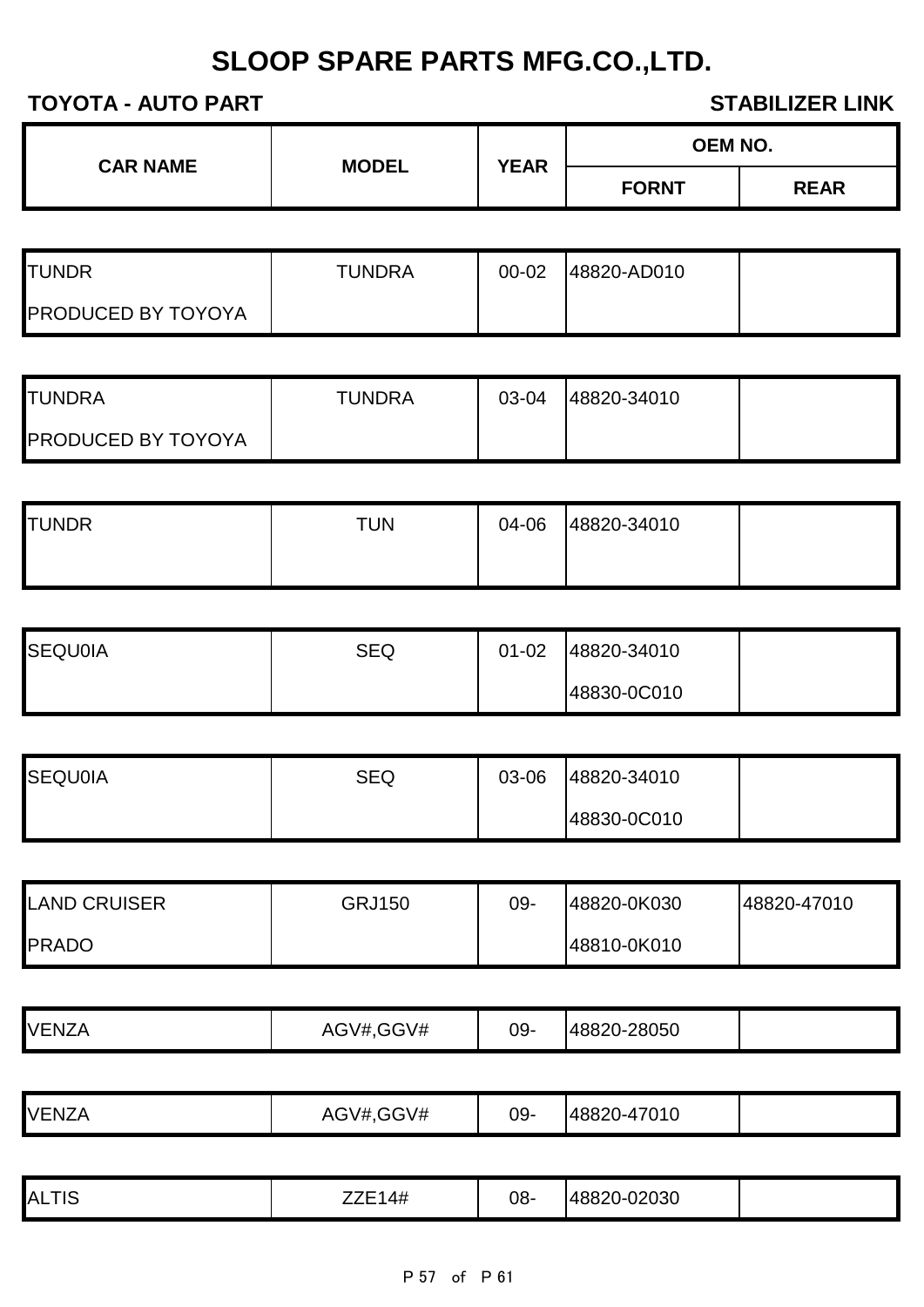|                               |                   |             |              | OEM NO.     |
|-------------------------------|-------------------|-------------|--------------|-------------|
| <b>CAR NAME</b>               | <b>MODEL</b>      | <b>YEAR</b> | <b>FORNT</b> | <b>REAR</b> |
|                               |                   |             |              |             |
| <b>AXIO</b>                   | E14#              | 06-         | 48820-02030  |             |
|                               |                   |             |              |             |
| <b>HIGH LANDER</b>            | <b>GSU40</b>      | 08-         | 48820-28050  |             |
|                               |                   |             |              |             |
| <b>KLUGER</b>                 | <b>GSU40</b>      | 08-         | 48820-28050  |             |
|                               |                   |             |              |             |
| 4RUNNER                       | N280              | $10-$       |              | 48830-60030 |
|                               |                   |             |              |             |
| <b>CORNA</b>                  | AT190.CT19#.ST19# | 92-96       | 48820-20040  |             |
| Indoesia:Corone               |                   |             | 48810-20020  |             |
| <b>Absolute Corona Exsior</b> |                   |             |              |             |
| Philippine. Thailand          |                   |             |              |             |
| Taiwan                        |                   |             |              |             |
| <b>CARINA UK</b>              |                   |             |              |             |
|                               |                   |             |              |             |
| <b>CORNA</b>                  | AT21#.CT210.CT211 | 96-01       | 48820-20040  | 48830-20010 |
| Corona Premio                 |                   |             | 48810-20020  |             |
|                               |                   |             |              |             |
| <b>CORONA EXIV</b>            | ST200, ST202      | 93-99       | 48820-20060  |             |
|                               |                   |             |              |             |
| CELICA/CARINA                 | AT190.CT19#.ST19# | 92-96       | 48820-20040  |             |
|                               |                   |             | 48810-20020  |             |
|                               |                   |             |              |             |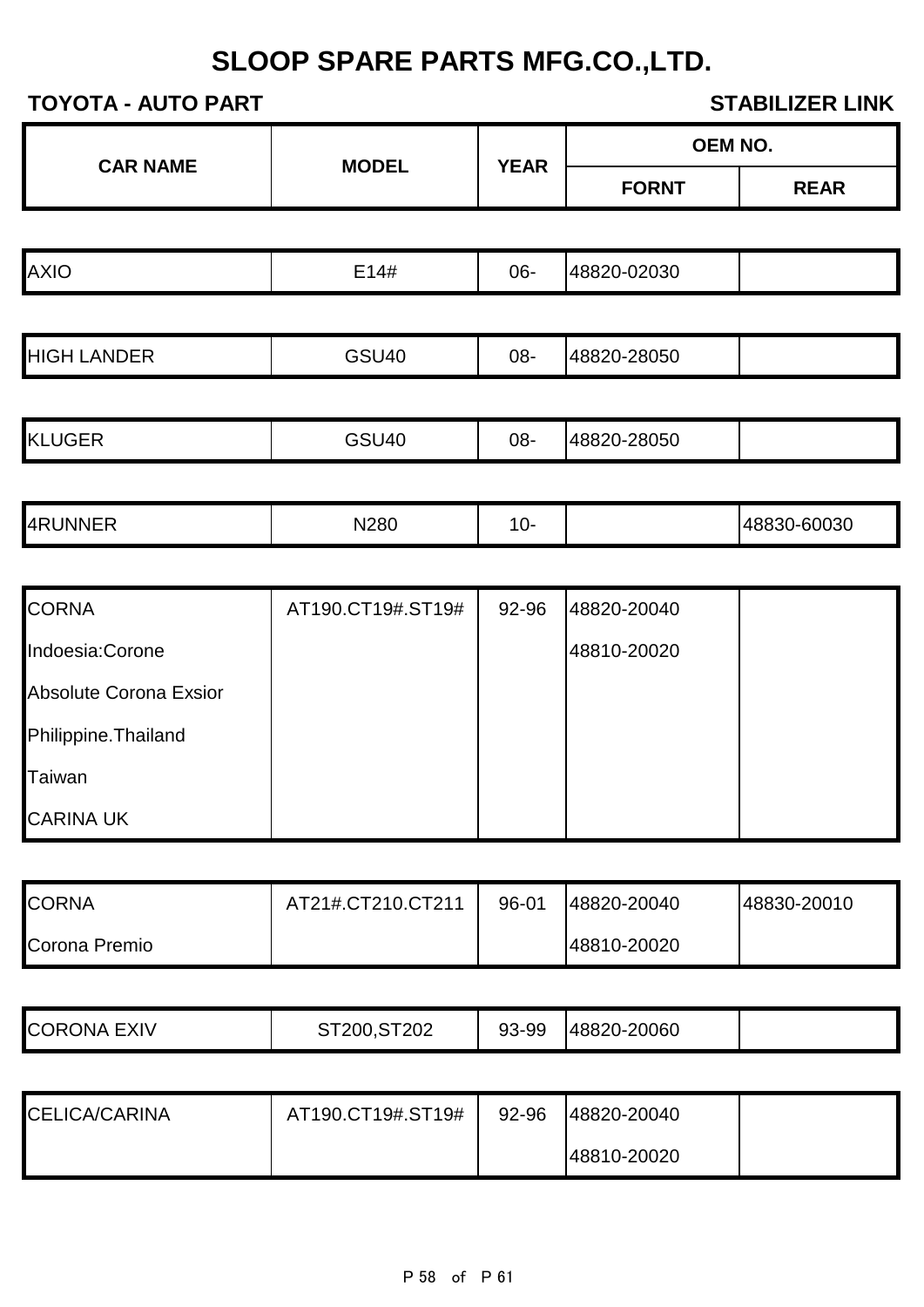| <b>CAR NAME</b><br><b>MODEL</b> | <b>YEAR</b> | <b>OEM NO.</b> |             |
|---------------------------------|-------------|----------------|-------------|
|                                 |             | <b>FORNT</b>   | <b>REAR</b> |

| CELICA/CARINA | AT21#.CT210.CT211 | 96-01 | 48820-20040 | 48830-20010 |
|---------------|-------------------|-------|-------------|-------------|
|               |                   |       | 48810-20020 |             |

| <b>CELICA/CARINA</b> | ST200, ST202 | 93-99 | 48820-20060 |  |
|----------------------|--------------|-------|-------------|--|
| <b>IED</b>           |              |       |             |  |

| <b>CADINA</b> | AT190.CT190#. | 92-97 | 48820-20040 |  |
|---------------|---------------|-------|-------------|--|
|               | ST190#        |       | 48810-20020 |  |

| <b>CADINA</b> | AT220.221R, ST200R | 98-02 | 48820-05012 |  |
|---------------|--------------------|-------|-------------|--|
|               |                    |       | 48810-05012 |  |

| <b>CADINA</b> | AZT24#ST246, | 02-07 | 48820-47010 |  |
|---------------|--------------|-------|-------------|--|
|               | ZZT241       |       |             |  |

| <b>AVENSIS</b> | AT220.221R, ST220R | 98-02 | 48820-05012 |  |
|----------------|--------------------|-------|-------------|--|
|                | <b>CT220R</b>      |       | 48810-05012 |  |

| <b>AVENSIS</b> | ZZT25# | 03-05 | 48830-21020 |  |
|----------------|--------|-------|-------------|--|
|                |        |       | 48840-21010 |  |

| <b>AVENSIS</b> | AZT250 | 03-05 | 48830-21020 |
|----------------|--------|-------|-------------|
|                |        |       | 48840-21010 |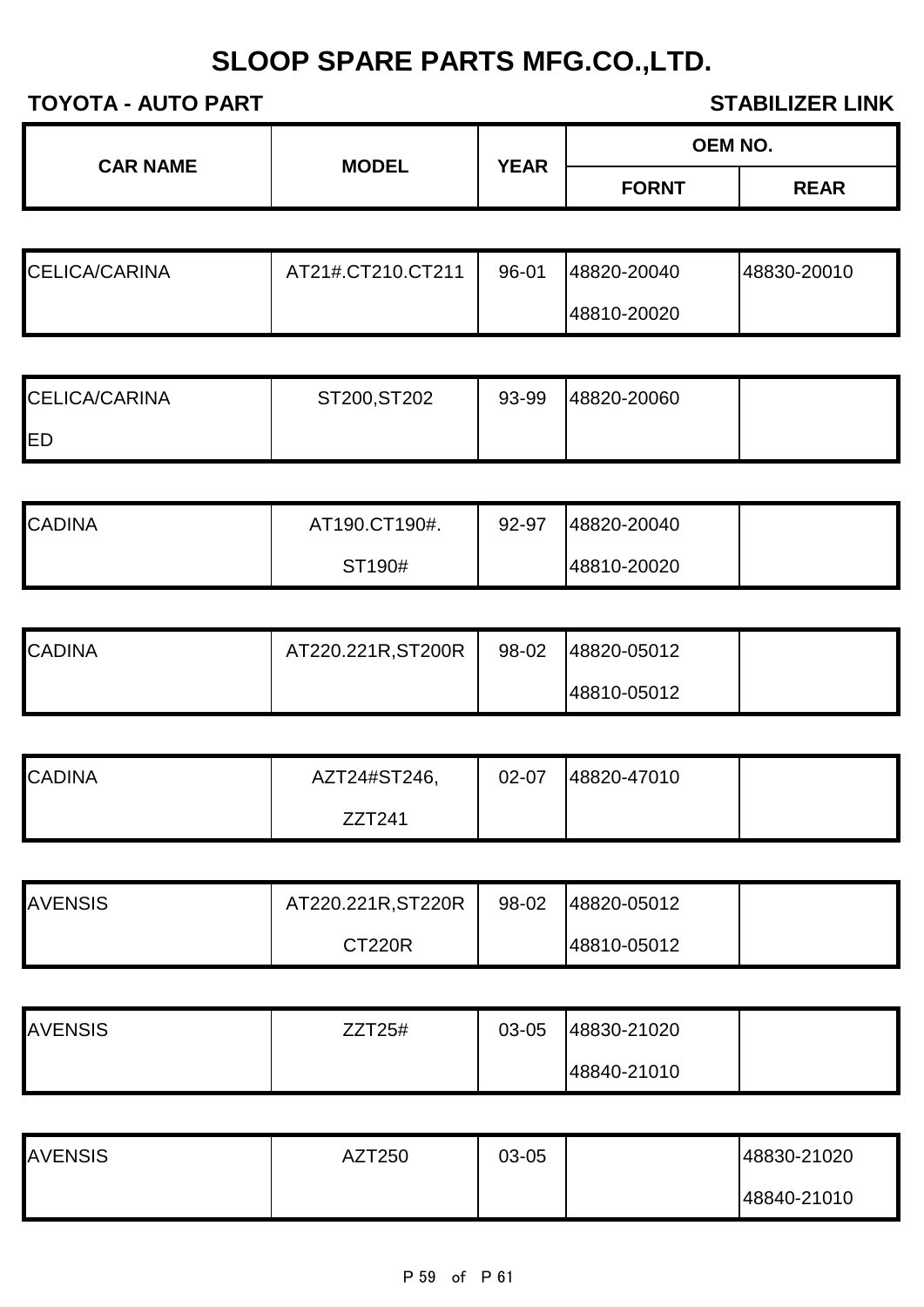| <b>CAR NAME</b> | <b>MODEL</b>  | <b>YEAR</b> | <b>OEM NO.</b> |             |
|-----------------|---------------|-------------|----------------|-------------|
|                 |               |             | <b>FORNT</b>   | <b>REAR</b> |
| <b>HARRIER</b>  | ACU1#, MCU1#, | 97-03       | 48820-06030    | 48830-06020 |
|                 | SXU1#         |             | 48810-06030    | 48830-32040 |

| <b>HARRIER</b> | ACU3#, MCU3# | $03 -$ | 48820-06040 | 48830-06030 |
|----------------|--------------|--------|-------------|-------------|
| RX300.RX330    |              |        |             |             |

|  | AVANZ. | <b>FOO4</b><br>$-60.$ | $03 -$ | 48820-B0010 |  |
|--|--------|-----------------------|--------|-------------|--|
|--|--------|-----------------------|--------|-------------|--|

| <b>MATRIX</b> | E130 | 03-05 | 48820-02030 | 48830-01010 |
|---------------|------|-------|-------------|-------------|
| Voltz N US    |      |       |             |             |

| <b>COROLLA VERSO</b> | CUR10, AUR10, ZNR# | 04-09 | 48830-21020 |
|----------------------|--------------------|-------|-------------|
|                      |                    |       | 48840-21010 |

| <b>COROLLA VERSO</b> | AUR2#,ZGR2# | 09- | 48820-42030 |  |
|----------------------|-------------|-----|-------------|--|
| <b>SPACIO MPV</b>    |             |     |             |  |

| <b>COROLLA RUMION</b> | NZE151, ZRE15# | $07 -$ | 48820-42030 |  |
|-----------------------|----------------|--------|-------------|--|
| <b>TOYOTA RUKUS</b>   |                |        |             |  |

| <b>SCION XB</b>             | AZE151 | 08- | 48820-42030 |  |
|-----------------------------|--------|-----|-------------|--|
| <b>Toyota Urban Cruiser</b> |        |     |             |  |